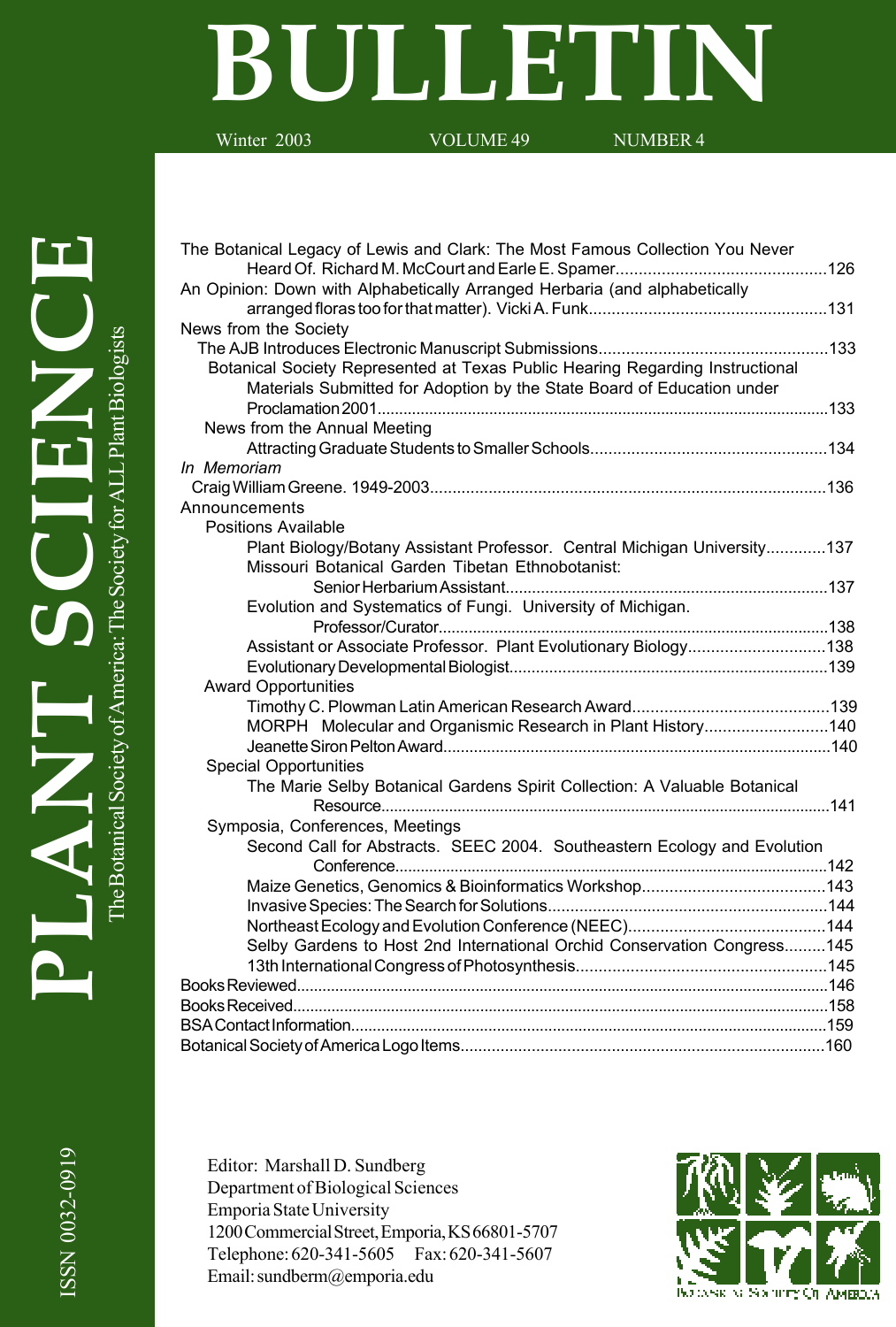It is appropriate in this issue, the winter issue of 2003, that we celebrate a historic expedition that began two hundred years ago – not far from our new Botanical Society office in St. Louis. The Lewis and Clark expedition made their 1803 winter camp on the Mississippi River near the confluence of the Missouri River, up which they would journey the following spring. In the lead article of this issue, Rick McCourt and Earle Spamer describe the botanical legacy of the Corps of Discovery, including the more than 200 specimen sheets that survive today in the Herbarium of the Academy of Natural Sciences of Philadelphia.

Herbaria, more specifically the organization of specimens in herbaria, is the topic of a second feature article. Those of us who are not systematists may be surprised to learn that like in campus libraries there is more than one system of organizing specimens to make them readily available to researchers. Vicki Funk, of the National Herbarium at the Smithsonian Institution, gives us her opinion on optimal organization.

In another parallel with our campus library, where the paper copy is currently being supplemented by electronic forms, a similar transition is occurring with plant collections. In the book review section of this issue an electronic resource produced by the Academy of Natural Sciences Herbarium, *The Lewis & Clark Herbarium, Academy of Natural Sciences Digital Imagery Study Set*, is reviewed along with a non-technical "Plants on the Trail with Lewis and Clark."

-editor

Q. How do you identify dogwoods (*Cornus* spp.) in a wetland? A.

By their distinctive bark! (rough, rough). Don Les

## **The Botanical Legacy of Lewis and Clark: The Most Famous Collection You Never Heard Of**

 $R$ ICHARD M. MCCOURT<sup>1</sup> AND  $F$ ARLE  $F$ . SPAMER<sup>2</sup> <sup>1</sup> Department of Botany, <sup>2</sup> Archives, Ewell Sale Stewart Library Academy of Natural Sciences of Philadelphia, 1900 Benjamin Franklin Parkway, Philadelphia, PA 19103

If in the past two years you have read newspapers, watched television, listened to radio, or were semiconscious at all, you have noticed a recent upswing, to put it mildly, in attention being paid to the Lewis and Clark expedition. Yes, the bicentennial of the expedition is upon us, and the public is discovering (or re-discovering) Lewis and Clark and everything they saw and did. Campsites are re-located based on mercury tailings left in privy sites (mercury was a key ingredient in the highly effective Dr. Rush's pills that the group took for a wide array of ailments), boats are launched by re-enactors, museum exhibits are set to travel the country, and the publishing industry has been reinvigorated. There are at least three books on Meriwether Lewis's dog, Seaman. What is less well known is the scientific story of the expedition. And even less widely known is the botanical legacy of the explorers, which comprises the richest trove of natural history specimens and knowledge of the Lewis and Clark journey.

## **Botany Lessons in Philadelphia**

Meriwether Lewis was no novice in natural history. He had grown up in Virginia and Georgia, hunting, fishing, and reading about the voyages of Captain Cook. He learned something of plants from his mother, Lucy Marks, who used herbs in ministering

# *PLANT SCIENCE BULLETIN*

#### ISSN 0032-0919

Published quarterly by Botanical Society of America, Inc., 1735 Neil Ave., Columbus, OH 43210. The yearly subscription rate of \$15 is included in the membership dues of the Botanical Society of America, Inc. Periodical postage paid at Columbus, OH and additional mailing office.

POSTMASTER: Send address changes to: Botanical Society of America Business Office P.O. Box 299 St. Louis, MO 63166-0299 email: bsa-manager@botany.org

Address Editorial Matters (only) to: Marsh Sundberg, Editor Dept. Biol. Sci., Emporia State Univ. 1200 Commercial St. Emporia, KS 66801-5057 Phone 620-341-5605 email: sundberm@emporia.edu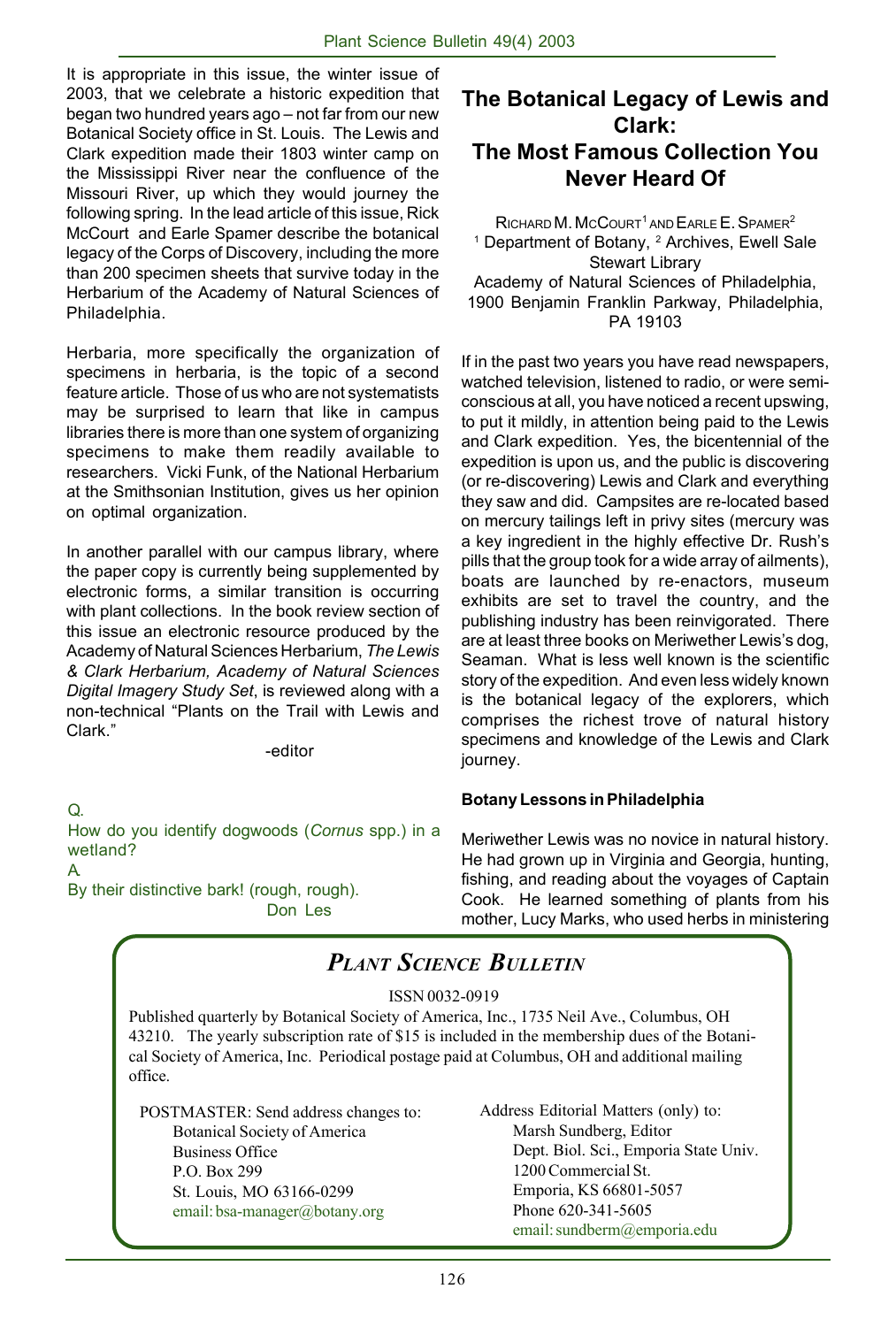to ailing neighbors. As a soldier, he had traveled widely and knew the familiar plants and animals in the eastern United States. But he lacked the formal botanical training that he would need for the expedition. President Thomas Jefferson, a farmer and avid lover of plants, knew that Lewis needed a crash course in botany, and he knew just where Lewis could get it.

In May 1803, Meriwether Lewis arrived on the western bank of the Schuylkill River just outside Philadelphia. He had spent nearly a month in Lancaster, buying rifles and learning celestial navigation with Andrew Ellicott, an accomplished astronomer and mathematician. In Philadelphia he would buy yet more equipment and supplies, and just as important, study with several scientists to prepare for the journey. Philadelphia was the largest city in the nation at the time (population 45,000), home to America's first scientific association, the American Philosophical Society (APS), and the University of Pennsylvania (Penn). Lewis's tutors were affiliated with both institutions. Among Lewis's mentors was Benjamin Smith Barton, the first professor of Botany and Natural History at Penn, and author of the first botany textbook published in the United States. He taught Lewis how to identify, describe, and collect plants, including lessons in pressing and drying specimens. Lewis never described his methods, but we know from what he brought back that he must have carried some type of press with him. As far as we know, Lewis made nearly all the collections of plants, although it seems likely that we was given plants by other members of the expedition, and several specimens came from cultivated plants of the Native American tribes he encountered.

#### **A Botanical Bonanza**

Lewis spent just over two years on the trail, and he collected plants all along the way. Jefferson had explicitly instructed him to make observations of the animals, plants, geography, and people he

encountered. Lewis put his Philadelphia training to good use and collected more than two hundred plant specimens. The exact number cannot be known, because several batches of plants that had been buried in caches along the Missouri River were lost in floods. He also commented on many more in the journals (Moulton 1986-2001), which were eventually published over the next century. However, these comments, while interesting historically, did not have the scientific impact of the collections themselves.



Artemesia longifolia Nutt., the long-leaf wormwood, collected by Meriwether Lewis on October 3, 1804. Lewis notes the taste, morphology and habitat in his brief on the dark-colored label, which is a portion of blotting paper with his field note: "flavor like the comomile radix perennial growth of the high Bluffs."

We can tally the existing specimens and briefly recount their long, strange trip. Lewis and Clark traversed approximately 8,000 miles, mostly along the Missouri and Columbia Rivers, with memorably difficult treks over the Rocky Mountains and a lengthy stay on the Pacific Coast at Fort Clatsop. The first dated specimen from the expedition was *Equisetum*

# *PLANT SCIENCE BULLETIN*

Editorial Committee for Volume 49

Norman C. Ellstrand (2003) Department of Botany and Plant Science University of California Riverside CA 92521-0124 ellstrand@ucracl.ucr.edu

James E. Mickle (2004) Department of Botany North Carolina State University Raleigh, NC 27695-7612 james\_mickle@ncsu.edu

 Douglas W. Darnowski (2006) Department of Biology Indiana University Southeast New Albany, IN 47150 ddarnowski2@ius.edu

Andrew W. Douglas (2005) Department of Biology University of Mississippi University, MS 38677 adouglas@olemiss.edu

Andrea D. Wolfe (2007) Department of EEOB 1735 Neil Ave., OSU Columbus, OH 43210-1293 wolfe.205@osu.edu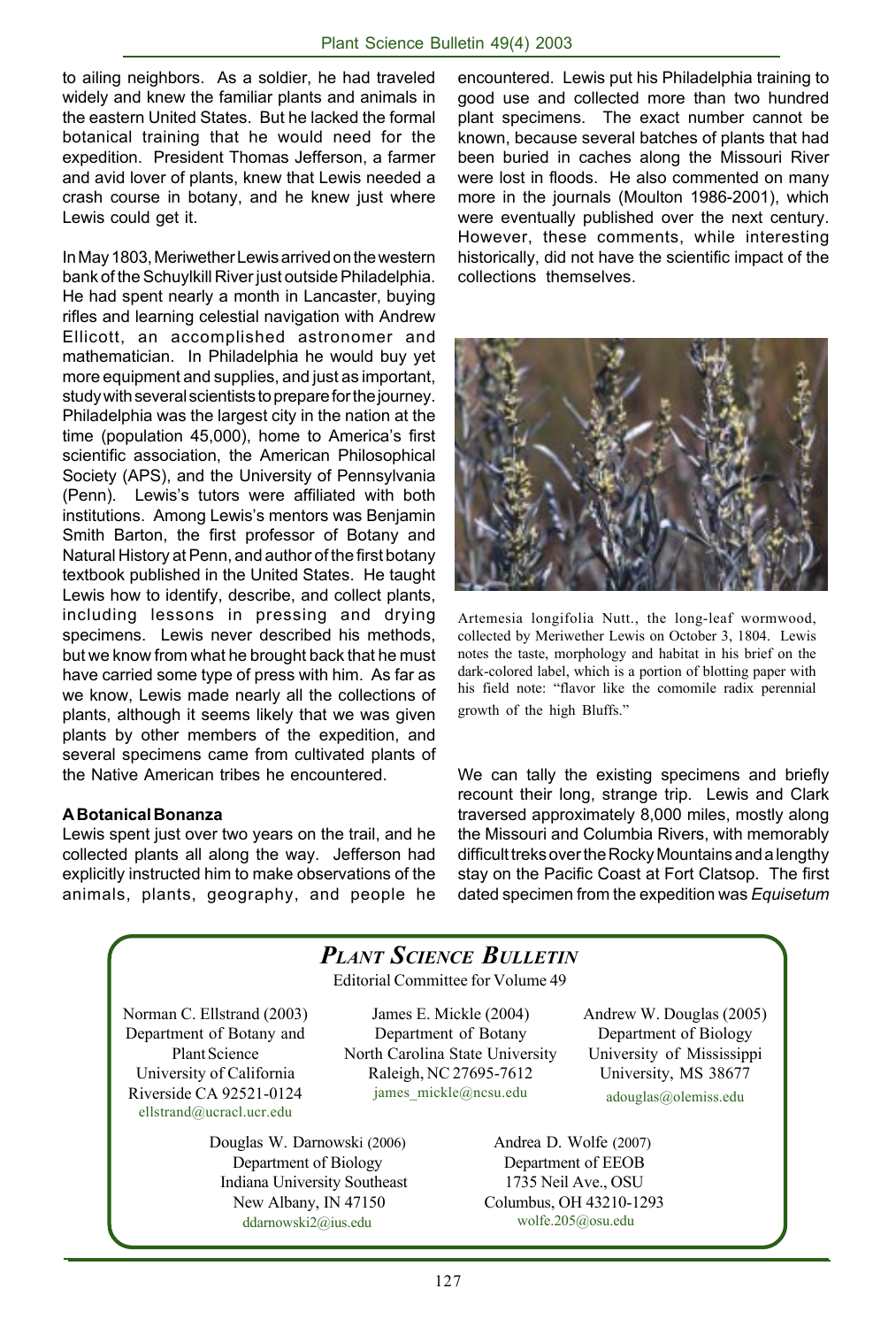*arvense*, collected in the late summer of 1804, on the Missouri River near Decatur, Nebraska. An original collecting tag, written by Lewis on redpurple blotting paper and now affixed to the herbarium sheet of this specimens reads, "growth of the sand bars near the banks of the river—taken the  $10<sup>th</sup>$  of August 1804." (Fig. 1—herb sheet) The last dated specimen was collected September 14, 1806, just nine days before they returned to St. Louis. In all, they collected 232 plant specimens that survive today. Besides those lost in the flooded caches, we know that 60 were sent back to Thomas Jefferson early on, from Fort Mandan North Dakota, before the expedition shoved westward to the Rocky Mountains in 1805. From those 60, only 30 were accounted for by the time the rest of the plants arrived in Philadelphia in 1807. The missing 30 are today simply, inexplicably, lost.

In 1807 Lewis came back to Philadelphia to work with Barton and others who would help him to prepare a long-planned scientific volume to accompany publication of the journal narratives of the expedition. Of course, none of these was published in his lifetime. Barton did not follow up on helping Lewis prepare the natural history volume. But on the trip to Philadelphia, Lewis did set in motion events that would lead to the publication of the botanical results of the trip. Lewis was put in touch with Frederick Traugott Pursh, a plant collector for Barton and others up and down the eastern seaboard.

#### **A Collection Lost and Found**

Pursh was born the same year as Lewis (1774) in Saxony and was a highly trained and ambitious botanist. He was paid \$70 by Lewis to do what the captain could not: study the specimens, identify the new species, make drawings, and prepare the material for formal publication. This Pursh did after obtaining all the plants Lewis brought back in 1806, as well as half the shipment that Lewis had sent Barton from Fort Mandan. Pursh worked on the material for over a year and was apparently ready for Lewis to return and work up the results. But Lewis had been appointed governor of the Louisiana Territory and was entrenched in other activities. Pursh left the Lewis specimens with Bernard McMahon, a prominent Philadelphia horticulturist, who, along with Jefferson and others, was eagerly interested in the garden potential of plants collected in the Louisiana Territory.

Lewis never did return to Philadelphia. Pursh finished his other botanical work in Philadelphia (some would say he was fired) and left for New York in early 1809. Later that year Lewis committed suicide on the Natchez Trace in Tennessee. William Clark, co-leader of the expedition, returned to

Philadelphia to clean up loose ends of the expedition and arrange for publication of the journals and an accompanying volume on the scientific results of the journey. Clark instructed McMahon to hand the specimens over to Barton, who would complete the promised natural history book. This might have been the death knell of any scientific write-up for the collections, because Barton was ailing and distracted and never published on the collection. But Pursh still had his notes and drawings. And he had something else that he neglected to mention to William Clark: Pursh left Philadelphia with a batch of Lewis specimens comprising a quarter of the whole collection.

Some might call it theft, others an unapproved loan, but in any case it was a propitious pilfering for the literature of botany. Pursh took his materials to London and, with the patronage of Linnean Society co-founder, Vice- President, and botanist Aylmer Lambert, he wrote the two-volume landmark, *Flora Americae Septentrionalis*. In this book, Pursh discussed 132 of the Lewis and Clark specimens and recounted their habitats and other information provided by Lewis. He named several plants for the explorers, including *Lewisia rediviva* (Fig. 2 Curtis) and *Clarkia pulchella* (Fig. 3 Pursh), and gave Lewis the credit due him as an explorer and collector. Given the difficulties of the journey itself, and that Lewis and Barton never brought the scientific results of the expedition to a conclusion, it is rather remarkable that we have a botanical legacy to celebrate. Although some of the plants that Lewis collected had already been described from collections along the Pacific Coast by Spanish and English naturalists, most of their new plants were accounted for by Pursh in his landmark *Flora*. Certainly, western North America would have been explored and the species "discovered" by scientists (Native American's had discovered them centuries earlier, of course), but if it were not for the botanical vagabond Pursh, Lewis and Clark's botanical finds would have been footnotes to history.

Pursh eventually left London and Lambert's patronage and returned to North America, where in Montreal he died penniless in 1820. Lewis's collections stayed in England with Lambert until the gentleman died in 1842. His entire herbarium of some 50,000 specimens was auctioned off to the many bidders who met in his parlor that year. Among them was a young man who came to play a major role in the history of the collection, at least from the perspective of the United States.

Edward Tuckerman, later a famous lichenologist, was taking his Grand Tour of Europe when he chanced upon the Lambert auction and on a "venture" as he put it, bought a box containing what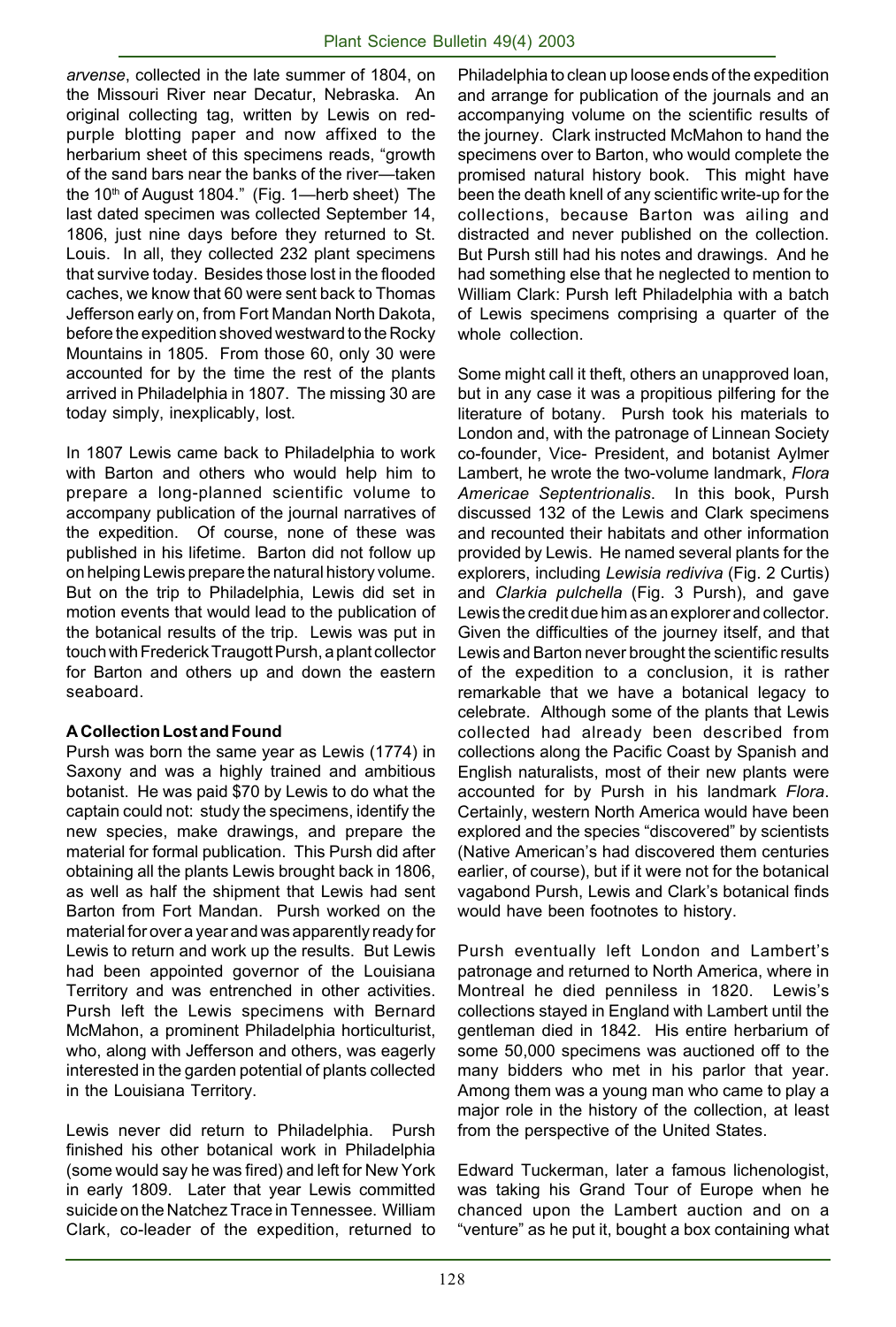the label said were "North American Plants." He paid 5 pounds 10 shillings. He hit the jackpot. The box contained almost all the Lewis and Clark/Pursh plants, not to mention collections by Nuttall, John Fraser, and others. Another box purchased by William Pamplin contained 9 Lewis and Clark specimens mixed with hundreds of others.<sup>1</sup> These 9 ended up at the Royal Botanic Gardens at Kew. Tuckerman's returned with his purchase to America and in 1856 sent the specimens to the Academy of Natural Sciences in Philadelphia for permanent curation.

So now the majority of the Lewis and Clark collections were all in the same city, but it would be another 40 years before anyone noticed. No one bothered to ask, and no one knew where the bulk of the Lewis specimens were kept. In 1896, Academy botanist Thomas Meehan was tipped off by Harvard's Charles Sprague Sargent that Lewis's specimens might be stored at the American Philosophical Society, across town from the Academy of Natural Sciences. Sure enough, a diligent search by McMahon turned up Lewis's collections, still in the same bundles in which Pursh had left them. Barton, with whom Clark had left the expedition specimens, died in 1815 and left his scientific estate, including Lewis's specimens, to the American Philosophical Society. No one seems to have been too interested in this historic collection, which sat in boxes undisturbed for 86 years.

Thomas Meehan eagerly set to work documenting the plants. He obtained grudging permission from the APS to send plants to B. L. Robinson and J. M. Greenman at Harvard for help with identification, and in just four months had written a paper describing all the Lewis plants and applying what were then the correct names (Meehan 1898). Meehan transcribed Lewis's collection data, which was sometimes woefully brief. For example, plants were recorded as being from "the Great rapids of the Columbia" or "on the bluffs." In short order, Elliott Coues, who had recently completed a revised edition of the Lewis and Clark journals, supplied a companion paper that used collection dates and his own knowledge of flora and fauna of the western states to pinpoint where the plants had been collected (Coues 1898). Interestingly, Meehan had noted that when he searched the Academy of Natural Sciences Herbarium (PH), he had come across a number of other Pursh-annotated sheets bearing Lewis collections. He recognized these as the Lambert purchase donated by Tuckerman, although he had no idea how they got to Philadelphia.

By the centennial of the Lewis and Clark expedition, the botanical results of their journey had been published and, after some circuitous travels, the specimens had been reunited in Philadelphia (except for the 9 remaining at Kew). The APS loaned Barton's portion of the collection to the Academy, to join the Lambert portion. All together the Lewis and Clark Herbarium comprises 222 specimen sheets, containing approximately 178 species. Today approximately 76 species names are based on the Lewis collections. There are many lectotypes and duplicates. The number is approximate because some fragmentary specimens are not identified to species and new research may revise the taxonomy.



In addition to the plants that Lewis actually collected, a few garden specimens grown Lewis's seed collection have been found (A. E. Schuyler, personal communication). Almost all of the specimens Lewis collected are vascular plants, although he also gathered a moss, a liverwort, and a seaweed in the collection. Four state flowers and one state grass are represented.

All in all, given the rigors of the expedition itself, the travails of the principals and of the plants themselves, ferried to and fro stored in less-than-benign winters and summers of Philadelphia and London, the mere fact that we have specimens to celebrate is a bicentennial treasure that should not be overlooked.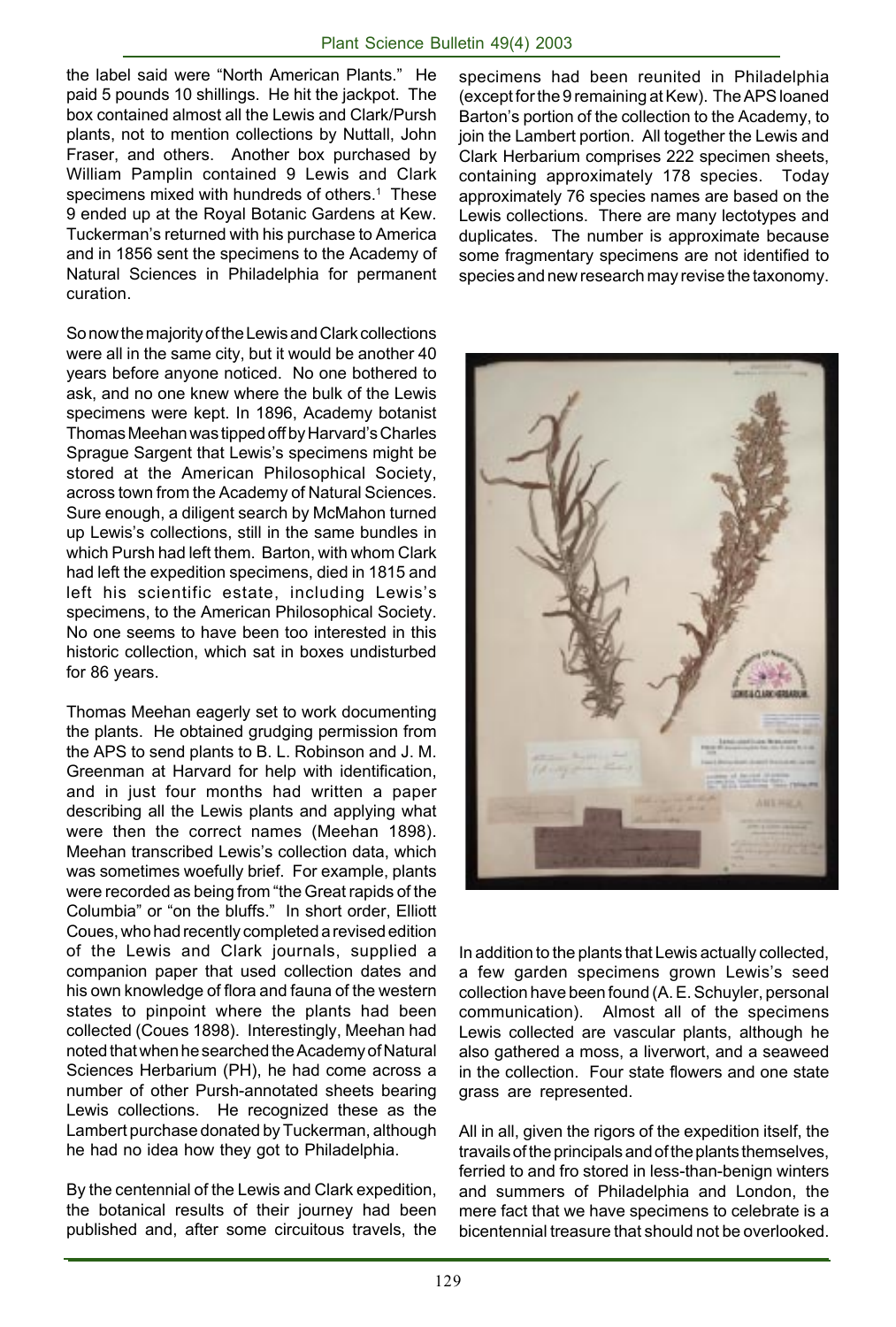#### **The Lewis and Clark Herbarium Today**

The Lewis and Clark Herbarium will be on tour during the Bicentennial, or at least small parts of it. Some three dozen plants will be on exhibit with several touring exhibitions from now until late 2006. St. Louis, Philadelphia, Denver, Portland, Great Falls, Richmond, Tacoma, Topeka, and Washington, D.C. are among the cities where specimens will be displayed. The general public can view them in these exhibits. More information is available online at the Academy of Natural Sciences web site: www.acnatsci.org/museum/ lewisclark. For the schedule of exhibits, visit http:/ /www.acnatsci.org/museum/lewisclark/ l&c\_tours.html.

A number of excellent books have been published recently dealing with the plants, a few of which are listed below (along with references cited in the text). Also listed are several publications by the authors of this article (including a CD-ROM), on the history, preservation work, and modern environmental research being done using specimens from the collection.

 [BIDDLE, N.] 1814. History of the expedition under the command of Captains Lewis and Clarke, to the sources of the Missouri, thence across the Rocky Mountains and down the river Columbia to the Pacific Ocean. Performed during the years 1804-5- 6. By order of the government of the United States. Prepared for the press by Paul Allen, Esquire. In two volumes. Bradford and Inskeep, Philadelphia, and Amb. H. Inskeep, New York.

COUES, E. 1898. Notes on Mr. Thomas Meehan's paper on the plants of Lewis and Clark's expedition across the continent, 1804-1806. Proceedings of the Academy of Natural Sciences of Philadelphia, 50: 291-315.

CUTRIGHT, P. 1969. Lewis and Clark: Pioneering naturalists. University of Illinois Press. [Reprinted 1989, University of Nebraska Press, Lincoln and London.]

EARLE, A. S. & J. L. REVEAL. 2003. Lewis and Clark's green world. The expedition and its plants. Helena, Montana: Farcountry Press. 256 pp.

EWAN, J. 1979. Introduction to the facsimile reprint of Frederick Pursh's Flora America Septentrionalis (1814). Pp. 7-117 *in* Pursh, F. T., Flora Americae Septentrionalis. Facsimile reprint. J. Cramer, Vaduz.

MCCOURT, R. M., C. HAWKS, AND E. E. SPAMER. 2002. The Lewis and Clark Herbarium of the Academy of Natural Sciences. Part 2. Saving an American treasure: Preservation of the herbarium on the bicentennial of the expedition. Notulae Naturae, no. 476.

MEEHAN, T. 1898. The plants of Lewis and Clark's expedition across the continent, 1804-1806.

Proceedings of the Academy of Natural Sciences of Philadelphia, 50: 12-49.

MOULTON, G. (ed.). 1986-2001. The journals of the Lewis and Clark expedition. University of Nebraska Press, Lincoln and London. 13 vols.

MOULTON, G. (ed.) 1999. The journals of the Lewis and Clark expedition. Volume 12. Herbarium of Lewis and Clark. University of Nebraska Press, Lincoln and London.

PURSH, F. 1813. Flora Americae Septentrionalis. White, Cochrane and Co., London. 2 vols. [Titlepage dates indicate 1814; documented as available December 1813.]

REVEAL, J. L., G. E. MOULTON, AND A. E. SCHUYLER. 1999. The Lewis and Clark collections of vascular plants: Names, types, and comments. Proceedings of the Academy of Natural Sciences of Philadelphia, 149: 1-64.

SPAMER, E. E., AND R. M. MCCOURT. 2002a. The Lewis and Clark Herbarium, Academy of Natural Sciences of Philadelphia (PH-LC): Digital imagery study set. Academy of Natural Sciences of Philadelphia Special Publication 19. CD-ROM.

SPAMER, E. E., AND R. M. McCOURT. 2002b. The Lewis and Clark Herbarium of the Academy of Natural Sciences. Part 1. History. Notulae Naturae, no. 475. SPAMER, E. E., R. M. MCCOURT, R. MIDDLETON, E. GILMORE, AND S. B. DURAN. 2000. A national treasure: Accounting for the natural history specimens from the Lewis and Clark expedition (western North America, 1803-1806) in the Academy of Natural Sciences of Philadelphia. Proceedings of the Academy of Natural Sciences of Philadelphia, 150: 47-58.

TEECE, M. A., M. L. FOGEL, N. TUROSS, R. M. MCCOURT, AND E. E. SPAMER. 2002. The Lewis and Clark Herbarium of the Academy of Natural Sciences. Part 3. Modern environmental applications of a historic nineteenth century botanical collection. Notulae Naturae, no. 477.

#### Acknowledgments

The authors thank Alfred E. (Ernie) Schuyler, Associate Curator Emeritus, of the Academy of Natural Sciences of Philadelphia, for sharing his extensive knowledge of the Lewis and Clark Herbarium. We also thank James L. Reveal for a critical read of the manuscript and many enlightening discussions on the history and taxonomy of the Lewis and Clark Herbarium.

 $1$  There is uncertainty over whether a 10<sup>th</sup> specimen at Kew is also a Lewis specimen, but J. L. Reveal (personal communication) believes it to be a Nuttall collection. Precise numbers are hard to come by, even with a well-documented collection like that of Lewis and Clark.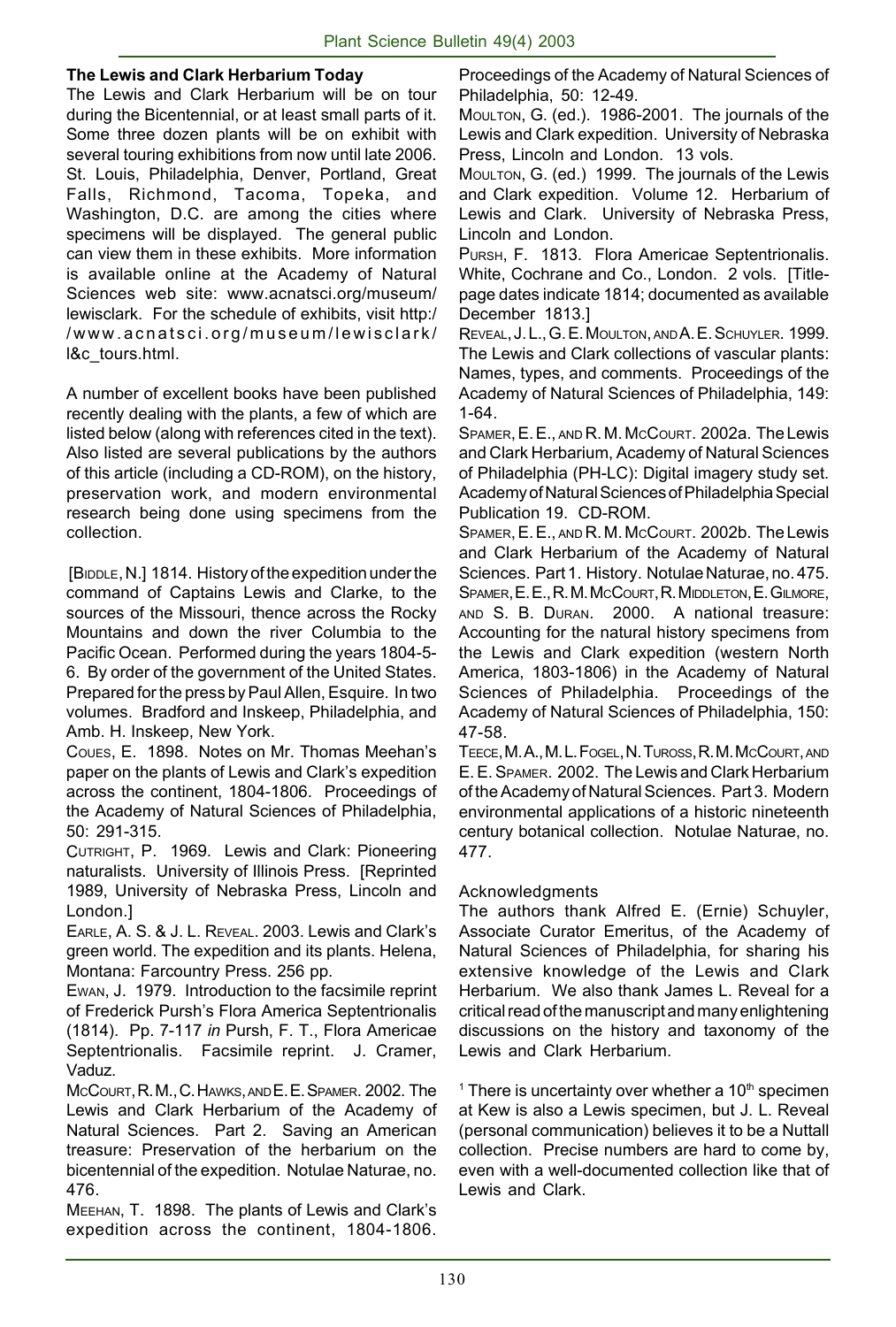## **AN OPINION Down with Alphabetically Arranged Herbaria (and alphabetically arranged floras too for that matter).**

A year or so ago we (the US National Herbarium) had several visitors from a large European Herbarium. A number of us took them to lunch and while we were eating, one of them asked me if we had the opportunity to re-arrange our herbarium how would we do it? It turned out they were moving their herbarium and it was a once in a lifetime chance to arrange it any way they liked. They were favoring the new APG system and wondered what we thought. They reasoned that if they re-arranged everything now and the system kept changing with families splitting and small segregates being recognized, etc. that the new system would soon be out of date and they would not be able to re-arrange again any time soon. I off handedly said, well, the APG system is fine and the later changes should not be a big problem because most of these moves are just a matter of re-naming the folders and putting them below the family in which they used to be included. So once they put the collections in the new system it would probably be easy to adapt to any additional changes. Their reply startled me, they said, oh no, that won't work at all, our herbarium is alphabetical so when a new family is recognized it sometimes has to be move far away from it's present location. I was stunned into silence (not an easy thing to do). I could not believe that a large important herbarium would be arranged alphabetically; especially when they had an opportunity to re-arrange it any way they wanted. I said as much but I was met by much opposition from the Europeans who said it worked perfectly well, that the herbarium was primarily for storage, and it made filing easier. I suppose, if a taxonomist works only in one family, if that family is never split up, and if the genera within the family are phylogenetically arranged, then it would be an OK arrangement although you would still have the problem of moving things around as the classification changed.

This exchange started me on a year long diatribe about the topic and I never passed up an opportunity to drag out my soapbox and give my opinion on it. Once when I did this, Marshall Sundberg (our editor) heard me and said, "Well if you feel so strongly about it why don't you write something for the Newsletter?" So, after some hesitation, I did. Before I begin let me say that I realize there are many different types of arrangements for herbaria. It is true some herbaria have the families and genera in phylogenetic order and others have them both in alphabetical order. However, many have some type

of hybrid system. For instance, the families might be in phylogenetic order but the genera within them are in alphabetical order. The fact that several types of systems exist does not affect my comments.

When considering the arrangement of both families and genera, a phylogenetic arrangement is, in my opinion, superior to an alphabetical system.

First, phylogenetic systems are much easier to use for identification purposes. Once a taxonomists arrives in the general area of the herbarium he/she can easily "crawl" through the surrounding bins and cases until the correct folder is found. Just imagine if you worked in a family, e.g. Compositae, with ca. 1700 genera and ca. 25,000 species. What it would be like if you tried to identify something when the genera were in alphabetical order! You would have to have a list of all the genera in the family and then eliminate the ones that were certainly not the right ones and then run all over the collections looking for what it might be. We have around 500,000 sheets of Compositae at US, can you imagine working with that amount of material in alphabetical order? Likewise if you have something that you are not sure of the family, it may be in some small one, if you have a phylogenetically arranged herbarium you may have a general idea where in the herbarium it should be located and you can go to that section to look for it.

Second, one learns when one files in a phylogenetic herbarium. I love filing in the herbarium because every time I file a sheet I look around a little and see its relatives. Conversely, one learns nothing from filing in an alphabetical herbarium, except the alphabet.

Third, working in a phylogenetic herbarium makes systematic work easier. For instance, right now I am interested in the tribe Arctoteae (Compositae), a small tribe, mostly from Southern Africa. I can stand in one place and access all of the species and the related taxa and tribes as I examine the results of our molecular data in comparison to the morphology and try to decide on tribal, subtribal, generic, and subgeneric limits. Otherwise I would be running all over from *Arctotheca* to *Platycarpha*. Even in a moderately sized herbarium this would be a problem.

Fourth, at every taxonomic level, order, family, etc., it is easier to work with undetermined specimens in a phylogenetically arranged herbarium. Fused corolla, parts in fives! It must be an Asterideae, off to that section of the herbarium. It's a comp, it has pales (receptacular bracts), off to that section of the comps! Parts in three's, downstairs to the pesky monocots.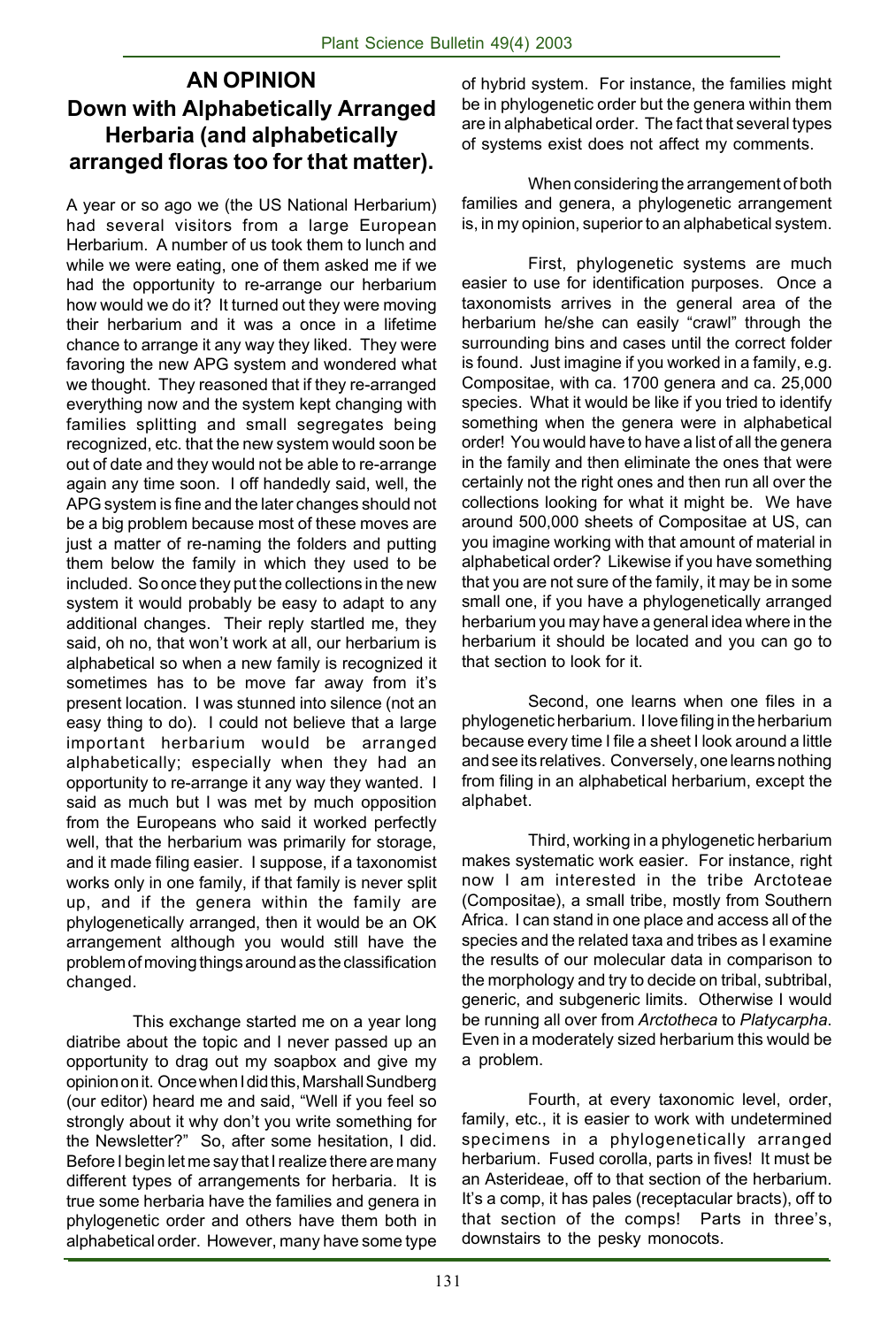Fifth, phylogenetically arranged herbaria are great for teaching. John Kress and I team-teach a class on the flowering plant families with Pat Herendeen (George Washington University) here in the herbarium. As we move through the families in the class we move through the herbarium. Would you teach your flowering plant class with the families in alphabetical order? Then why would you arrange your herbarium that way? If you conducted a class or seminar on a family or group of families, would you organize it alphabetically? Why should we be concerned about whether or not families are in a phylogenetic system if we don't arrange them that way in the herbarium?

Sixth, for many years I have said that the difference between lumpers and splitters is probably the herbarium where they work. If one works in an alphabetically arranged herbarium one must remember all new genera and one tends to want to leave everything where it is so it is easy to find. For example, many alphabetically arranged herbaria still have not broken up *Eupatorium* (Compositae) even through the changes have been around for many years and are nearly universally accepted. However, when one works in a phylogenetically arranged herbarium the new genera are usually located near by and you just have to look around a little. It is much easier to accept new ideas and new arrangements when they cause little disturbance and require little memory (especially as we get older). Are we to let reluctance to remember new generic names drive the science of taxonomy?

#### **Complaints about the Phylogenetic System**

One large herbarium in the United States recently re-organized their Compositae holdings from a tribal system to an alphabetical one because it was "easier to file." This is the most common reason given for using an alphabetical arrangement. I do not believe this is justified. For one thing it is only marginally true, recently we taught a 14 year old volunteer to file in half a day. If she has a question, she asks. One looks up the family and checks the location, then one checks the first bin of the family for the genus list and finds the location of the genus. It is not that hard.

The second most frequent complaint I hear is that there is no single system and how does one decide which one to use? I am not proposing that what we do here at US is perfect, I will just use it as an example. We have what I call a 'modified' system for the flowering plants. We started with the D&H system but it has been changed over the years as new discoveries are made so it has migrated far from its original organization. As the science of systematics progresses we learn more and we make changes. One should pick a system, like the APG system, and change it as our knowledge increases. Our herbaria should reflect our science. Certainly the larger the herbaria, the longer it will take to get around to making changes, but this should be our goal. Until you can move folders, one simply puts a sign on the case door that says "Family XXX currently housed in isle YY" so people can find it and still know where it really belongs.

While I am on the subject, let me annoy another group of my colleagues by saying that I don't like alphabetically arranged floras either for some of the same reasons listed above (I am not talking about local flora guides). I am using a flora right now that has the Araliaceae are next to the Arecaceae, I hate that, why not just put the fern families in as well, or the conifers, etc. who cares where it is in a volume if it is alphabetical? Within a family it is even worse, with closely related genera spread out over hundreds of pages, for instance in one recent flora *Cirsium* (Compositae) is stuck between *Cichorium* and *Conyza*; a thistle in between a dandelion, and an aster rather than next to other thistles! YUCK! Alphabetical floras are harder to use, you learn less, they are less useful for teaching, etc.

The last time I ventured an opinion on floras and their uses (Funk 1993) I received hate mail from one institution that thought I was damaging their ability to acquire funding, especially from NSF. So, for the record, this opinion is not intended to have any effect on anyone's ability to raise funds for the collections they manage, or the floras they publish, it is simply my opinion. If you have constructive criticisms or you would like to add to the list of "Why Phylogenetic Herbaria are Superior", I would love to hear from you.

Herbaria and floras are not storage, they are not just places to look up a name, they are places to do science and they should be arranged scientifically (phylogenetically) not artificially (alphabetically).

#### Vicki A. Funk

US National Herbarium, National Museum of Natural History, Smithsonian Institution, Washington DC

funk.vicki@nmnh.si.edu

Literature Cited

Funk, V. A. 1993. Uses and misuses of floras. Taxon 42: 761-772.

Q. Why are Wolffia plants so difficult taxonomically? A. Because they're so 'rootless'!

Don Les

(Actually, I'm quite frond of them!)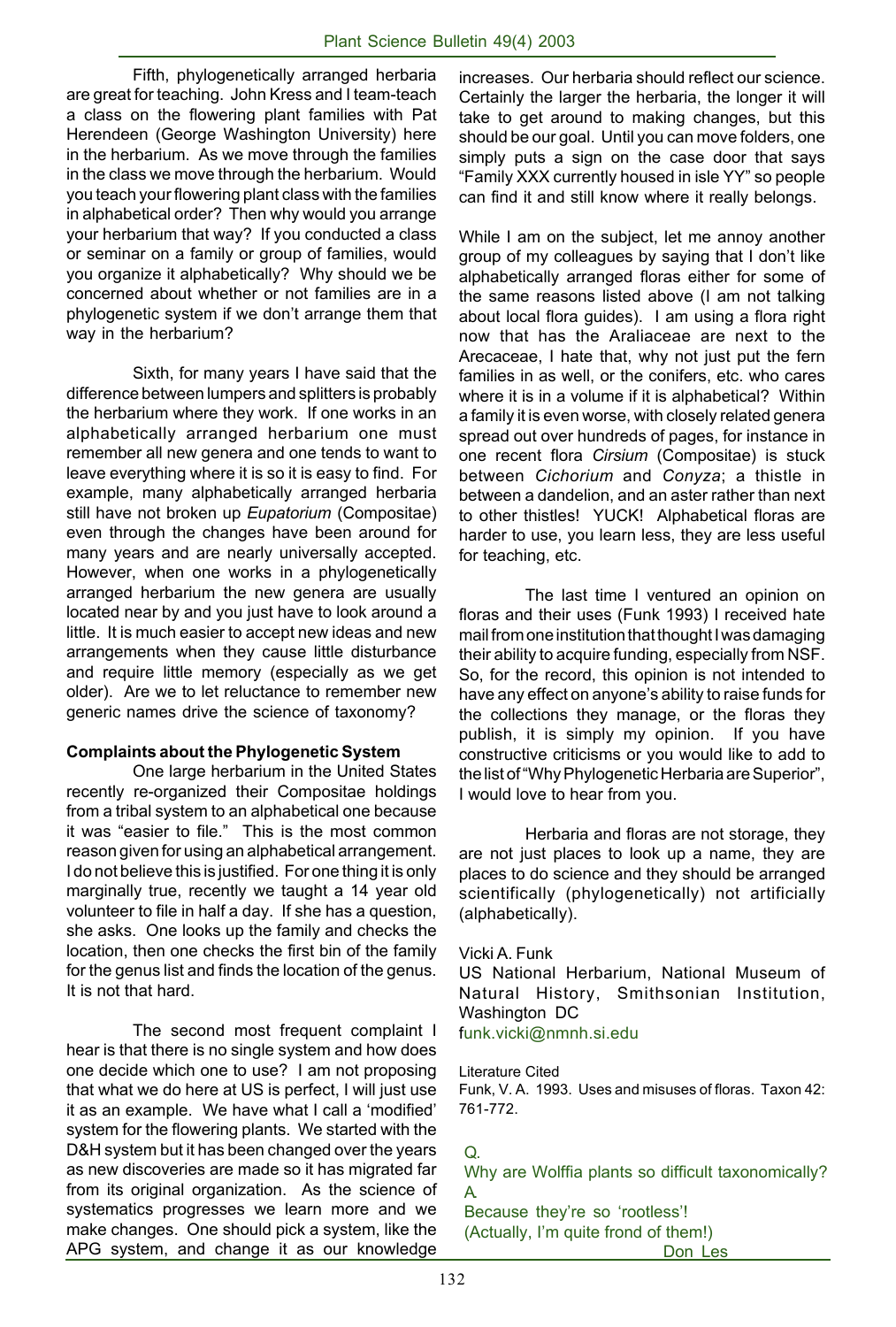# **News from the Society**

## **THE** *AJB* **INTRODUCES ELECTRONIC MANUSCRIPT SUBMISSIONS**

The *American Journal of Botany* is proud to inaugurate online manuscript submission and author-tracking of manuscripts beginning October 1<sup>st</sup>, 2003. Authors can now submit their manuscripts using the link http://ajb.allentrack.net/, which is provided on the *BSA* webpage (http:// www.botany.org) as well as the *AJB* webpage (http://www.amjbot.org/). AllenTrack is a product of Allen Press and has been customized to meet the needs of the *American Journal of Botany* and the membership of the *Botanical Society of America*.

#### **With AllenTrack, authors** can rapidly

- · submit research articles, special papers, and book reviews
- check on the status of their work during the review process
- communicate with the editorial staff
- **With AllenTrack, reviewers** can rapidly
- access and read or download manuscripts
- submit reviews electronically
- · contact the editor or editorial staff

Online manuscript submission/author-tracking is rapid and efficient. It speeds the review process and allows authors to track the progress of their manuscripts during the review process.

#### **What do authors need to do?**

- · starting Oct. 1st, 2003, authors can submit manuscripts through the AllenTrack site (http:// ajb.allentrack.net/), which requires a modern browser with JavaScript and "cookies" activated
- · authors will need to set up an account and provide a Login Name and Pass Word
- · prepare manuscripts (with tables and figures) for submission using the most recent "Instructions to Authors"
- pdf versions manuscripts with all figures or diagrams are acceptable for review purposes
- · go online at http://ajb.allentrack.net/ and follow the simple instructions

#### **What about regular mail submissions?**

- $\cdot$  starting Oct. 1<sup>st</sup>, 2003, AllenTrack is the preferred method for submitting research articles, special papers, or book reviews
- manuscripts submitted by other means must be accompanied by digital versions of all materials
- · these materials will be entered into the AllenTrack system by the *AJB* staff as time permits, which will

cause delayed reviews

#### **What if you have problems with your online submission?**

- · with AllenTrack, you can rapidly contact the editorial office
- · submitting your work online is designed to be simple and convenient
- *· AJB* staff will be available to answer questions or to assist you if problems arise

The *American Journal of Botany* is the flagship publication of the *Botanical Society of America*. It is currently ranked nineteenth (19) among 135 Plant Sciences journals listed by ISI.

## **Botanical Society Represented at Texas Public Hearing Regarding Instructional Materials Submitted for Adoption by the State Board of Education under Proclamation 2001**

On September 10, 2003, the Texas Education Agency held a public hearing regarding instructional materials submitted for adoption by the State Board of Education under Proclamation 2001. The turnout was impressive with over 160 Texas residents, including myself on behalf of the BSA and the Texas Academy of Science, signing up to give testimony. At issue, the adoption of science textbooks and a little known section of the adoption code that specifies that science texts must include examples of the strengths and weaknesses of scientific theories.

It was not surprising that many classic examples of evolutionary theory (Cambrian explosion, Darwin's finches, industrial melanism) and the origin of life (Miller-Urey) came under attack by supporters of Intelligent Design Theory and the Discovery Institute. The scientific community made a strong showing, especially the University of Texas, including a Nobel laureate for good measure. Each registrant was allowed three minutes to testify and the balance between pro and anti-evolutionary testimonials was about equal as were the opinions expressed by the state board members. Speaking order was determined by registration date and the antievolutionary sentiment was strong for the first 4-5 hours since those speakers were the first to register. In contrast, most of the scientists, myself included, waited until the last minute to register and didn't testify until late at night. A small matter, perhaps, but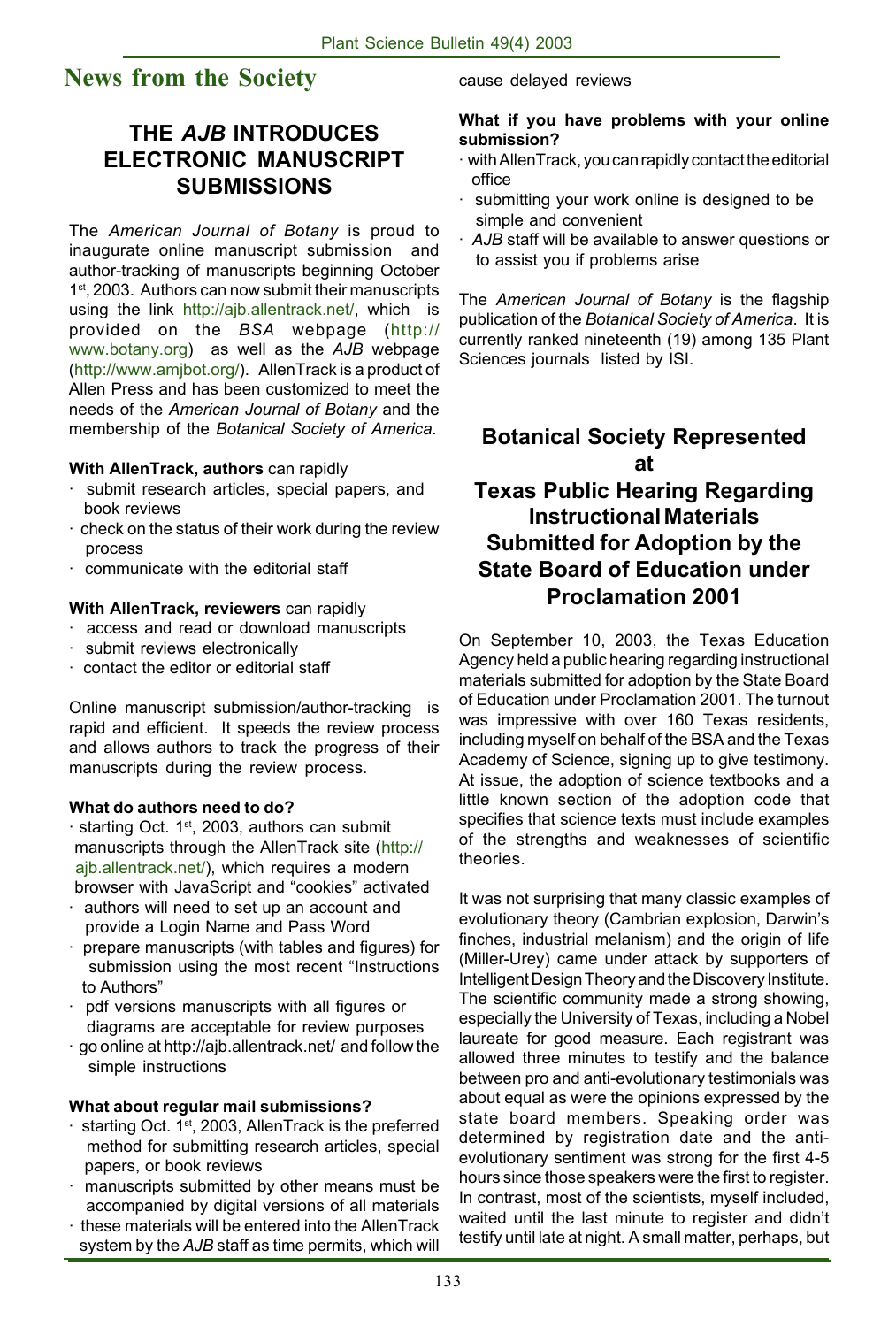indicative of the degree to which the anti-evolution movement is organized.

#### During the proceedings, the textbook publishers sat quietly in the corner nervously watching a high stakes game to win the multi-million dollar Texas contract. There were a number of books up for adoption and many had included weaknesses in their examples of evolution to comply with the adoption code. The board will make its final decision regarding which textbooks get adopted in November.

All in all, it was a circus-like atmosphere and a night I won't soon forget. There were many there, who like myself, were left wondering if it really was the 21st century.

BSA Statement:

Botanical Society of America

1637 Members in the US including 74 Texans and 670 International Members

Botanical Society of America's Statement on Evolution: www.botany.org/newsite/ announcements/evolution.php. "Evolution represents one of the broadest, most inclusive theories used in pursuit of and in teaching this knowledge, but it is by no means the only theory involved. Scientific theories are used in two ways: to explain what we know, and to pursue new knowledge. Evolution explains observations of shared characteristics (the result of common ancestry and descent with modification) and adaptations (the result of natural selection acting to maximize reproductive success), as well as explaining pollen:ovule ratios, weeds, deceptive pollination strategies, differences in sexual expression, dioecy, and a myriad of other biological phenomena. Far from being merely a speculative notion, as implied when someone says, "evolution is just a theory," the core concepts of evolution are well documented and well confirmed. Natural selection has been repeatedly demonstrated in both field and laboratory, and descent with modification is so well documented that scientists are justified in saying that evolution is true."

Damon Waitt, Ph.D. Senior Botanist, Lady Bird Johnson Wildflower **Center** 4801 La Crosse Ave. Austin, TX 78739 dwaitt@wildflower.org

Dateline: Austin, TX, November 7, 2003.

In a lopsided vote, the Texas State Board of Education voted 11-4 in favor of 11 High School Biology Textbooks and foiled attempts to temper the teaching of the theory of evolution. Huzzah!

# **News from the Annual Meeting**

# **Attracting Graduate Students to Smaller Schools**

Bruce Kirchoff

Department of Biology, PO Box 26170, University of North Carolina, Greensboro, NC 27402-6170 kirchoff@uncg.edu

#### **Background and Methods**

The University of North Carolina at Greensboro is a mid-sized (12,500) urban university located in central North Carolina. With 25 members of the graduate faculty, the Department of Biology offers a terminal Masters degree. The department enrolls approximately 30 graduate students, of which approximately 25 are actively working on their degree.

During early spring semester 2003 a questionnaire was distributed to all enrolled Biology graduate students in the department asking them what factors had contributed to their decision to attend UNCG. The intension of the survey was to provide our Graduate Studies Committee with information that would help in recruitment. Twenty-four students responded to the questionnaire.

The results of the survey were presented as part of the Educational Forum at Botany 2003. Results of the discussion are incorporated into the recommendations at the end of this article.

#### **Results**

Student responses consisted of answers to multiple choice questions, and written comments in response to requests for clarification on their answers. In the narratives below I have tried to single out the most important factors identified by the students. I treat the four major questions one at a time.

#### **Why did you apply for graduate school at UNCG?**

The majority of responses to this question occurred in two categories. Students were either in Greensboro for other reasons (45%) or were looking for an M.S. degree (50%). For two students these were sufficient reasons to choose UNCG. Of the other students who were looking for an M.S., two were drawn by the overall quality of our program, while several others had some contact with a faculty member that swayed them. Finally, two students gave no reason other than seeking an MS for applying to UNCG.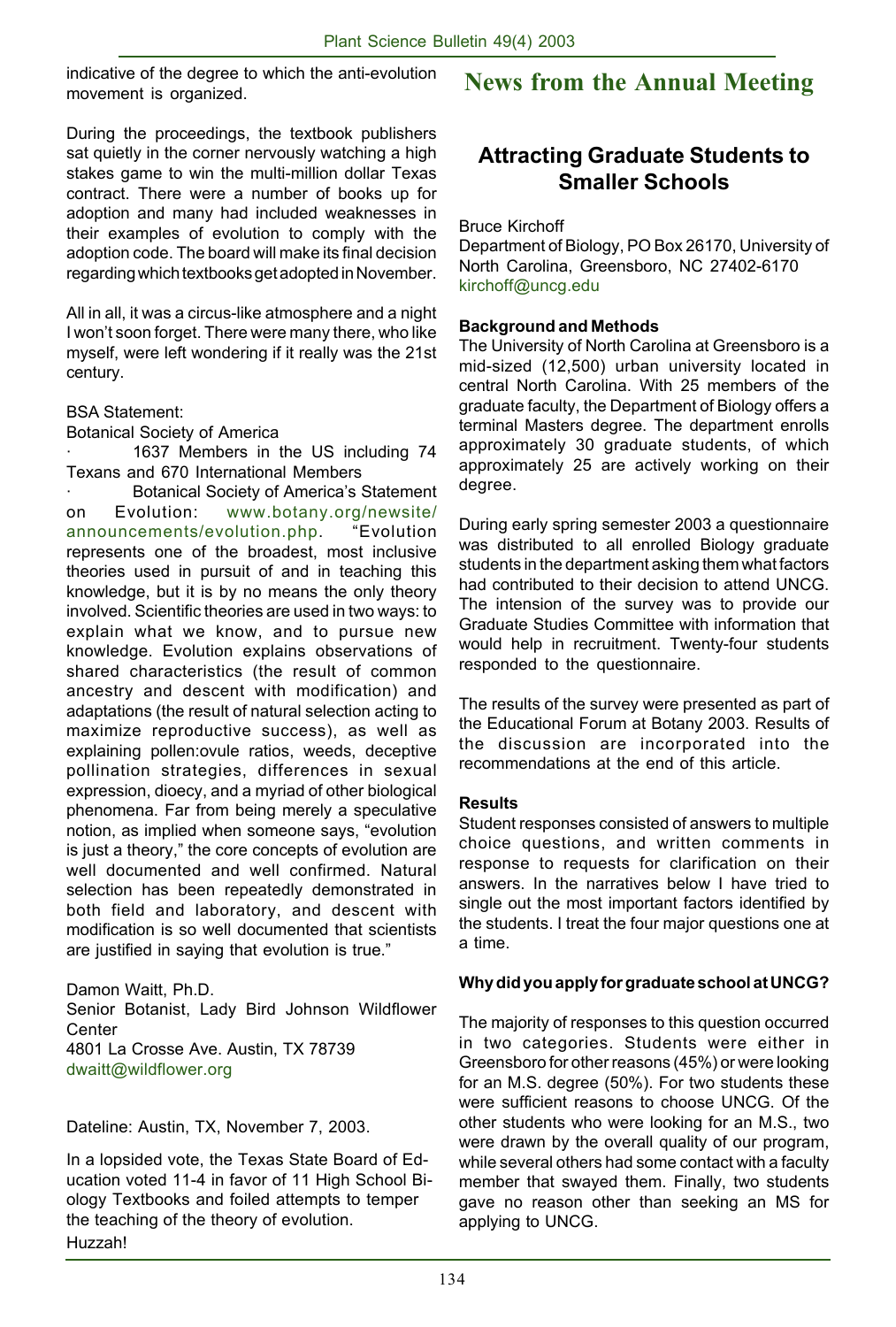Of those choosing UNCG because of their presence in Greensboro, ten offered written comments to explain why they made this choice. The most common comment among these responses was that the students choose UNCG because of its reputation as having the best Biology Department in the area.

#### **What sources did you consult before deciding to apply for admission?**

The three most consulted sources were the departmental web site (75%), web sites of individual faculty members (54%), and the Graduate School catalogue (38%). Combining the two types of web responses, we find that all but two students consulted our web site before applying (91%). Of these two students, one followed a faculty member to UNCG from another institution, and the other only answered one question on the whole questionnaire. In essence, 100% of the students who applied to admission to our graduate program visited our web site. Only three students consulted the department's recruitment brochure, and only one used Peterson's Guide to Graduate Education, where we regularly advertise.

#### **What source was most important in your decision to apply for admission?**

The single most important source was meetings with faculty (38%). Following this were the departmental web site (21%) and the graduate school catalogue (21%). Faculty web sites were only important to two students, and the department's recruitment brochure was only important to one.

#### **Why did you accept admission?**

Award of a teaching assistantship was the single most import reason for accepting admission (42%). This percentage jumps to 58% if we include research assistantships. Following in importance was a student's ability to pursue his or her education on private funds (33%). Tuition waivers, which reduce out-of-state students' tuition to in-state levels, were only slightly less important to perspective students (29%).

#### **Conclusions and Recommendations**

According to the results of this survey, each of the three steps in recruitment requires different procedures. Graduate students are initially attracted to the program because of their presence in Greensboro, or because they have had some contact with a UNCG faculty member. This suggests that advertising in local media, as well as having faculty interact with students at local collages would

be a good way of attracting more students. Comments at the Forum support this recommendation. Joe Armstrong (Illinois State University) described seminars he presented at smaller local colleges. Preceding each seminar he would tell the students that if they came to ISU for a graduate degree they would find the same small school atmosphere that they enjoyed during their undergraduate degree. Several students applied! In addition to local advertising, maintaining a highquality web site is also important. Essentially all of the students in our program consulted our web site before applying. In addition to maintaining a high quality departmental site, it is important to provide the resources so that faculty can set up and maintain individual web sites.

While considering admission a student seems to be most swayed by contact with faculty. To enhance applications it is important to facilitate these contacts. For instance, the Director of Graduate Studies could distribute student contact information to faculty as he receives it so that they can email or call the students directly. It is probably also good to arrange times when students can come to campus and meet with faculty members. The survey suggests that these actions could significantly increase the number of applicants.

Once admitted, there appear to be two factors that bring students to campus. The first is financial, and needs little elaboration. Students must be able to afford their course of study. The second reason is the students' intrinsic interested in pursuing their education. The best way to encourage this interest seems to be by arranging meetings between faculty and admitted students. If the students get the idea that they will easily be able to find a project that interests them, they are much more likely to accept admission.



## Q.

What do you call someone who studies duckweeds (Lemnaceae)?

A. A 'quack' taxonomist

Don Les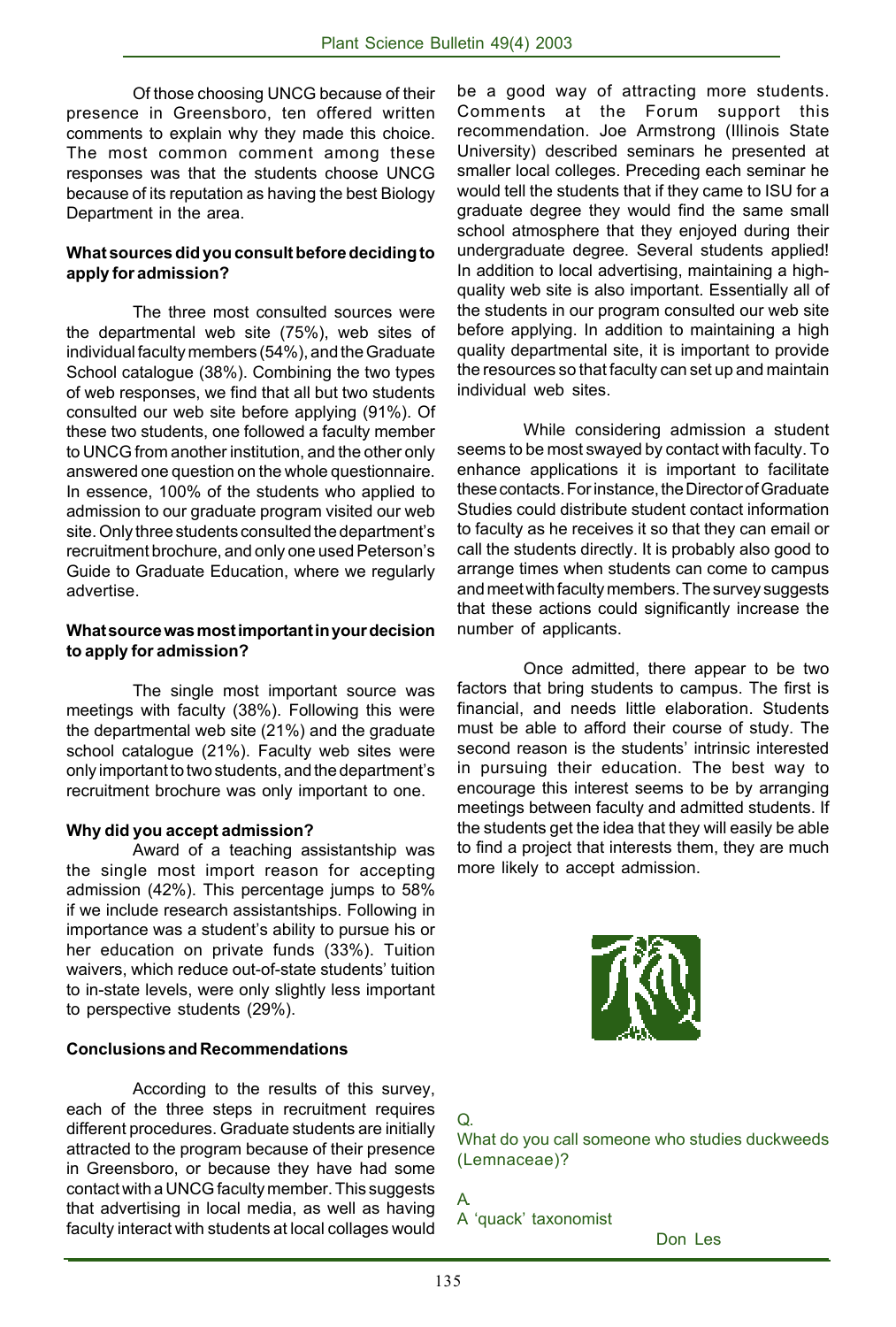# *In Memoriam:*

## **Craig William Greene 1949-2003**

Craig William Greene, the Elizabeth Battles Newlin Chair in Botany at the College of the Atlantic (COA) in Bar Harbor, Maine, died on October 2, 2003 following a long struggle with pancreatic cancer. He is missed by family, friends, students, and colleagues for his enthusiasm, professional accomplishments, and friendship.

Craig was born in Geneva, New York and earned a B.S. from SUNY College of Environmental Science and Forestry, Syracuse, majoring in Forest Botany. He received an M. Sc. in Plant Taxonomy from the University of Alberta, where he worked on the taxonomy of *Smelowskia calycina* (Cruciferae) in North America under the guidance of John G. Packer. His Ph.D. was in Biology from Harvard University, his major advisor was Reed C. Rollins, and his dissertation was "The Systematics of *Calamagrostis* (Gramineae) in eastern North America."

After completing his Ph.D. in 1980, Craig went to COA where he was a revered teacher and active in many other parts of the institution. Craig's teaching gift came from his broad understanding of the natural world, clarity of expression, and compassion for students. In Alberta, in Cambridge, and at COA, he taught a wide range of courses. In more than two decades at COA, he did courses in Biology, Economic Botany, Introductory Botany, Genetics, Morphology and Diversity of Plants, Natural History, Plant Taxonomy, Plant Systematics, Population and Community Ecology, and Woody Plants. He especially enjoyed field courses and took students to many wonderful sites on Mount Desert Island (MDI). He chaired several committees at COA and, starting in 1996 was Associate Dean of Advanced Studies with administrative responsibility for the Masters of Philosophy in Human Ecology.

Craig's research focused on agamic complexes and the coastal flora of Maine. His work on high polyploidy, facultative agamospermy, and complex patterns of morphology in *Calamagrostis* (Poaceae) was a significant contribution to our knowledge of evolution in agamic complexes. His interest in *Calamagrostis* also included floristic treatments, such as *The Jepson Manual* (California), *Vascular Plants of British Columbia*, and *Flora of North America* (his treatment is in press). Craig's expertise in agamic complexes easily translated to *Amelanchier* (Rosaceae), which was particularly attractive because coastal Maine is a center of diversity of the genus. Craig got COA students



involved in getting chromosome counts, carrying out experimental pollinations, and assessing patterns of population variability in populations of MDI shadbushes. Craig held high standards in his research and publications. His science was founded on rigorous methodology and lead to prudent conclusions that were succinctly presented and illustrated with high-quality graphics.

Not long after moving to Maine, Craig began working on its coastal flora, especially on MDI and in Acadia National Park. With students and collaborators, he carried out surveys of endangered plant species and freshwater aquatic vegetation. He worked for many years on the flora of the park, and a publication on this flora is in preparation. He was an ecological consultant for Acadia National Park starting in 1985 and a member of the Maine Endangered Plant Technical Advisory Committee (later called the Botanical Advisory Group) starting in 1987.

Craig balanced his commitment to his profession with devotion to family and friends. He also sustained passionate interests in fly-fishing, home-brewing, bicycling, and nature photography. He had a life-long love of fishing mountain brooks, especially those near the Adirondack cabin built by his great grandfather and grandfather in 1911. Many friends delighted in his high-quality home brews, which were also home-labeled with names such as Otter Ale and Badger Beer. His beer-brewing log records a total of 1535 gallons, with production extending into the last year of his life. In the late 1980s Craig took up bicycling. He helped organize and rode in the annual Tour de Cure fund-raising ride on MDI every year that it was held, including 2003. Except for this year, he always rode the 100 kilometer option in the tour, a beautiful ride near the shores of MDI. During his many botanical field trips, Craig took pictures. In the past couple of years he developed some of his favorites, and they reflect his love of the natural world and his creativity. There was a show of his photographs at COA in 2002.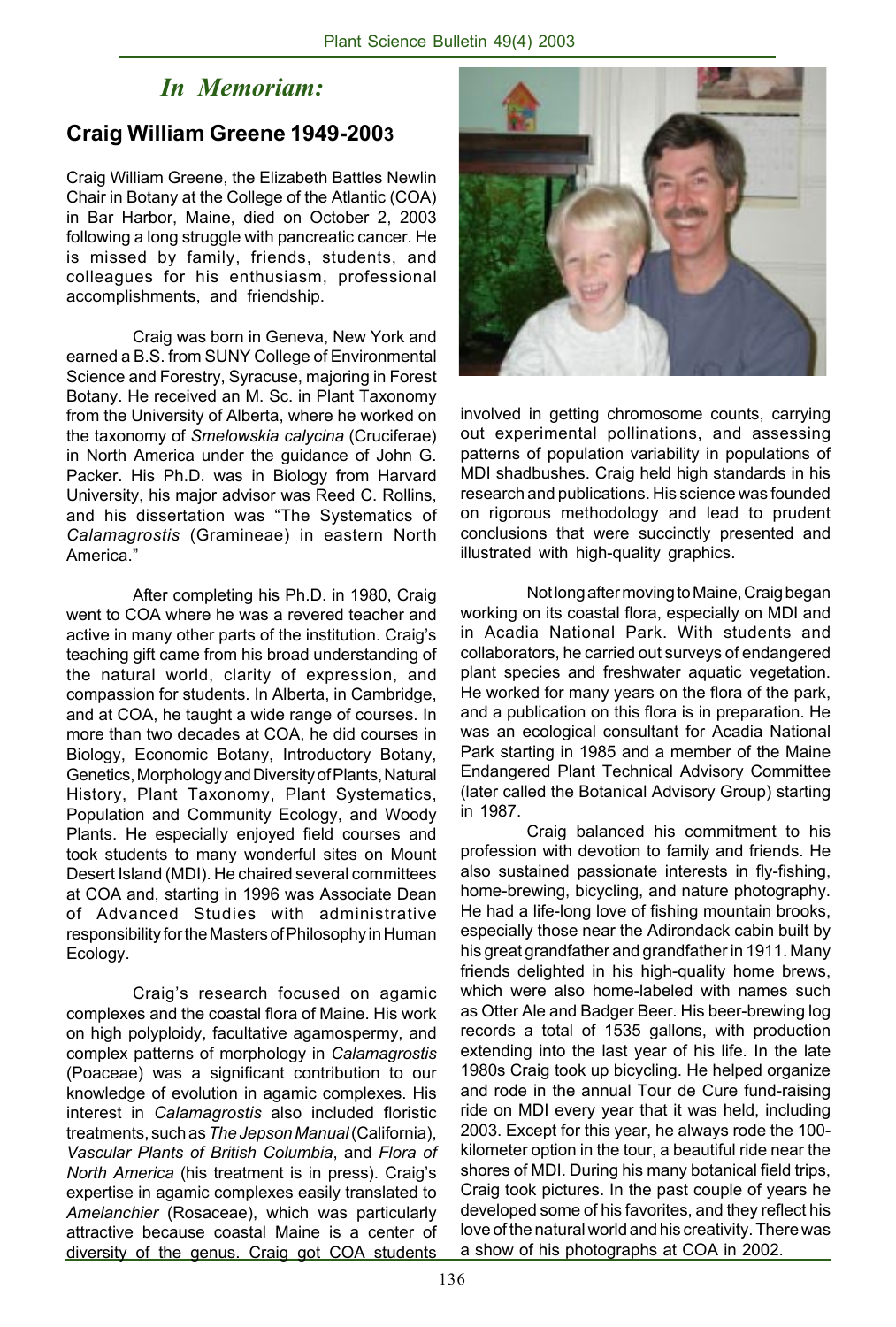The high esteem held for Craig was clearly evident on 21 May 2003 when the Botany Lab at COA was dedicated to him. The event packed an auditorium with COA faculty and staff, current and former students, family, as well as many professional colleagues and friends from near and far. For almost three hours, there was heart-felt gratitude, fond recollections, and praise for all Craig did for so many people. The words on the bronze plaque outside the Botany Lab summarize his stature: "His knowledge, excellence in teaching, and enthusiasm for the role of plants in human affairs have inspired two decades of students and beautified the landscape of our campus."

Craig was supported throughout his illness by family and many friends, and he died at home among them.

# **Positions Available Announcements**

# Plant Biology/Botany Assistant Professor Central Michigan University

The Department of Biology invites applications from broadly trained individuals for a tenure-track position at the rank of Assistant Professor, beginning August 2004 or before. Candidates must have a Ph.D. in a biological science, excellent verbal and written communication skills, and a strong commitment to teaching, research, seeking external funding, and service. Postdoctoral experience is preferred. Teaching responsibilities may include: general botany, field botany, courses in the individual's area of expertise at the undergraduate and/or graduate (M.S.) level, and contribution to the department's introductory program. Preference will be given to candidates that use current approaches to research field botany, plant systematics, ecology or conservation. Submit a letter of application, C.V., copies of all transcripts, statement of teaching philosophy and statement of research interests, and three letters of recommendation to: Plant Biology Search Committee, Department of Biology, Central Michigan University, Mount Pleasant, MI 48859. Review of applications will begin Nov. 1, 2003. Departmental information is available at http:www.cst.cmich.edu/units/bio**.** CMU, an AA/EO institution, strongly and actively strives to increase diversity within its community (see http:// www.cmich.edu/aaeo/).

# Missouri Botanical Garden Tibetan Ethnobotanist: Senior Herbarium Assistant

Assists curator in ethnobotanical field research and training in Tibet (NW Yunnan) and potentially elsewhere. Assists researcher in gathering field data, bibliographic and electronic data, analyzing and reporting data. Expedites and facilitates identification, labeling and storage of plant material entering herbarium. Work involves editorial assistance in writing scientific publications, reports and proposals. Performs various research activities according to the nature of the project. At present, the position is funded for 1.5 more years.

Qualifications include Bachelor's degree in ethnobotany, botany, anthropology, or related field. Master's degree and training and experience in Ethnobotany preferred, along with previous field and herbarium experience. Knowledge of computer database, GIS and statistical analyses preferred; population modeling helpful. Familiarity with ethnobotanical literature preferred. Ability and willingness for rigorous travel and work under difficult conditions for several months/year required. Speaking knowledge of Chinese/Tibetan would be helpful.

#### See http://ridgwaydb.mobot.org/hrmweb/ mbgjobs.asp#449

Apply: http://www.mobot.org/MOBOT/hrm/how.html

Jan Salick, PhD Curator of Ethnobotany Missouri Botanical Garden Box 299 St.Louis, MO 63166-0299 USA

#### $\Omega$

Ever notice that *Verbena hastata* rarely possesses the hastate leaves for which it is so named?

Adaptively, these leaves have no obvious selective value.

The evolutionary moral of the story?

#### A.

"He who *hastates* is lost."

Don Les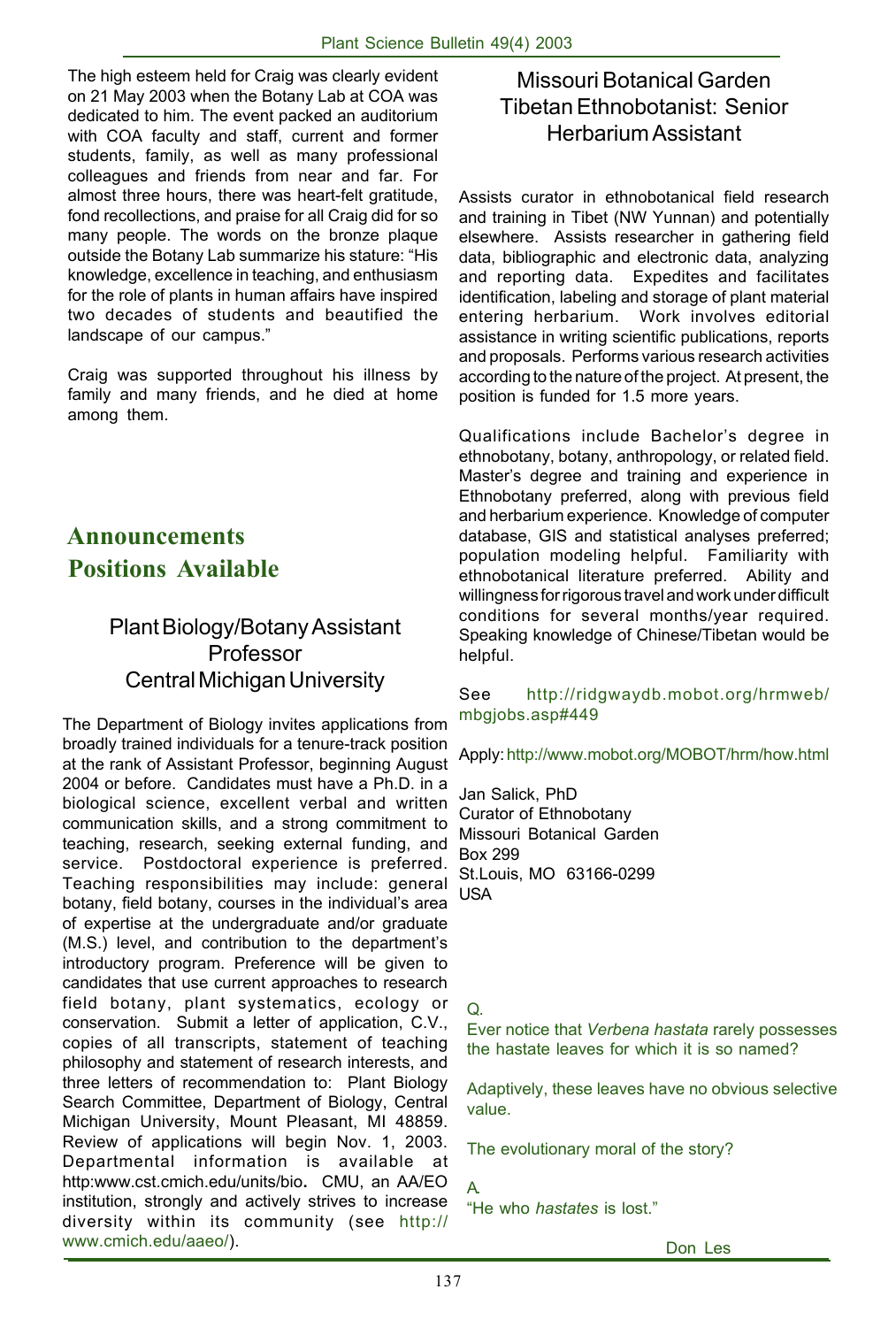## EVOLUTION AND SYSTEMATICS OF FUNGI UNIVERSITY OF MICHIGAN Professor/ Curator

The Department of Ecology and Evolutionary Biology and the University Herbarium solicit applications for a tenured faculty position in evolution and systematics of fungi to fill the Wehmeyer Chair. We seek accomplished individuals whose primary research interests are in aspects of fungal evolutionary biology such as molecular evolution and systematics, evolution of adaptations, or evolution of development. We are also interested in individuals who place fungal evolutionary processes in ecological contexts by collaborating with plant and microbial ecologists in the department. Teaching may include a course in fungal evolution or diversity, and contributions to courses in evolution, systematics, and the individual's research specialization. The candidate will also work with a Collections Coordinator and provide scholarly leadership in the use of the Herbarium's outstanding research collection of fungi and lichens. Women and minorities are encouraged to apply. The University is responsive to the needs of dual-career couples.

To apply, send a *curriculum vitae*, statements of research and teaching interests and experience, evidence of teaching excellence, copies of publications, and names and addresses of three references to:

Chair, Fungal Evolution and Systematics Search Committee Department of Ecology and Evolutionary Biology 830 N. University, Room 2019P The University of Michigan Ann Arbor, MI 48109-1048

Review of applications will begin 24 November 2003. The University of Michigan is a nondiscriminatory, affirmative action employer.

## Assistant or Associate Professor Plant Evolutionary Biology

The Division of Biological Sciences (www.biology.missouri,edu) at the University of Missouri-Columbia invites applications for a tenuretrack assistant or associate professor in plant evolutionary biology. The successful applicant will establish an active research program applying experimental and/or theoretical approaches to the study of plants evolution. We are particularly interested in individuals whose strengths include phylogenetic approaches and whose research complements that of our current faculty.

MU features a world-class interdisciplinary program in plant biology (www.plantgroup.org), extensive new greenhouse and herbarium facilities, and proximity to floristically diverse field sites. The Division offers highly competitive salaries, generous start-up packages, modern research laboratories and support facilities, and active graduate program with institutional support for students and postdoctoral associates, and a highly interactive faculty. Columbia, Missouri, is an attractive, progressive city with an excellent school system. We are firmly committed to fostering ethnic, racial, and gender diversity on our faculty and thus strongly encourage applications from women and members of groups underrepresented in science.

Applications should be sent by e-mail to: pltevo@missouri,edu. Attach to the e-mail a single PDF (Adobe Acrobat) or Microsoft Word document that includes your curriculum vitae and statements of research and teaching interests. Copies of three publications and three letters of reference should be mailed to: John David, Chair, Division of Biological Sciences, 105 Tucker Hall, University of Missouri-Columbia, Columbia, MO 65211-7400. The review of applications will begin on December 1, 2003 and continue until the position is filled.

MU is an Equal Opportunity Affirmative Action Employer. To request ADA accommodations contact Robin Brueckner at (573) 882-6650 or by e-mail at BruecknerR@missouri.edu



Q.

What do you get when you cross a wetland 'dock' (*Rumex* sp.) with *Cichorium* and *Carya*?

A. A hickory-chicory dock!

Don Les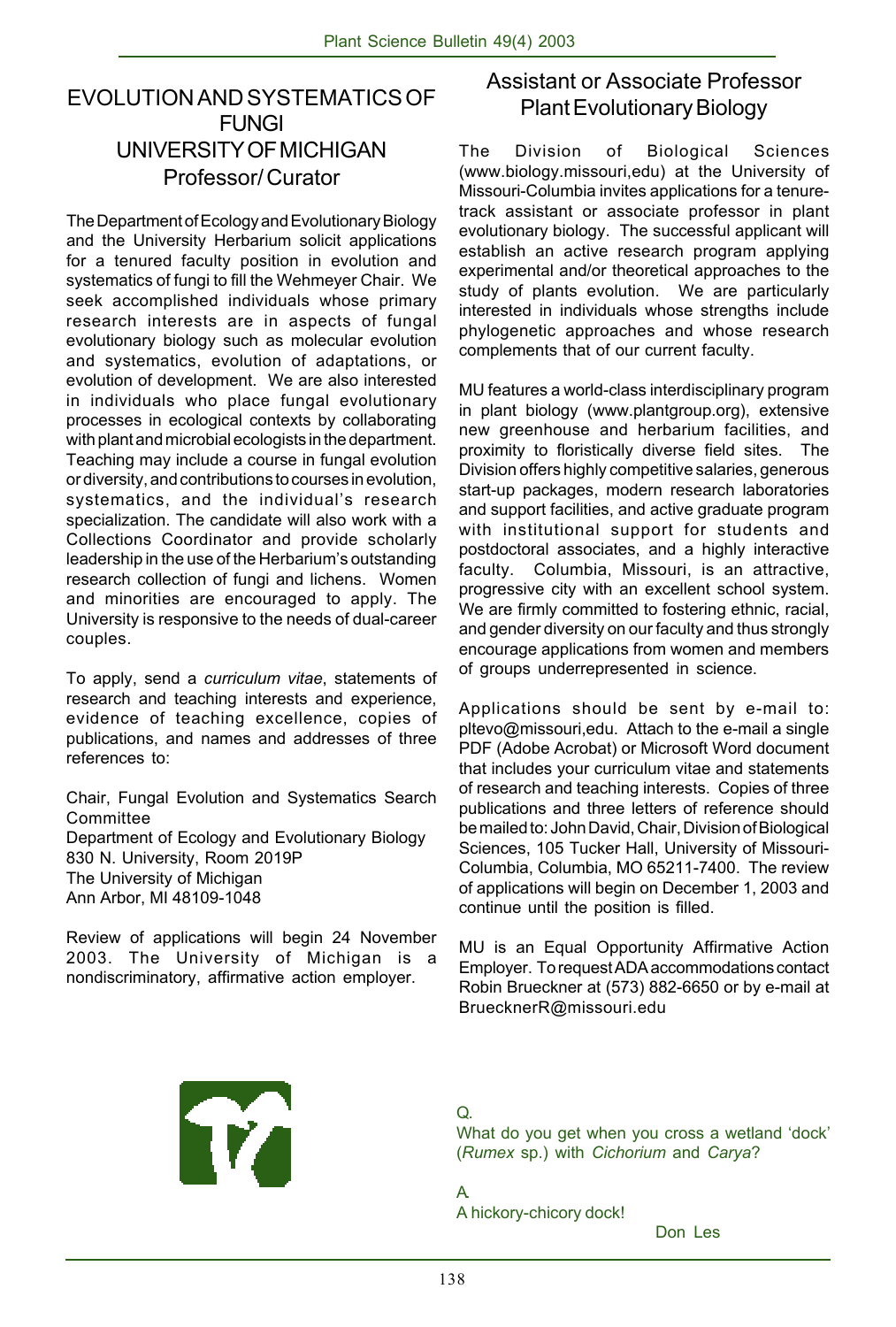## Evolutionary Developmental Biologist.

The Department of Biological Sciences (www.fiu.edu/~biology) at Florida International University invites applications for a tenure-track position as Assistant Professor of evolutionary developmental biology who will develop a strong, extramurally funded research program, supervise doctoral students, and contribute to the teaching mission of the department. Ph.D. and postdoctoral experience are required. Preference will be given to applicants using plant, animal or fungal development to answer evolutionary questions. Inhouse facilities include a vivarium and core facilities for cell and tissue culture, electron and confocal microscopy, histology, and DNA sequencing (http:/ /www.fiu.edu/~biology/). Send CV, three selected reprints, statements of research and teaching interests and the names and addresses of four references postmarked by **21 Nov 2003** to: Dr. Jennifer Richards, Evo-Devo Chair, Department of Biological Sciences, Florida International University, 11200 SW 8th ST, Miami, Florida 33199. *Florida International University (http://www.fiu.edu) is an Equal Opportunity Educator and Employer.*

# **Award Opportunities**

## **Timothy C. Plowman Latin American Research Award**

The Botany Department at The Field Museum invites applications for the year 2004 *Timothy C. Plowman Latin American Research Award*. The award of \$1,500.00 is designed to assist students and young professionals to visit the Field Museum and use our extensive economic botany and systematic collections. Individuals from Latin America and projects in the field of ethnobotany or systematics of economically important plant groups will be given priority consideration.

Applicants interested in the award should submit their curriculum vitae and a detailed letter describing the project for which the award is sought. The information should be forwarded to the Timothy C. Plowman Award Committee, Department of Botany, The Field Museum, 1400 South Lake Shore Drive, Chicago, IL 60605-2496 USA and received no later than 15 December 2003. Announcement of the recipient will be made no later than 31 December 2003.

Anyone wishing to contribute to *The Timothy C. Plowman Latin American Research Fund*, which supports this award, may send their checks, payable to The Field Museum, c/o Department of Botany, The Field Museum, 1400 South Lake Shore Drive, Chicago, IL 60605-2496 USA. Make certain to indicate the intended fund.

## **Premio de investigación Latinoamericano Timothy C. Plowman**

El departamento de Botánica en "The Field Museum" invita aplicaciones para el *premio de investigación Latinoamericano Timothy C. Plowman* 2004. Este premio de \$1,500.00 fue diseñado para apoyar a estudiantes y profesionales jóvenes en visitas al museo de Field y utilizar sus extensas colecciones de botánica económica y sistemática. Se les dará consideración especial a individuos de Latinoamérica y a proyectos en los campos de etnobotánica ó sistemática de plantas económicamente importantes.

Las personas interesadas en aplicar a este premio deberán proveer su curriculum vitae y una carta detallando el proyecto para el cual el premio se utilizará. Esta información debe ser enviada al Timothy C. Plowman Award Committee, Department of Botany, The Field Museum, 1400 South Lake Shore Drive, Chicago, IL 60605-2496 USA y ser recibida antes del 15 de Diciembre de 2003. El ganador del premio será anunciado antes del 31 de Diciembre de 2003.

Cualquier persona que desee contribuir al *Fondo de investigación latinoamericano Timothy C. Plowman*, el cual apoya este premio, puede enviar su cheque, pagadero a "The Field Museum, c/o Department of Botany, The Field Museum, 1400 South Lake Shore Drive, Chicago, IL 60605-2496 USA". Asegúrese de indicar el fondo al cual se destina su contribución.

Q.

Did you hear about the Aquatic Plant Biology student who fell face first into a patch of Marsh Fern (*Thelypteris palustris*)?



He come out with a sori!

Don Les

 $\Delta$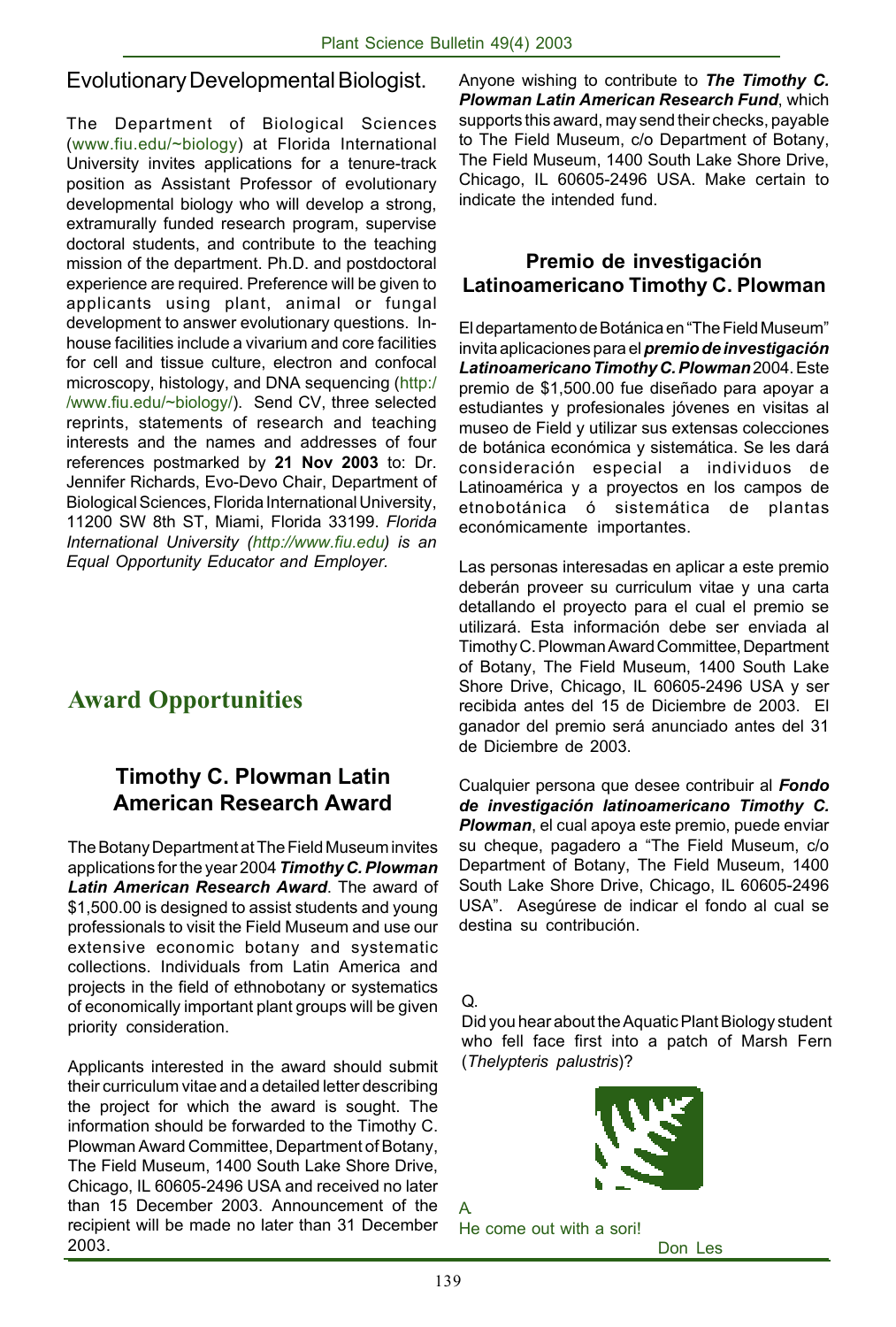## **MORPH**

Molecular and Organismic Research in Plant **History** 

### M**ORPH evo-devo training grants**

The MORPH Research Coordination Network provides support for cross-disciplinary training of undergraduate students, graduate students, postdoctorals, and early career faculty (assistant professors) between organismic (neobotanical and paleobotanical) and molecular labs. These visits range from a few weeks (to learn specific techniques) to a semester (to complete the equivalent of a lab rotation and take coursework not available at the home institution). This funding opportunity is open to all individuals with an interest in bridging the gap between organismic and molecular aspects of the evolutionary developmental biology of plants.

First Target Deadline: December 1, 2003 Assistant Professors Postdoctorals Graduate Students First Target Deadline: March 1, 2004 Undergraduates

Evaluation of assistant professor, postdoctoral, and graduate student grants will begin on December 1, 2003, and applications will continue to be accepted until all annual funds have been committed. Applications for funding are evaluated by the steering committee of the MORPH RCN.

Application guidelines can be found at: http:// www.colorado.edu/eeb/MORPH/grants.html

MORPH website features

MORPH-hosted lab pages for faculty, postdoctorals, and graduate students Plant evo-devo literature, updated monthly: classic literature (1790-1993), recent literature (1993-today) Evo-devo jobs Upcoming plant evo-devo symposia Links to online journals

#### http://www.colorado.edu/eeb/MORPH

Q.

How do you get *Potamogeton pectinatus* to flower?

## **Jeanette Siron Pelton Award**

The Pelton Award Committee is actively seeking nominations for the 2004 Jeanette Siron Pelton Award in Plant Morphogenesis. This prestigious award includes a \$1,000 prize and certificate given in recognition of outstanding contributions in the study of plant morphogenesis.

The award was established to commemorate the untimely passing of Jeanette Siron Pelton, by her husband and colleague at Butler University, John Pelton. Jeanette Siron Pelton was, in turn, botanist, morphologist, poet, philosopher and combined these talents in such unique harmony that John Pelton felt that her spirit would be best remembered by honoring others who had made particularly imaginative and creative contributions to science ... particularly plant morphology ... by investigators of approximately the same age as Jeanette Siron Pelton at her death. The award has been modified to broaden the scope of contributions and to allow consideration of exceptional candidates who are beyond the age suggested in the original award description.

The investigative approach used to produce such contributions may include molecular biology, cell biology, and/or organismal biology. We expect the award winner to attend Botany 2004 at Snowbird in Utah, and present a special address in the Developmental and Structural Section program. Previous award winners are R.H. Wetmore (1969), C.W. Wardlaw (1970), P.B. Green (1972), P.K. Hepler (1975), B.E.S. Gunning (1978), L.J. Feldman (1980), T.J. Cooke (1983), T. Sachs (1985 ), S.D. Russell (1988), E.M. Lord (1989), R.S. Poethig (1993), E.M. Meyerowitz (1994), S. Hake (1996), D. Kaplan (1998), B. Scheres (2000) and K. Niklas (2002). Although special consideration has been given to younger investigators (under 40 years of age) in accordance with the circumstances of the bequest, the age limit may be waived for particularly noteworthy candidates. The award is not restricted as to sex, nationality, or society affiliation of the recipient. A nominating letter should describe the nature of the nominee's contributions to the field of plant morphogenesis and include full citations of key papers or books relevant to the nomination. Send materials to Dr. Darlene Southworth, Chair, Pelton Award Committee, Department of Biology, Southern Oregon University, Ashland OR 97520 (e-mail: southworth@sou.edu, Fax 541-552-6415). Review of nominees will begin February 15, 2004.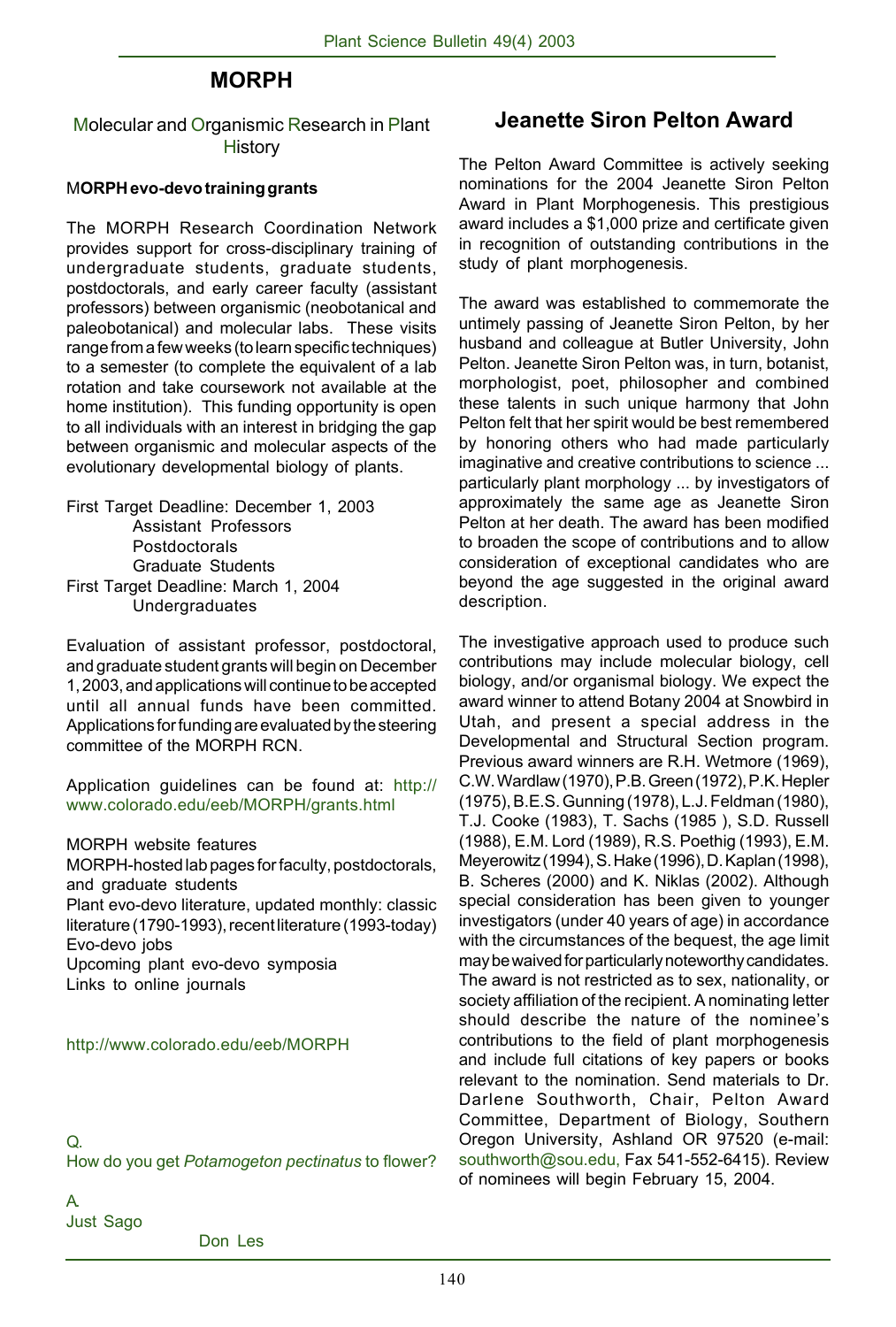# **Special Opportunities**

The Marie Selby Botanical Gardens Spirit Collection: A Valuable Botanical Resource



The Marie Selby Botanical Gardens (MSBG) announces the completion of an NSF funded project (NSF DBI-0138615) to curate its Spirit Collection of vascular plants. The MSBG Spirit Collection is the largest in the Western hemisphere and the second largest in the world (after Royal Botanic Gardens, Kew). The collection is comprised of more than 26,000 vials of flowers or entire small plants of Orchidaceae (24,000), Gesneriaceae (2000), and Bromeliaceae (300). The preservative used is a combination of 70 parts denatured alcohol, 27 parts water, and 3 parts glycerin. Important collections in the Spirit Collection are from Carlyle Luer, G.C.K. Dunsterville, Alexander Hirtz, and Calaway Dodson.

The NSF grant allowed for the purchase of plastic storage containers and for the replacement of metal caps and poor quality liners. Bar codes were applied to the bottles for inventory and tracking purposes. More than 450 type specimens were identified, a list of which is available on the internet at: http://www.selby.org/ research/herb/types.htm.

Preserving plant specimens in spirit fluids maintains the flowers in a form as close-to-nature as possible, which is critical to understanding the nuances of orchid taxonomy and pollination. It obviates the need to rehydrate flowers from herbarium specimens, especially type specimens that may have only one or few flowers, and thus better protects herbarium specimens for future types of analyses. Spirit preservation also provides a method to preserve voucher specimens resulting from scientific studies and it provides a resource to more fully understand the morphological range and geographical distribution of a species.

Selby Gardens encourages the use of its Spirit Collection and provides low-cost visitor quarters to botanists wishing to consult the specimens. Limited, short-term specimen loans are also available. Complementing the Spirit Collection at Selby Gardens are 9000 greenhouse accessions, 3300 display and grounds accessions, 88,000+ herbarium specimens, including 27,000 orchids, 8000 bromeliads, and 1700 type specimens. The Selby Gardens Research Library has 6500 volumes (including a 543-volume rare book collection), 300+ active periodicals, and a microfiche collection of many early botanical references.

For more information, contact Bruce Holst, Research and Conservation Department, Marie Selby Botanical Gardens, 811 South Palm Avenue, Sarasota, FL 34236-7726. Tel: 941-955-7553 x 312. E-mail: bholst@selby.org. Web site: www.selby.org.

Figure. Spirit collection of *Dendrobium vagans* (Orchidaceae) at the Marie Selby Botanical Gardens. (Photograph by Bruce Holst)

Q. What game do water plantain (*Alisma triviale*) collectors like to play?

A. *Triviale* pursuit!

## Q.

Where do you find 'Sheep-laurel' (*Kalmia angustifolia*)?

A.

In a *baaaaa-g*, of course.

Don Les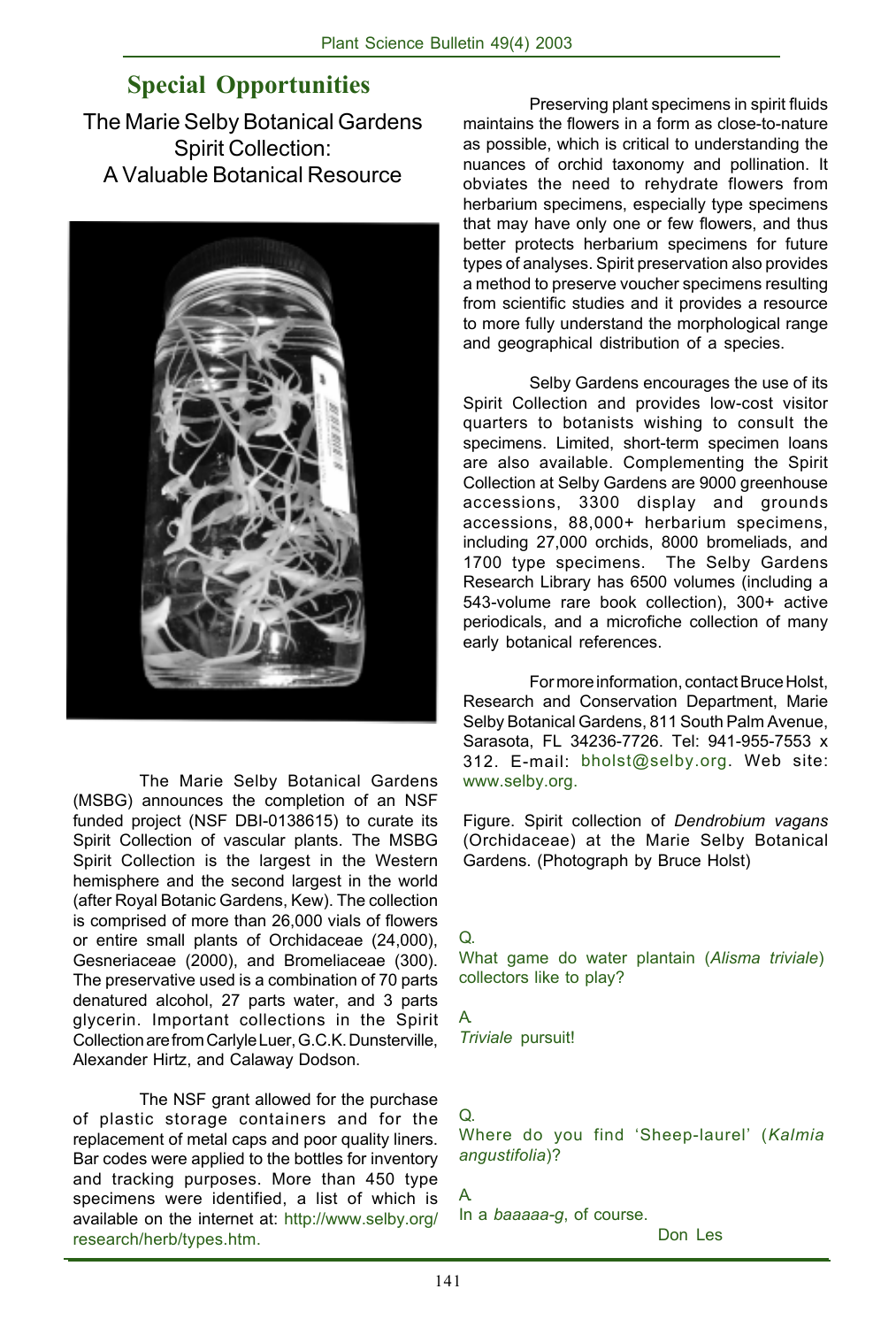# **Symposia, Conferences, Meetings**

## SECOND CALL FOR ABSTRACTS

## **SEEC 2004** SOUTHEASTERN ECOLOGY AND EVOLUTION CONFERENCE GEORGIA INSTITUTE OF TECHNOLOGY ATLANTA, GEORGIA, USA 5-7 MARCH 2004

**FREE** REGISTRATION AND ABSTRACT SUBMISSIONREGISTRATION AND ABSTRACT

SUBMITTAL DEADLINE: 31 JANUARY 2004

We invite all **undergraduate**, **graduate**, and **postdoctoral** researchers in ecology, evolution, environmental sciences, limnology, forestry, fisheries, wildlife, marine sciences, and other related fields to submit abstracts for either oral or poster presentations at the 1st Annual Southeastern Ecology and Evolution Conference (SEEC) to be held March 5-7, 2004, at the Georgia Institute of Technology in Atlanta, Georgia. SEEC is a product of similar conferences currently held in the northeast (NEEC) and the midwest (MEEC). These conferences are professional meetings intended for students in the environmental sciences to present their research to their colleagues in a comfortable, fun, and low stress environment. Such events are designed to encourage new friendships within our field and to share newly developed research ideas for feedback. While we expect most SEEC participants to be from the Southeast, we encourage and welcome all interested individuals to submit abstracts and/or attend.

SEEC 2004 homepage: http://www.biology.gatech.edu/SEEC/SEEC.html

To encourage attendance, registration is **FREE** and covers meeting attendance, two continental breakfasts, snacks, coffee, and a t-shirt! If funds are available, awards for both the best oral and poster presentations will be given. There will also be tables from sponsors, including publishers, supply companies, and other organizations (see our web site for a complete list of sponsors). The registration and abstract submission deadline is January 31, 2004, and may be completed at the following web site:

Registration: http://www.prism.gatech.edu/ ~aw181/SEEC/Registration.htm We are pleased to announce that our keynote speaker is Dr. Mark E. Hay, Teasley Professor of Environmental Sciences at the Georgia Institute of Technology. Dr. Hay is one of the foremost marine community ecologists of our time, and since 1999, he has been instrumental in the development of the new Center of Aquatic Chemical Ecology at the Georgia Institute of Technology.

The Georgia Institute of Technology is located in midtown Atlanta, Georgia and is convenient to numerous hotels, restaurants, music venues, and bars (to see what's happening in Atlanta, check out these sites www.accessatlanta.com, www.citysearch.com ,and atlanta.creativeloafing.com). We have reserved rooms at three reasonably priced hotels near the university at special rates - so reserve your room before they are gone. Additionally, Atlanta has a subway/bus system for easy travel within the city. Registration, abstract submission, travel/lodging information, and contact information may all be found at the SEEC web site:

SEEC 2004 homepage:

http://www.biology.gatech.edu/SEEC/SEEC.html

Please forward this message to interested students! SEEC flyers are also available on the SEEC homepage (http://www.biology.gatech.edu/ SEEC/SEECflyer.pdf) and we strongly encourage its posting in conspicuous locations!

We look forward to seeing you at the Georgia Institute of Technology for the 1st Annual Southeastern Ecology and Evolution Conference thisMarch!

Alan Wilson - alan.wilson@biology.gatech.edu SEEC Organizing Committee Chair

Q. Why did the student excavate the bog?

A. For Peat's sake!

#### Q.

Why are achenes so slow?

## A.

Because they're never in a rush (*Juncus* spp.)! Don Les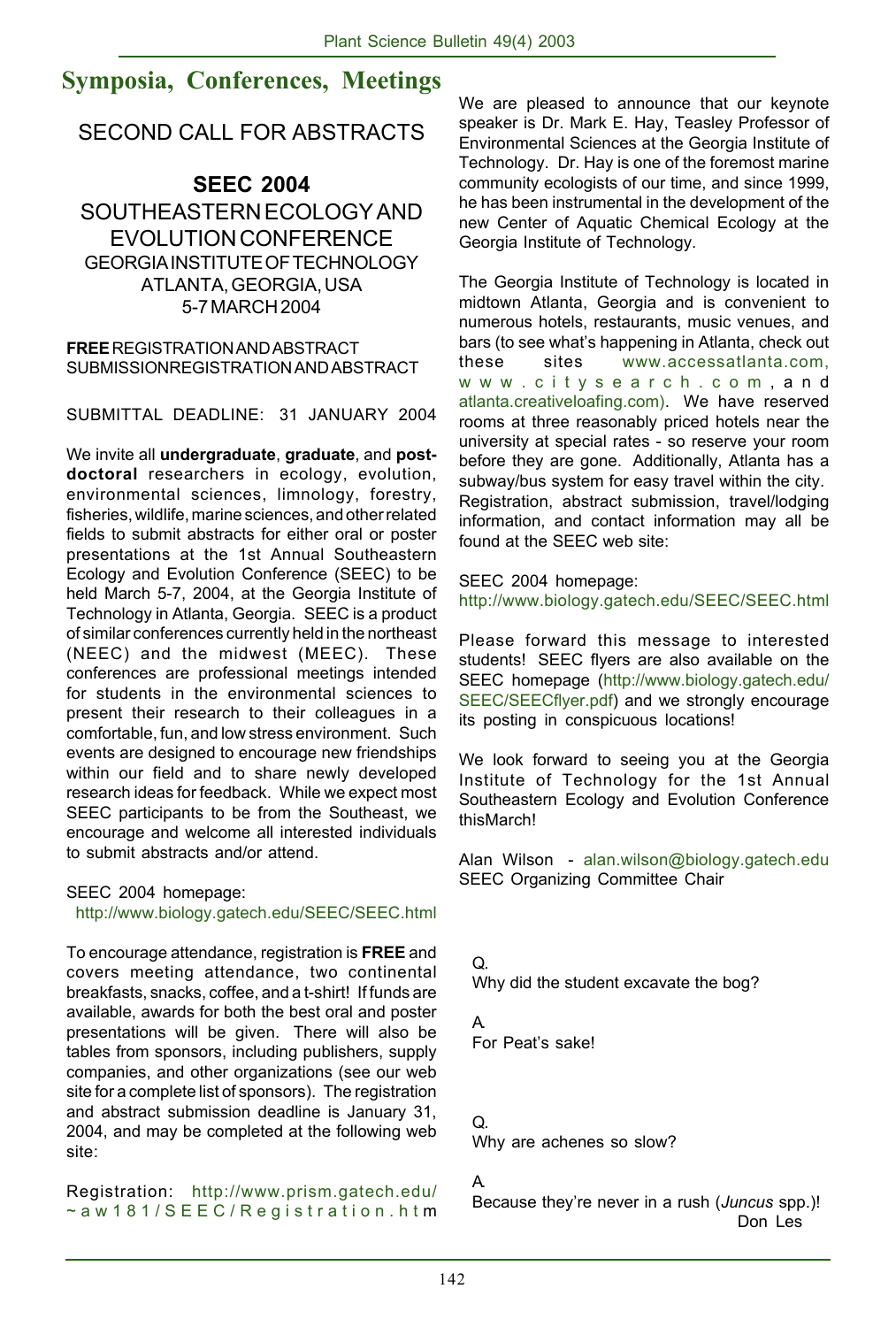## **Maize Genetics, Genomics & Bioinformatics Workshop**

For Plant Genetics Graduate Students, 14 Openings for U.S. Students CIMMYT International Research Center, Mexico, March 7-11, 2004 Precedes Maize Genetics Conference, Mexico City, March 11-14, 2004

## **Organizers**

- Torbert Rocheford, Department of Crop Sciences, University of Illinois
- Sarah Hake, Plant Gene Expression Center, USDA-ARS, U.C. Berkeley
- Dave Jackson, Cold Spring Harbor Laboratory, New York
- Jean-Philippe Vielle-Calzada, Department of Genetic Engineering, Carretera Irapuato-Len, Irapuato, Mexico

## **Lecture Topics & Instructors**

- -The Maize Organism, Development of the Plant Sarah Hake & Dave Jackson
- -Mutants and Their Analysis
- Bob Schmidt & Becky Boston -Meiosis & Recombination, Classical & Molecular
	- Maps
		- Lisa Harper & Anne Sylvester
- -Transposable Elements & Their Uses
	- Hugo Dooner & Jean-Philippe Vielle-Calzada
- -Quantitative Trait Locus Mapping, Association Analysis
	- Torb Rocheford & Ed Buckler
- -Maize as a Model for Genetic Study of the Cereals Toby Kellogg & Susan McCouch

Each of the lecture topics will be accompanied by hands-on computer sessions involving bioinformatic exercises and /or use of genomic databases (Maize GDB, Gramene) led by Doreen Ware & Trent Seigfried.

Small group discussions will accompany each lecture topic. After lecture there will be break out groups into computer lab and discussion sessions to keep numbers small.

There will be evening research seminars and poster sessions.

Generous funding from the NSF Plant Genome Program, Biological Sciences will provide full support for all travel and workshop costs for 14 U.S. graduate students. This funding is for U.S. citizens only, and is limited to graduate students. (U.S. citizens studying in another country are eligible to apply).

There will be an equal number of graduate students/ very early career scientists from Africa and Latin America participating in the course. These participants are being invited (there will be not be an online application process) and will be supported by other sources, including generous support from Rockefeller Foundation.

It is expected that the students selected for this workshop will also attend the Maize Genetics Conference, which will be announced shortly. However funding from this program will not cover costs of attendance at the Maize Genetics Conference.

## **Application Process**

We ask students to apply online now since we will need to request references. The latest that applications will be received at http:// www.maizegdb.org/mmbw.php is December 1, 2003. You will be required to provide: Thesis project topic/area; an essay (500 words or less) on why the course would be beneficial to your research goals; the email addresses of three references, and other information.

There will be an initial screening and those receiving further consideration will have two references contacted. Successful applicants will begin to be notified hopefully by December 22, 2003.

Selection criteria will be based on who will benefit the most from the course and academic and research qualifications. Graduate students working on a related species or considering working on maize are welcome to apply.

If you are selected and accept, you will need to complete some online exercises using Maize GDB and Gramene in advance of the course. The purpose is to familiarize all students with these databases and related exercises, and to determine if special sessions and/or grouping of students are desired to accommodate different levels of expertise.

Selected participants will bring a poster on their research, regardless of stage of the research. The poster format will be identical to that of the Maize Genetics Conference.

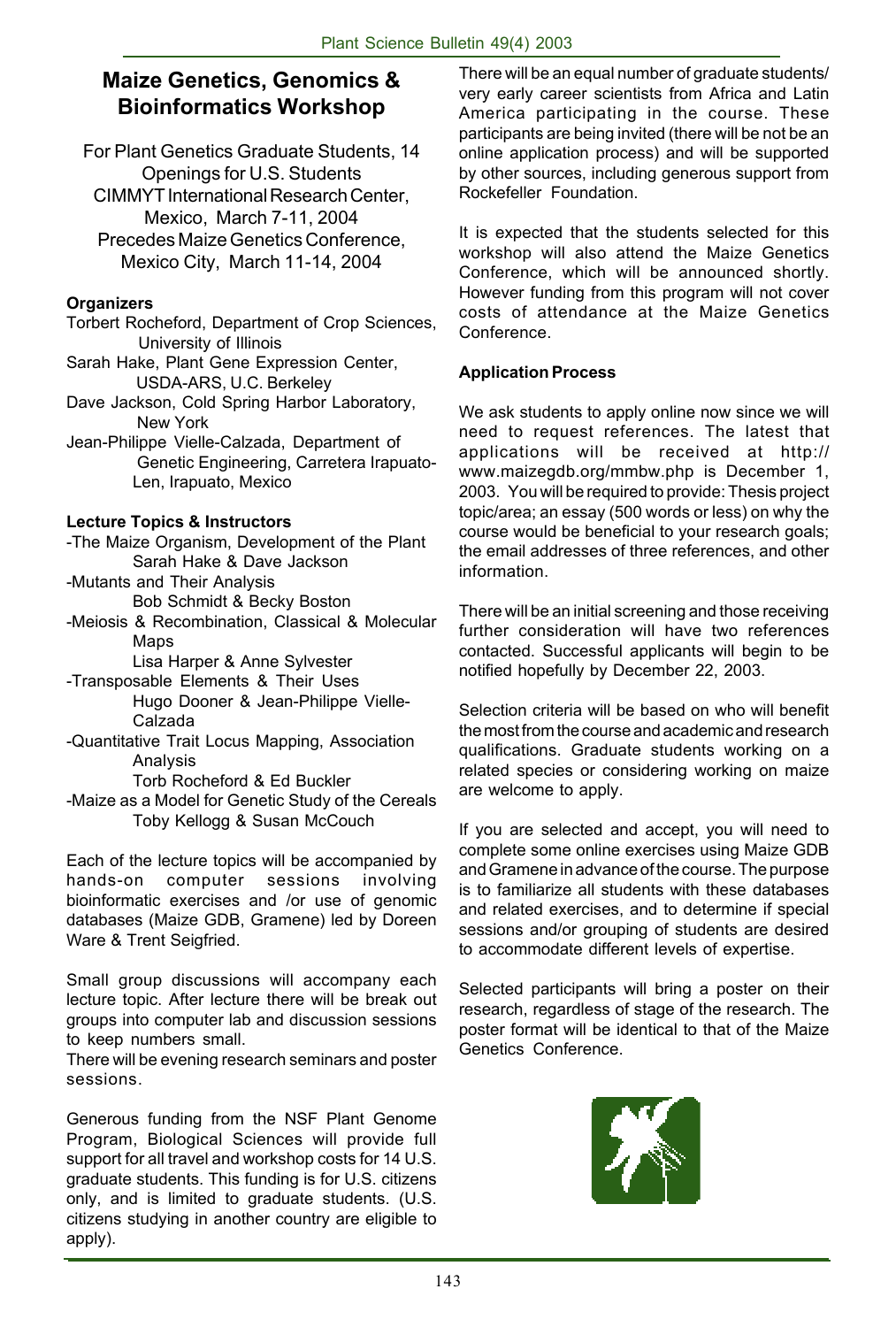—

## **INVASIVE SPECIES: THE SEARCH FOR SOLUTIONS**

## AIBS 2004 Annual Meeting. 16 - 18 March. Washington DC.

Register online at http://www.aibs.org/annualmeeting-2004/ ; early registration closes 2 March 2004. Poster abstracts may also be submitted at the above URL; poster submissions close 16 February 2004.

Plenary speakers, panel sessions, and informal discussion groups at the 2004 AIBS Annual Meeting will approach the topic of "Invasive Species: The Search for Solutions" from the perspective of one or more of the meeting's cross-cutting themes, including: what makes a species "invasive"; research questions and tools; aquatic and terrestrial issues; economics; public policy; education; public health; prevention and remediation; international issues; and local initiatives. Each plenary speaker will couch his or her talk with reference to invasive species issues involving particular major taxonomic groups: plants, vertebrates, invertebrates, and microbes.

Attendees will hear distinguished plenary speakers and panelists present synthesizing lectures from the forefront of their fields, then will join those speakers and other equally notable scholars in panel sessions and informal discussion groups. Speakers include: Ann Bartuska, The Nature Conservancy, "Abating the Threat of Invasive Species: Linking Science and Policy"; Richard Mack, Washington State University, "Prevention and Remediation of Plant Invaders"; Stephen Morse, Columbia University, "Emerging Infections: Microbial Invaders Discover New Territory"; David Lodge, University of Notre Dame, "Bioeconomic Risk Analysis of Invasive Vertebrates and Other Species"; Andrew Dobson, Princeton University "Zen, Parasites, and the Art of Alien Invasion"; Daniel Simberloff, University of Tennessee, "Invasion Biology." Additional speakers include: Cynthia Kolar, U.S. Geological Survey; David Pimentel, Cornell University; Fred C. Dobbs, Old Dominion University.

All sessions take place in the Westin Grand Hotel, 2350 M St. NW, Washington DC, 20037 (three blocks north from the Foggy Bottom Metro Station, on the edge of Georgetown). Early registration prices for the 3-day meeting are \$200 for individual members of AIBS; \$250 for non-members (includes automatic one-year AIBS membership); \$160 for government employees; \$150 for educators; \$130 for students. Early registration closes 2 March 2004. Attendance is limited—register early! For more

information, contact rogrady@aibs.org.

Donna Royston Communications Representative American Institute of Biological Sciences 1444 I (Eye) St., NW, Suite 200 Washington, DC 20005 (202) 628-1500, ext. 261 (202) 628-1509 (fax) www.aibs.org

## **Northeast Ecology and Evolution Conference (NEEC)**

## University of Connecticut, Storrs, March 26- 28, 2004.

The Ecology and Evolutionary Biology department at the University of Connecticut will host the second Northeast Ecology and Evolution Conference (NEEC) this Spring. Entirely organized by graduate students, NEEC 2004 will feature talks and posters by grads, post-docs, and upper -level undergraduates from many fields of biology, including the botanical sciences. The inaugural NEEC, hosted by Rutgers University in 2003, attracted participants from more than 40 institutions.

The Saturday science program will be followed by a banquet featuring a Keynote Address by Dr. Michael Soule, Professor Emeritus in Environmental Studies, University of California, Santa Cruz. Dr. Soule is a founder of the Society of Conservation Biology and the Wildlands Project, and he is often referred to as "The Father of Conservation Biology."

Access will be provided during the conference to the University's recently opened Systematic Research Collections facility, the new home of the George Safford Torrey Herbarium.

NEEC 2004 represents a fantastic networking opportunity for grad students, as well as a chance to introduce the next generation of biologists to the research of their peers.

Conference information, including registration materials and the call for papers, can be found at www.eeb.uconn.edu/NEEC/

Chris Martine Co-chair, NEEC 2004 Ecology and Evolutionary Biology Graduate Program University of Connecticut Email: christopher.martine@uconn.edu Phone: 860-486-4156 Fax: 860-486-6364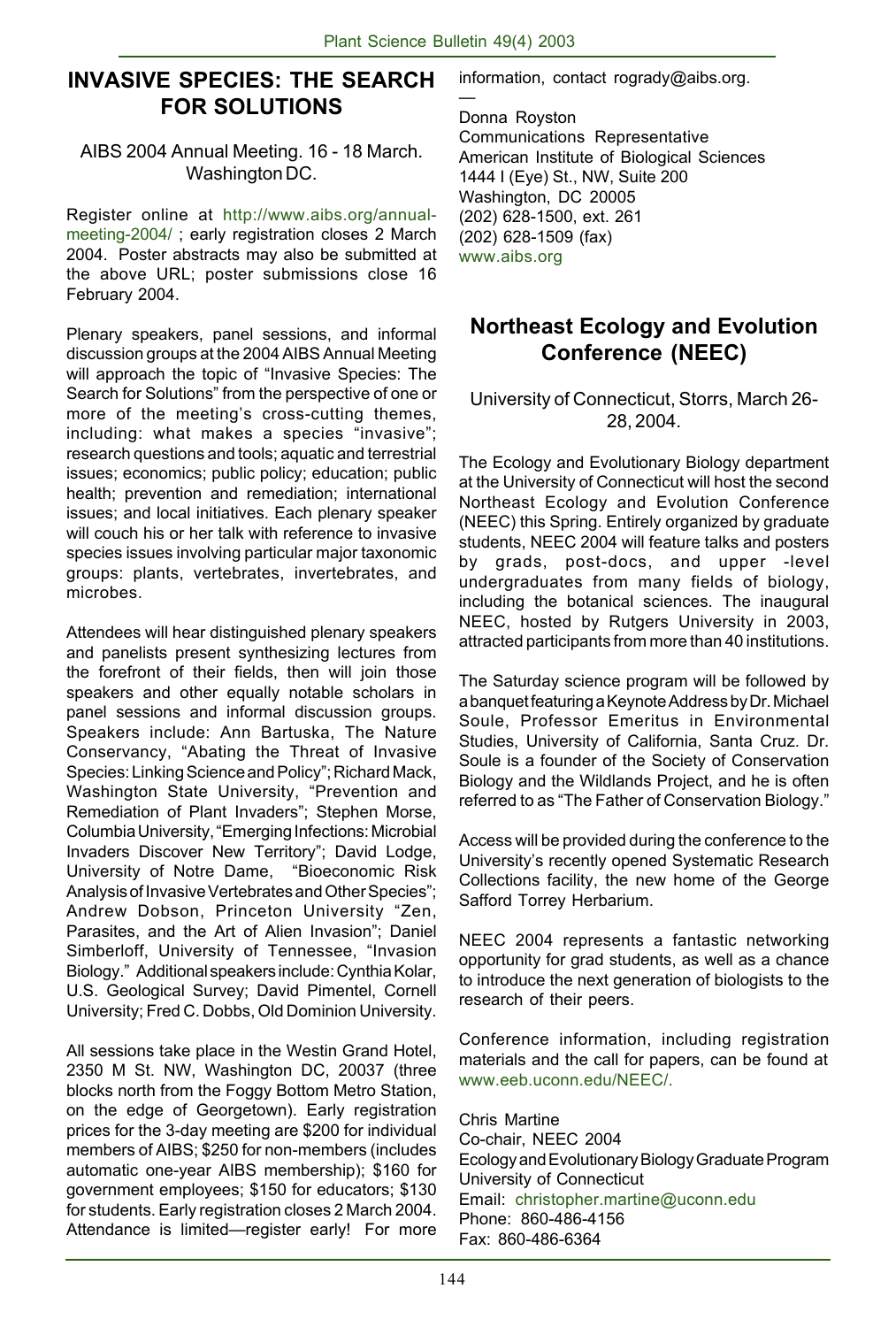## **Selby Gardens to host 2nd International Orchid Conservation Congress**

## May 17-21, 2004

More than 200 scientists and orchid enthusiasts from around the globe will convene at the Marie Selby Botanical Gardens in Sarasota May 17-21, 2004 for the International Orchid Conservation Congress II. This conference is a gathering of the Orchid Specialist Groups of the Species Survival Commission.

"The Conservation Balance" is the theme. The keynote speaker will be Dr. Stuart Pimm, Doris Duke Professor of Conservation Ecology at Duke University. Chairing the conference is Selby Gardens' Manager of Systematics Dr. Wesley Higgins. Higgins represented Selby Gardens at the first International Orchid Conservation Congress in Perth, Australia in 2001.

This Congress is an important gathering of world orchid conservationists to review progress on the goals set at the first Congress: that by 2010, 90% of threatened orchids will be in ex situ collections, 50% of threatened orchid taxa will be in recovery programs in situ, no orchid taxa will be threatened by unsustainable harvesting, every child will be aware of plant diversity, and the Orchid Specialist Group will be funded to track the implementation of these conservation actions. "This will be a vital opportunity to discuss conservation techniques with colleagues from around the world," says Higgins.

Registration brochures have been mailed to universities, research institutions and orchid societies throughout the U.S. and abroad. Area orchid enthusiasts, even beginners, also are encouraged to participate. "This is a great opportunity to meet the Who's Who of the orchid world, and while many of the talks are scientific, some are not," says Dr. Higgins. A discounted conference registration fee of \$295 is being offered through Dec. 31, after which it increases to \$350.

For more information, visit www.selby.org/iocc or contact Dr. Higgins at (941) 955-7553, ext. 311.

## **13th International Congress of Photosynthesis**

August 29 to September 3, 2004 Palais des congrès de Montréal, Québec, Canada

The International Congress of Photosynthesis offers a special opportunity, once every three years, to meet with top international photosynthesis researchers from government, industry and academia with a vast range of interests and expertise. This meeting will increase the exposure of your work, expand your perspectives, and most importantly, allow you to interact with your internationalpeers.

The 13th International Congress of Photosynthesis to be held in Montréal from August 29 to September 3, 2004 continues this tradition with an exciting program designed to stimulate the imagination and facilitate interactions between students, postdoctoral fellows, research scientists and principal investigators from all over the world. Come and be part of the synergy; the conference promises to excite, invigorate and assist in the formation of new ideas, and new collaborations.

This meeting will provide a forum for researchers investigating all aspects of photosynthesis and will highlight cutting-edge progress toward our understanding of the most critical energy conversion process on Earth. Research on the scale of single molecules and femtoseconds will be discussed together with research encompassing the entire biosphere and millions of years, and everything in between. Discuss the latest discoveries with key international researchers in your own research area as well as experts in all other aspects of photosynthesis.

For additional information contact: Secretariat: Opus 3 inc. Tel: (514) 395-1808, Fax: (514) 395-1801 Email: info@opus3.com www.uqtr.ca/ps2004



@ Tourisme Montréal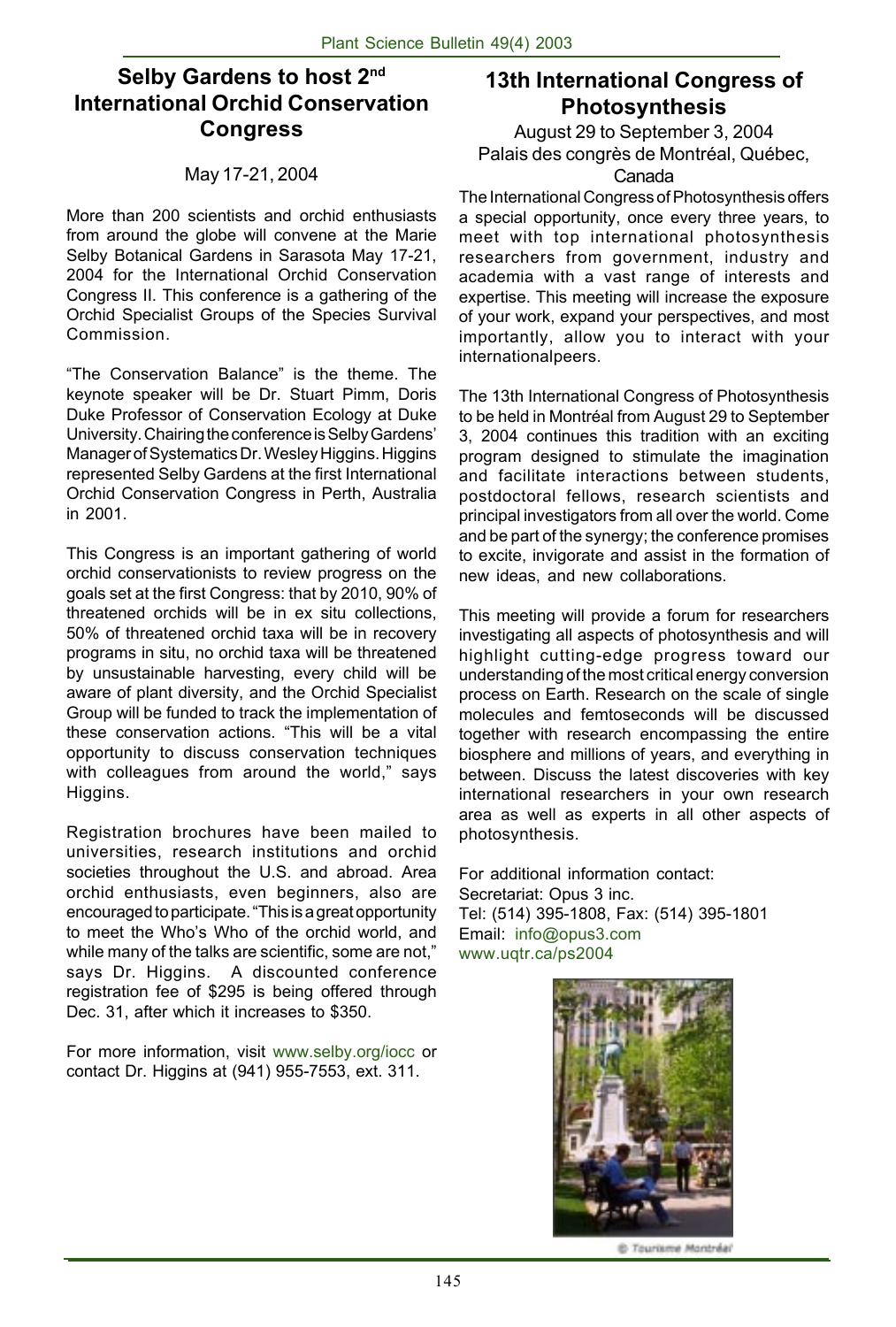## Can you help out?

John Herr, at the University of South Carolina, would like to know how many free-standing herbaria there are in the Southeastern U.S. (but let's expand it to the whole country.) By "free-standing herbarium" he means a herbarium housed in a building which houses no unrelated entity. If in that building there are offices, classrooms, laboratories, etc., not strictly connected to herbarium function, then the herbarium is not free-standing.

He notes that the University of North Carolina Herbarium, now at the Botanical Garden, probably fits this discription, but are there any others?

The reason for his inquiry is that that he "has at least a ghost of a chance of getting such a building for the A. C. Moore Herbarium here at USC" and he would like to be able to add more documentation to his proposal. If you have any information, please let him know at: herr@mail.biol.sc.edu.

-editor

## **Books Reviewed In this issue:**

| <b>Developmental and Structural</b><br>Origination of Organismal Form. Muller, G.B. and S.A. Newman. - Samuel Hammer147                                                                          |  |
|--------------------------------------------------------------------------------------------------------------------------------------------------------------------------------------------------|--|
| Tree Bark: A Color Guide. Vaucher, Hughes, translated and edited by James E. Eckenwalder                                                                                                         |  |
| <b>Ecological</b><br>Perfect Planet, Clever Species: How Unique Are We? Burger, William C - Satish K. Srivastava148                                                                              |  |
| <b>Economic Botany</b><br>American Botanical Prints of Two Centuries. Bridson, D. R., J.J. While, and L.B. Bruno.                                                                                |  |
|                                                                                                                                                                                                  |  |
| The Illustrated Encyclopedia of Trees. More, David and John White - Daniel C. Scheirer151                                                                                                        |  |
| Weeds in My Garden: Observations on Some Misunderstood Plants. Charles B. Heiser                                                                                                                 |  |
| <b>Genetics</b><br>The Tangled Field: Barbara McClintock's Search for the Patterns of Genetic Control.                                                                                           |  |
| <b>Historical</b><br>Plants on the Trail with Lewis and Clark. Patent Dorothy H. and The Lewis & Clark Herbarium,<br>Academy of Natural Sciences Digital Imagery Study Set. Spamer, Earle E. and |  |
| Rumphius' Orchids, Orchid texts from the Ambonese Herbal. Gergius Everhardus Rumphius,<br>translated edited and annotated by E.M. Beekman. - Joseph Arditti and Tim Wing Yam155                  |  |
| <b>Systematic</b><br>Slipper Orchids of Vietnam. Averyanov, Leonid, Phillip Cribb, Phan Le Loc, and Nguyen Tien Hiep                                                                             |  |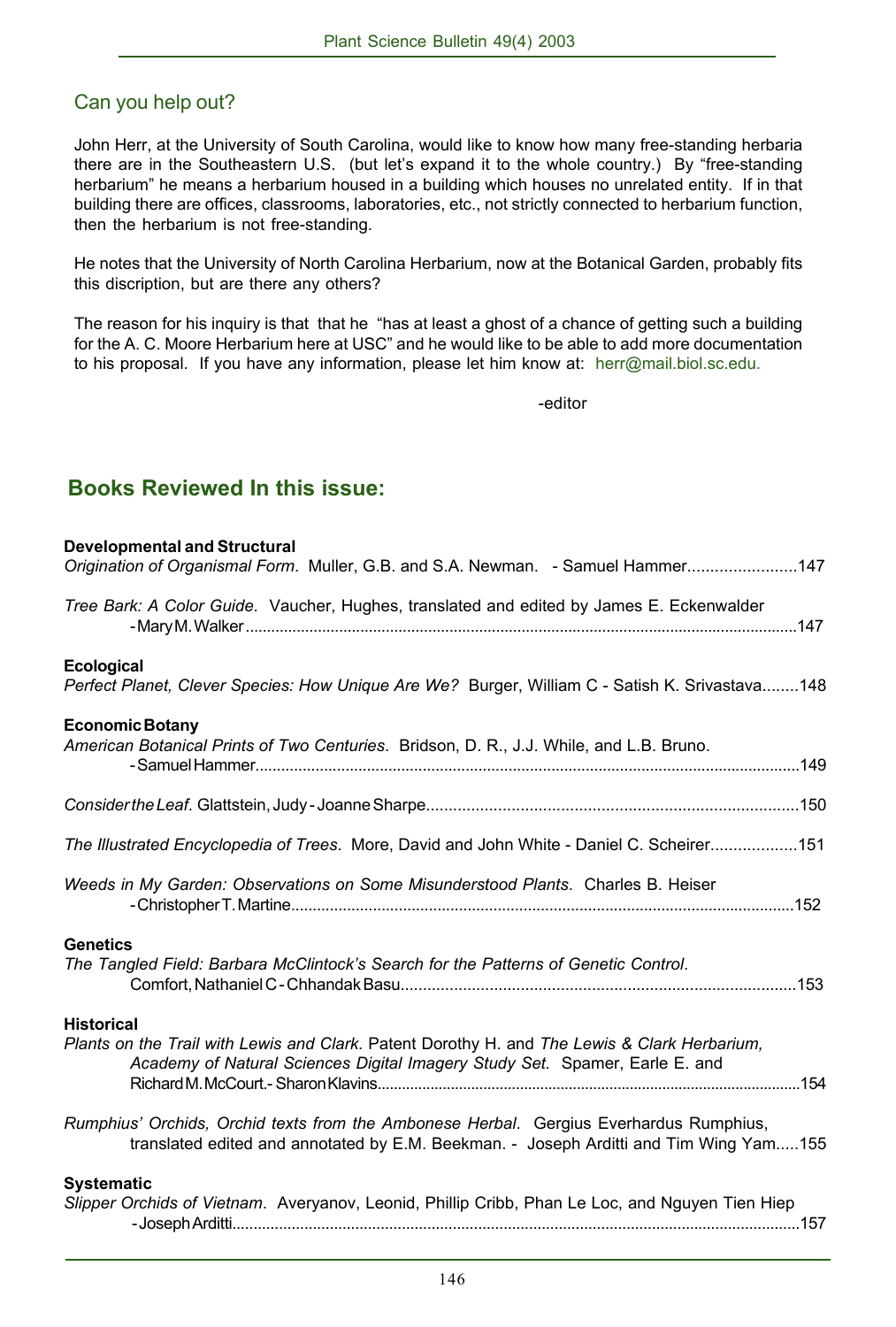**Origination of Organismal Form,** G. B. Müller and S. A. Newman, eds. 2003. ISBN 0-262-13419-5. (cloth, \$ ). MIT Press, Cambridge, Massachusetts. 332 pp. — This collection of seventeen essays, the second installment of the self-designated Vienna Series in Theoretical Biology, strives to go "beyond the gene in developmental and evolutionary biology." In a series of papers both theoretical and experimental, an international panel of authors does some heavy lifting as its members try to generate a new set of rules for discussing and understanding morphology and morphogenesis. No, this is not light summer fare. Expect instead a full Central European menu that includes meat with gravy, copious potatoes, and thoroughly cooked cabbage. Chew carefully, and allow time for digestion before hitting the sack or you'll wake up in a sweat. The typical essay is chock full of difficulty; readers require easy mental access and integration in rapid succession to cascades of epistomologies both reductionist and anti-reductionist. Determination, atavism, hierarchy, modularity, novelty, polyphenism (and more!) are brought to bear on problems of control and threshold, balance and perturbation, oscillation and organization. What's all the fuss about? It seems the authors are in it to erect some new and allencompassing Theory of Biology, one that supposedly transcends contemporary thinking about evolution. Serious stuff. Perhaps radical. Apparently phylogenetics has become a thing of the past. One author describes it among other failures of contemporary science and writes, "An example of failed great expectations in biology is that we could find a tree of relationship among all organisms based on their descent, including the relationships of molecular sequences." (Note to self: Don't cite this chapter in next DEB proposal to National Science Foundation). Creationists will lap up the anti-Darwinist message (natural selection can't possibly account for form innovation) that permeates the book. Concomitant with this, one author poses a perspective that allows for extraterrestrial input into the inexplicable vagaries of life that we earthling scientists try to circumscribe. Another contributor assumes that "certain higher order phenomena cannot even in principle be fully explained by physics, but require additional principles that are not entailed by the laws governing the basic constituents." Rats! Just as I was finishing that lecture for my undergraduates on the naturalistic philosophy! Not to worry though. This book isn't kid stuff, but a volume to torture graduate students with. Their heads will swim with its opulent ontology, pondrous prose, heavy heuristics, loaded language, and arcane agenda. We professors can wow them with our insights into the impressive sounding section headings like "Origination and Evolvability" or "Problems of Morphological Evolution," as long as we keep our focus on the Animal Kingdom. Tetrapod

limbs, vertebrate segmentation, metazoan body plans, gastrulation, biramous appendages, fly wings, cephalopod eyes, mammary glands, and other cool stuff are discussed. But barely a mention of plants. Arabidopsis didn't even make it to the index. Maybe as botanists we needn't concern ourselves with all the high falutin ' ideas presented here. News flash: It seems that the "origination of organismal form" doesn't include our organisms. Botanical ideas? Linneaus and Goethe appear on p. 53 as "idealistic" conceptualizers of homology. But no recent thinkers on morphogenetic theory in plants appear anywhere in the book. Whether or not they agree with its contents, readers will find lots to think about, a wide range of ideas (excluding plants, that is), and an intruiging bibliography in this volume. But to paraphrase Darwin, the study of morphology could make a sane person insane. We can only guess what he thought about metaphysics. - Samuel Hammer, Boston University.



**Tree Bark: A Color Guide**. Vaucher, Huges, translated and edited by James E. Eckenwalder. 2003. ISBN 0-88192-576-4 (Cloth \$ 39.95) 260 pp. Timber Press, The Haseltine Bldg., 133 S.W. Second Ave., Suite 450, Portland, OR 97204. There are now two books totally devoted to the subject of tree bark. One cannot write a review without comparing both. The earlier book, Bark: The Formation, Characteristics and Uses of Bark Around the World, (ISBN 0-88192-262-5. Timber Press, 1993) is by Ghillean and Ann Prance with extraordinary photography by Kjell B. Sandved. Photographs in Tree Bark: A Color Guide are all by Huges Vaucher of the Swiss Dendrological Society. This is more technically oriented and goes more deeply into the physiology of tree bark. The chapters are, first, "The Diversity of Tree Bark" in which the author shows line drawings of eighteen major types of bark. Trees can be partly classified in this way, although the author points out, as trees mature their bark may end up as quite a different type than it was when younger. The second chapter, " The Structure, Function, and Physical Properties of Bark", written by Ladislav J. Kucera and Livia Baramin,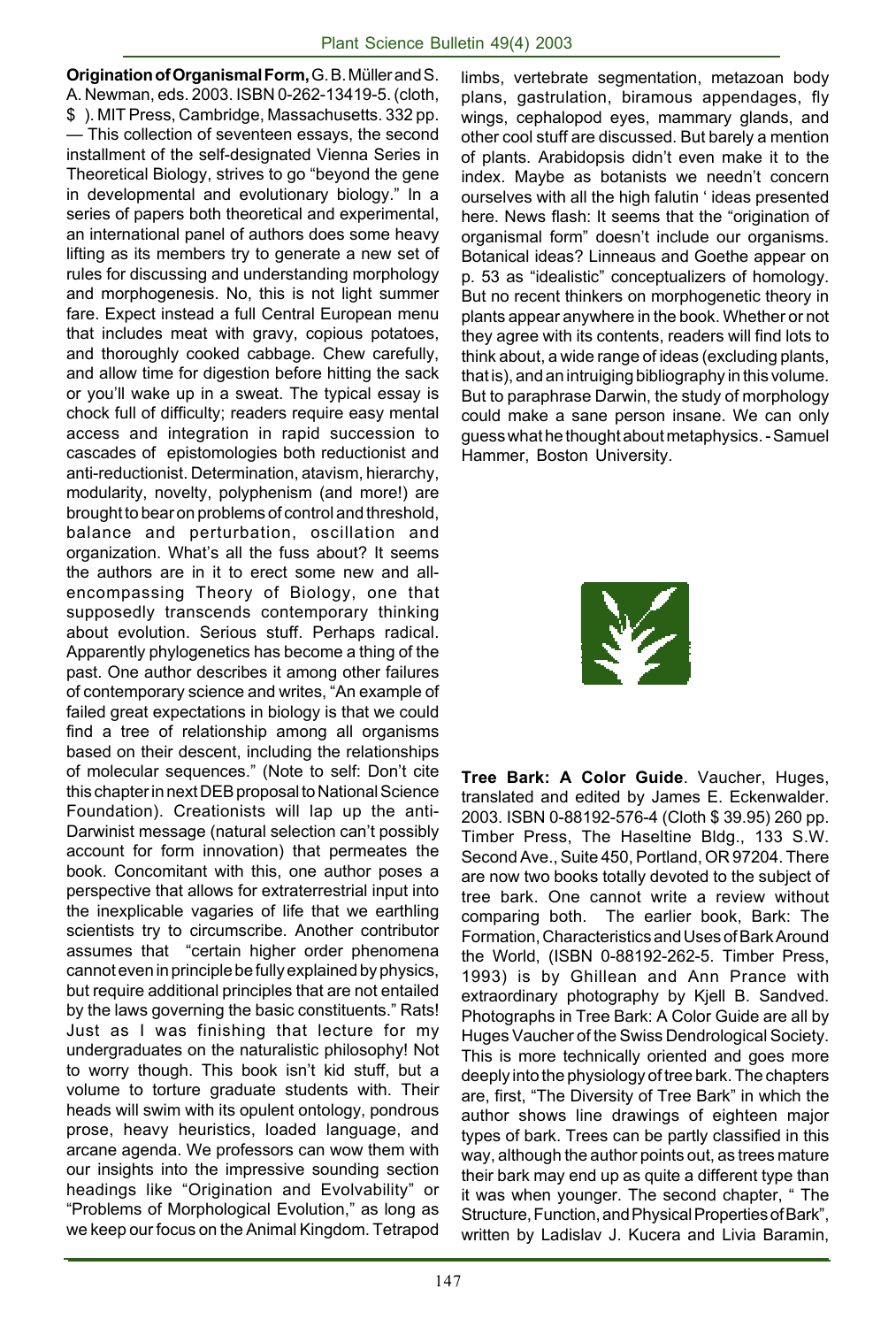specialists from the Forest and Wood Research Institute of Switzerland, is a reasonably technical discussion of this subject with a number of crosssections illustrating the various outer layers such as epidermis, periderm, and cork, in relation to the vascular cambium and secondary xylem. There follow a series of photographs of partial crosssections showing bark structure and then microscopic photographs of transverse sections of wood. A table shows statistics for the physical properties of bark for twenty-five species: density, ash, water content, and proportion of bark to wood. Chapter 3, "The Ethnobotany of Bark" lists some of the major human uses of bark: for fiber, absorption filtering, tannins, dyes, spices, incense, medicinal properties, and the economically important cork. The heart of the book is Chapter 4, "The Barks" with 550 excellent photographs of tree bark of more than 440 species, some showing comparisons of younger and older bark in a given species. The photographs are arranged alphabetically by genus and species. Almost all of these pictures were taken in botanical gardens or parks where bark differences are probably more clearly displayed than they would be in the wild. The book ends with a glossary defining the specialized terminology used, especially in chapter 2, a short bibliography, and indexes to scientific and common names.

This is certainly a book for beginning and intermediate botanical and forestry students and for botanically oriented laypersons to increase their knowledge of trees. As a librarian though I would recommend the book by Prance, Bark… to an ordinary person wanting to learn more about the subject. Here the photographs, many of them extraordinary close-ups, are integrated with the very readable text, that relates the whole subject to its uses, by people. As Prance writes: The book starts with chapters on 'The Structure and Function", "Field Identification", "Photosynthetic Bark", and "Bark Ecology". Then as Prance writes "…human ingenuity has found many uses for bark. When good material is available people tend to make use of it." (p.126) The remainder of the book discusses and illustrates some of these uses: "Latexes", "Resins", "Bark Medicines", "Flavors", "Tannins", "Cork", "Bark Canoes", "Fiber, Fuel, Mulch, and Other Uses of Bark". The final two chapters are "Bark as Camouflage and Food", and "Bark Flora and Dwellers" with wonderful pictures especially of insects which have adapted to tree bark for disguise and protection. There is an index to scientific names and a general index. If you are interested in the subject, you would read Bark… to get excited about it and then follow it up with Tree Bark to learn more facts about it.

 Mary M. Walker, librarian, New England Wild Flower Society, Framingham, MA.

**Perfect Planet, Clever Species: How Unique Are We?** William C. Burger, 2003, ISBN 1-59102-016- 6 (alk. Paper, Hard Cover, price not indicated on book, \$29.00 on publisher's website), 345 pp., Prometheus Books, 59 John Glenn Drive, Amherst, New York 14228-2197.

Curiosity is a human trait. To find another civilization in the universe is one of the fascinations of those curious humans called scientists. Depending on the definition of 'civilization', human civilization is only about 10,000 yrs old. With the advent of highpowered telescopes, we know that there are stars and their 'solar systems' much older than Earth, so is it possible that an older and wiser civilization exists somewhere out there! Fascination has crowded our minds since childhood when we learned to rhyme Jane Taylor's "Twinkle, twinkle, little star…" After all, most of us have learned through TV that Martians with two antennae visit the earth from time to time. Eventually a Search for Extraterrestrial Intelligence (SETI) program was set up and a message from earth sent to 'whomsoever it may concern'. That satellite has now left our solar system and is still going onwards. Meanwhile the SETI program has been cancelled.

After the 'big bang' creation of the universe, it took billions of years for earth to become suitable for the origin of life. Since carbon is an essential element of life, some scientists proposed the idea that, during the early history of earth, life was injected by extraterrestrial objects such as carbon-containing meteorites from other planets. Such interpretations started the search for life on other planets without any convincing results as yet.

Burger's methodical and fascinating book acts as a pin to burst the balloon of scientists' imagination about the existence of life on some other planet of the universe. This book explains lucidly the origin and make-up of the universe. It explains in simple language the characteristics of various planets and how they differ from each other. Burger tells us why the earth is unique in being the only planet in our solar system able to create an environment for the start of life. Taking a cue from the children's story of Goldilocks, astronomers have analyzed that the earth is in the 'Goldilocks orbit.' At this optimum distance from various planets and the sun, earth receives just the right amount of heat and light. The evidence for the simplest form of life, such as *Archaea,* is about 3.5 billion years (byrs) old. These ancestral forms of present day life were very "fitforms" as they could survive the early hostile environments.

Burger tells the fascinating story of evolution from simple one-celled organism to complex multicellular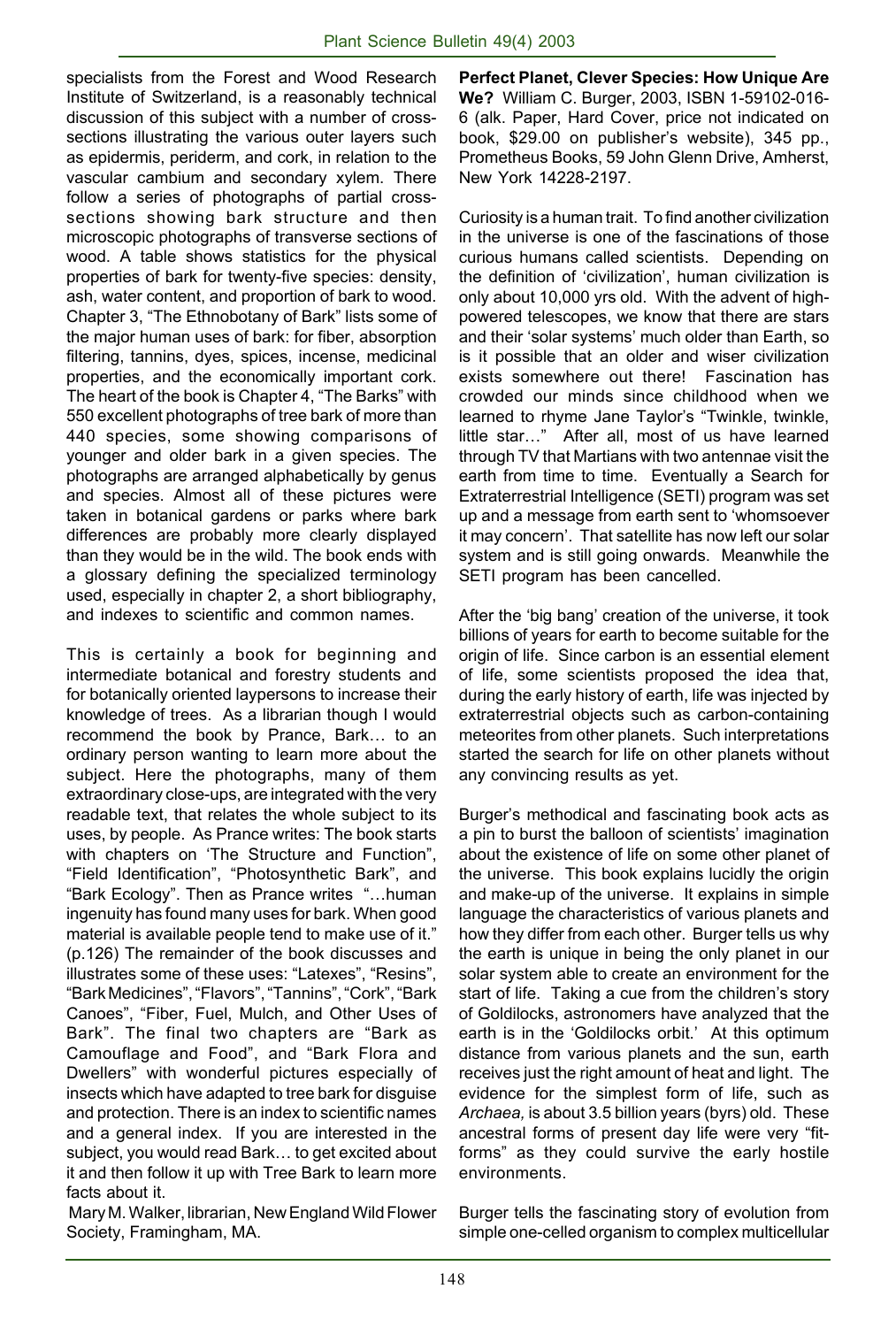plants and animals. After all, why does evolution takes place? 'Natural Selection' and 'Survival of the Fittest' are two forces which allow evolution to go on. Environmental changes do not stop the evolutionary process as extinction and evolution are interdependent in the biotic kingdom. Even catastrophes such as the extraterrestrial impact about 65 million yrs ago did not stop evolution. The impact caused mass extinction of some biota, but other "opportunistic" species preferred the changed environment; mammals, birds and angiosperms proliferated. Interdependent or parallel evolution also allows multiplication of the variety on earth, for example, the appearance of insect-pollinated flowering plants along with the insects that gather the nectar.

Man's appearance on earth has affected the planet tremendously. Among animals, man is the only one that learned extensive use of natural resources. He learned to wear clothes and build houses, so that he can live in diverse and adverse climates. He learned to grow crops and breed animals to his advantage. From the marching of Roman legions to modern warfare, competition within the species brought out the animal instinct in man. Modern man exploits earth's resources, tinkers with 'creation', has mastered the airspace, and now intrudes upon outer space. Burger points out that man himself is responsible for the extinction of several animals and plants which served his needs for food and shelter. Nevertheless, *Homo sapiens* may survive much longer than any other species on earth as he has learned to protect himself from diseases and natural disasters.

i from the stars will take an astronomical number of Burger accepts that there may be planets where life may exist as 'bacterial slime in moist depressions'. He is well aware that such life existed on the earth 4,000 million years ago and served as a prototype of present life. Once the dice of evolution started rolling on earth, it reached the present day climax. As Carl Sagan used to say, "there are bbillions and bbillions of stars" and many of them are hundreds of light-years away. Scientists may still get curious and wonder 'Did the evolutionary dice of life roll in any one of those stars?' but getting such information human-life years.

Burger chose a fascinating theme for his book which creates curiosity and interest in scientists and non-scientists alike. Although the theme is simple, the book encompasses a vast and complex subject matter. Here lies Burger's ingenuity. He covers many subjects (astronomy, astrophysics, origin of earth, geology, geophysics, origin of life, evolution, paleontology, botany, zoology, anthropology, genetics, etc. etc.), but still keeps the

account lucid, simple and interesting. An immense amount of data has been digested in telling the uniqueness of planet earth and the story of the origin and evolution of life during the last 4,000 million years. This book will serve best as a medium to popularize natural, physical, earth, and planetary sciences. Burger's book is a must for undergraduate science students and graduate students of liberal arts. It should be available to the general public in all libraries for it will contribute to scientific awareness about the 'unique' planet we live on and to consciousness about the journey of our precious life on earth. – Satish K. Srivastava, Geology Consultant, 3054 Blandford Drive, Rowland Heights, California 91748-4825, e-mail: sksrivastava@earthlink.net



**American Botanical Prints of Two Centuries***,* D.R. Bridson, J.J. White, and L.B. Bruno. 2003. ISBN 0- 913196-75-4. (paper, \$ ). Hunt Institute for Botanical Documentation, Carnegie Mellon University, Pittsburgh, Pennsylvania. 239 pp. Two centuries of American botanical printmaking are illustrated in a catalogue from a recent Hunt Institute exhibition. The authors summarize the 19th century as an era of "practical" printmaking. Indeed, printmaking in service of the botanical text (often for government agency reports) seems to have limited the aesthetic development of the art during that century. Our authors show hand-colored, line, and wood engravings, as well as a range of lithographic styles. The art is in turn primitive (see Figure 71, a wood engraving of *Ornithopus scorpioides*), rigidly academic (consider Congdon's *Analytical Class-Book of Botany*, ca. 1855), and fanciful (the delicately rendered details of *Ulex europeaus* in Figure 83), but too rarely (for example in the case of William Sharp's color lithograph of *Victoria regia*), quite lush and beautiful. Surprisingly, the exceptional decorative qualities of selected title pages is not reflected in most of the featured illustrations of plants. Perhaps inadvertently, we are offered a sense of the absurd in a hand colored lithograph of *Uvularia perfoliata*, rising monstrous and out of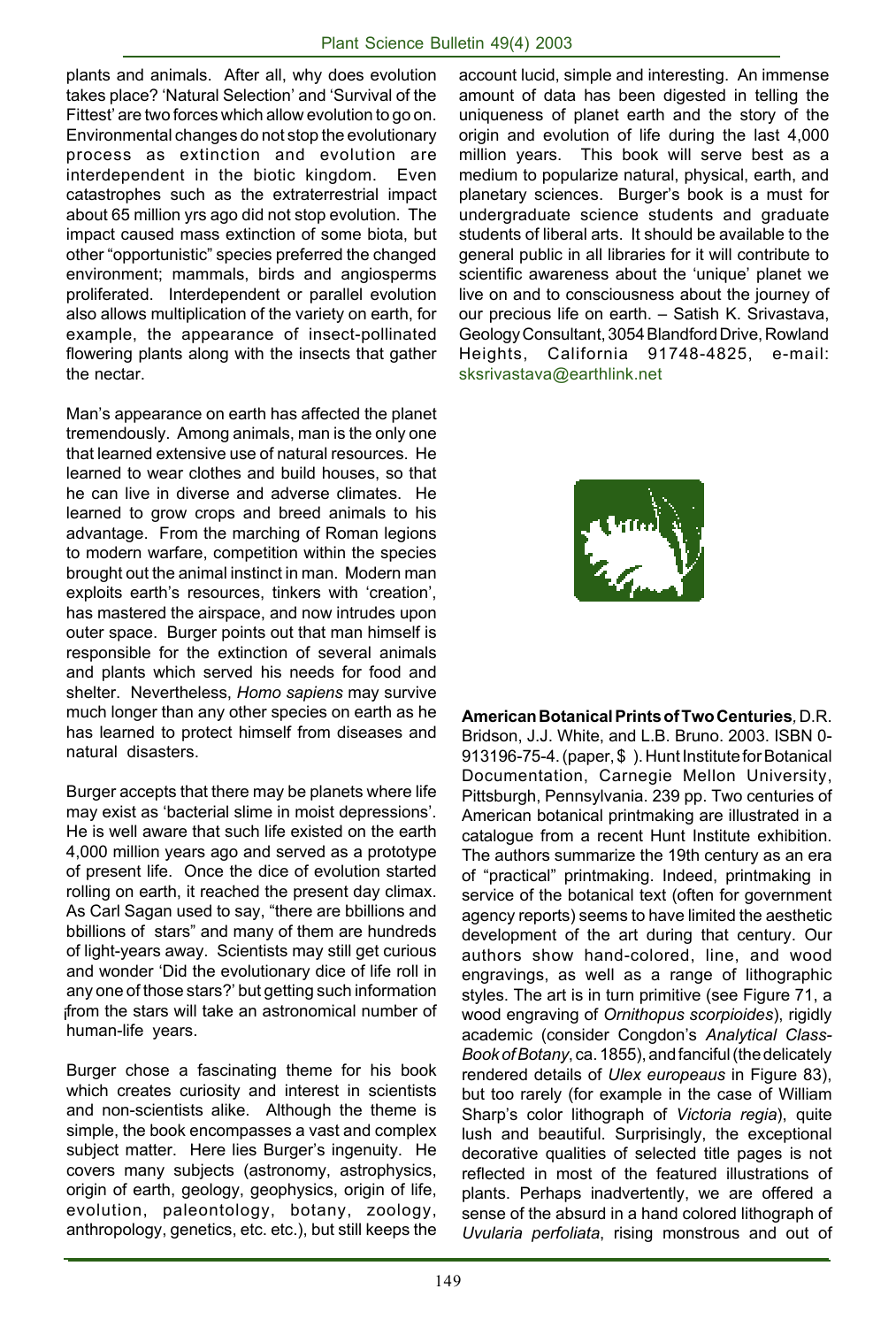proportion in Figure 105. We are also allowed to toy with the impression that botany in the United States was never that far from exploration, expansion, and economic interests (see the pecan varieties "Success" and "Moneymaker" in a 1905 *Yearbook of the United States Department of Agriculture*). Truly nightmarish are the ubiquitous, ugly chromolithographs, most of which were apparently executed with a studied disregard of detail and color. The authors note that photography provided improved images (along with challenges) late in the century, and their illustrations of a garish photomechanical halftone (*Dicentra cucullaria*) and a clammy 3-color halftone of *Robinia viscosa* provide ample evidence of the challenges. The 20th century brought what the authors call "printmaking for its own sake." The artwork they have chosen here complements its 19th century counterparts, providing consistently embarrasing examples of grotesque misuse of lin e, light, texture, and color (one notable exception is the unusual wood engraving of a tomato plant with hornworm larva by Grace Albee). Less botanical and more a collection of moods, rhythms, and impressions, the prints from last century speak for themselves and I invite you to examine them without further comment from me, in order to register your own opinion. The authors catalogue the exhibition in the last 1/3 of the book, providing very useful background information about publications and their illustrators. Samuel Hammer, Boston University.



**Consider the Leaf**. Glattstein, Judy. 2003. ISBN 0- 88192-571-3. 227 Pages. Timber Press, Portland Oregon. This book is subtitled "Foliage in Garden Design" and it is clear that Judy Glattstein has given a great deal of thought to this subject. She writes with great enthusiasm for the potential of leaves to provide strong and lasting impact while flowers may have only fleeting appeal. Though she does quote her mother's advice to "suit yourself", she clearly prefers a "designed garden" to a "collection of plants". She mentions some simple design principles she finds useful such as planting three of a kind in a triangle and in terms of foliage shape she advocates mixing a strap-leaved planting with a bold-leaved planting with a lacey-leaved planting. To these two basic maxims she adds a wealth of insights concerning leaf colors, surface characteristics (trichomes, wax, and variegation). She also suggests ways to use the foliar features of herbs and edible ornamentals, achieving seasonal interest, designing gardens with a geometric plan and even creating leafy topiary.

Each of the ten chapters is an essay with a title such as "Dusky delights" or "Shimmering Selections" in which occasional subheadings for such subjects as trees, shrubs and perennials appear. There are also a few insets with a single thought such as "You might want to invest in precious metals, so to speak, by combining gold-leaved plants and silver-leaved plants". There are many color plates showing some stunning combinations of foliage, as well as a commendable scattering of plates which demonstrate more unfortunate combinations. The author writes of foliage in a very readable manner and also has strong opinions on a variety of other topics relating to gardening, such as composting, deer repellent, the value of tried and true plant varieties and the (deplorable) practice of tying up daffodil leaves when the flowers have gone by. However, these other thoughts often seem to be randomly scattered among the main points about foliage and it was difficult to reference them later.

The book tends to appear repetitive after awhile, though if the reader is simply researching a single topic such as variegation, this would not be an issue. For example the author's obvious affection for *Hosta* (bold-leaved plants) and *Astilbe* (laceyleaved plants) leads to multiple recommendations for using various (and often the same) cultivars of these genera in the different chapters on leaf shape, color and texture. Gold-edged leaved *Hosta* "Frances Williams" appears several times, in chapters on color, shade and variegation. Occasionally, as with *Berberis thunbergii* "Aurea", almost exactly the same wording is used again to describe the plant.

There is an index of scientific and common plant names, though the author strongly favors the use of Latin names in a well-stated introductory paragraph. However I wish that the index had included some of the other topics covered in the book as well. In addition to, or perhaps instead of, listing the plant names in an index, I also wish the author had developed a table which in addition to page numbers, had columns for the hardiness zone appropriate for each plant, shade/sun conditions and which one or more of the foliage design elements are demonstrated by the plant. Such a table would have made it much easier to use this book as a guide for actually designing and planting one's own garden as hardiness and cultural information seemed somewhat haphazardly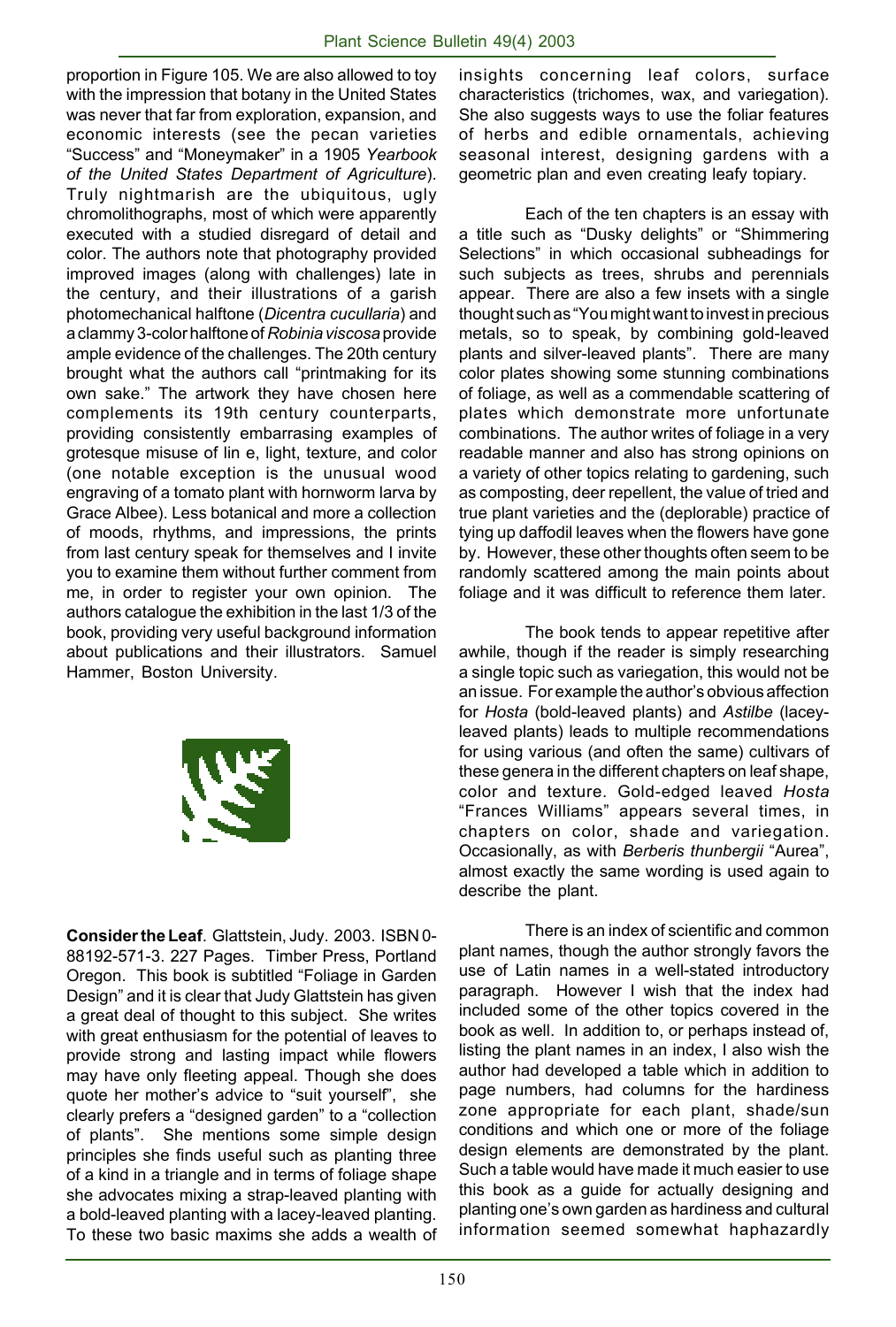presented throughout the prose.

This book would not be useful to a plant scientist, nor do I think it is rigorous enough to serve a textbook. However, it does contain many thoughtful and sometimes provocative opinions to guide a gardener from simply collecting plants to designing with plants. I am a very much an amateur in garden design, but I happened to be creating a new bed while I read this book. Under the Glattstein's influence, I found myself transplanting lacey-leaved *Astilbe* plants in threes, adding *Pulmonaria* for its bold and variegated leaves and scattering strapleaved *Iris* (also in threes) among them, all with the shiny dark-green leaves of my husband's *Rhododendron* plantings in the background. With so many books focusing on flower characteristics, this book on foliage could certainly find a place on the shelves of the amateur or professional gardener as well as in the library of a botanical garden.

–Joanne Sharpe, Coastal Maine Botanical Gardens, Boothbay Maine

**The Illustrated Encyclopedia of Trees.** David More & John White 2002. ISBN 0-88192-520-9 (Cloth \$79.95) 800 pp. Timber Press, Inc. 133 S.W. Second Ave., Suite 450, Portland, OR 97204-3527. Upon receiving The Illustrated Encyclopedia of Trees, I eagerly removed it from the packaging carton and began leafing through it. Here was a gorgeously illustrated book of exactly 800 pages filled with color paintings of hundreds of European and American trees in many stages of their life cycle; from seed and seedling, to cone and flower, to branches and leaves, to mature specimen. It was David More's personal project "to record in detail as many tree species, varieties and cultivars as he could find in the British Isles and Ireland." As the "Foreword" to the book expresses, "it was the private work of an artist obsessed by trees." The book is only encyclopedic in terms of those trees of northwestern Europe, Britain and Ireland, and the exotic species that have been introduced there. These include a wide coverage of American trees but no tropical species and only a few sub-tropical forms are presented.

After a brief introductory chapter containing such eclectic topics as "Gardening with Trees" and "Plant Collectors", the book is organized by families, beginning with the gymnosperms (Gingko, Yew, Pine, etc.) and ending with the palm family. The organization roughly follows traditional classification schemes. Each two-page spread contains 1 1/2 pages of color illustrations, while the upper right half page is devoted to brief commentaries on the tree species. This consistent format is a pleasant feature of the book.

In the section on oaks, a typical plate of illustrations featuring burr oak (*Quercus macrocarpa*) and white oak (*Quercus alba*) for example, include their leaves in summer and fall coloration, a twig with new leaves and flowers of white oak, acorns of each species, a winter silhouette of burr oak, an autumn silhouette of white oak and an illustration of the bark of white oak. The accompanying text begins with common and scientific names and may include histories or points of interpretation and brief descriptions of distinctive characteristics of form and growth. The white and burr oak pages include their natural distribution, comments on their hybridization tendencies, as well as descriptions of leaf surfaces and size and characteristics of acorns. The short commentaries are always concluded with what the authors call "text notes". There are four of these: 1) Height – the height in meters that the tree may be expected to reach in 10 years, 20 years, and at maturity; 2) Hardiness – a table of hardiness values is included that expresses the approximate minimum temperatures that a cultivated tree will tolerate without sustaining lasting damage. White oak has a hardiness value of 60%, which correlates to temperatures reaching  $-$  24 $\textdegree$  C; 3) Choice  $-$  four categories of usefulness for a tree garden or arboretum: 1. Excellent, 2. Good, 3. Of Lesser Garden Merit, and 4. Not Recommended for Gardens. Both white and burr oak have a Choice value of 3; and 4) Wood – five categories of usefulness are suggested with 1 being the best.

Although the authors inform us that this is not a botanical textbook, but primarily a book for pleasure, a degree of accuracy is expected. One glaring error found in the "Introduction" is the statement that, "all trees are classified as flowering plants". This error extends to the labeling of the figures, for example, white spruce (*Picea glauca*), in which the male and female cones are labeled "male and female flowers". Using the term "flowers" rather than "cones" is understandable in light of the lay approach of the book, but misleading given the taxonomic organization. Another deficiency is the lack of consistent scale markers within the illustrations. In most cases when mature trees are illustrated, animals such as a fox, dog, hawk or even a park bench are used to bring scale to the drawing. Leaf, flower and fruit illustrations contain no scale markers. If added, these would bring a level of scientific accuracy to the publication.

The book has a short glossary of 129 terms including common descriptive terms like "glabrous" and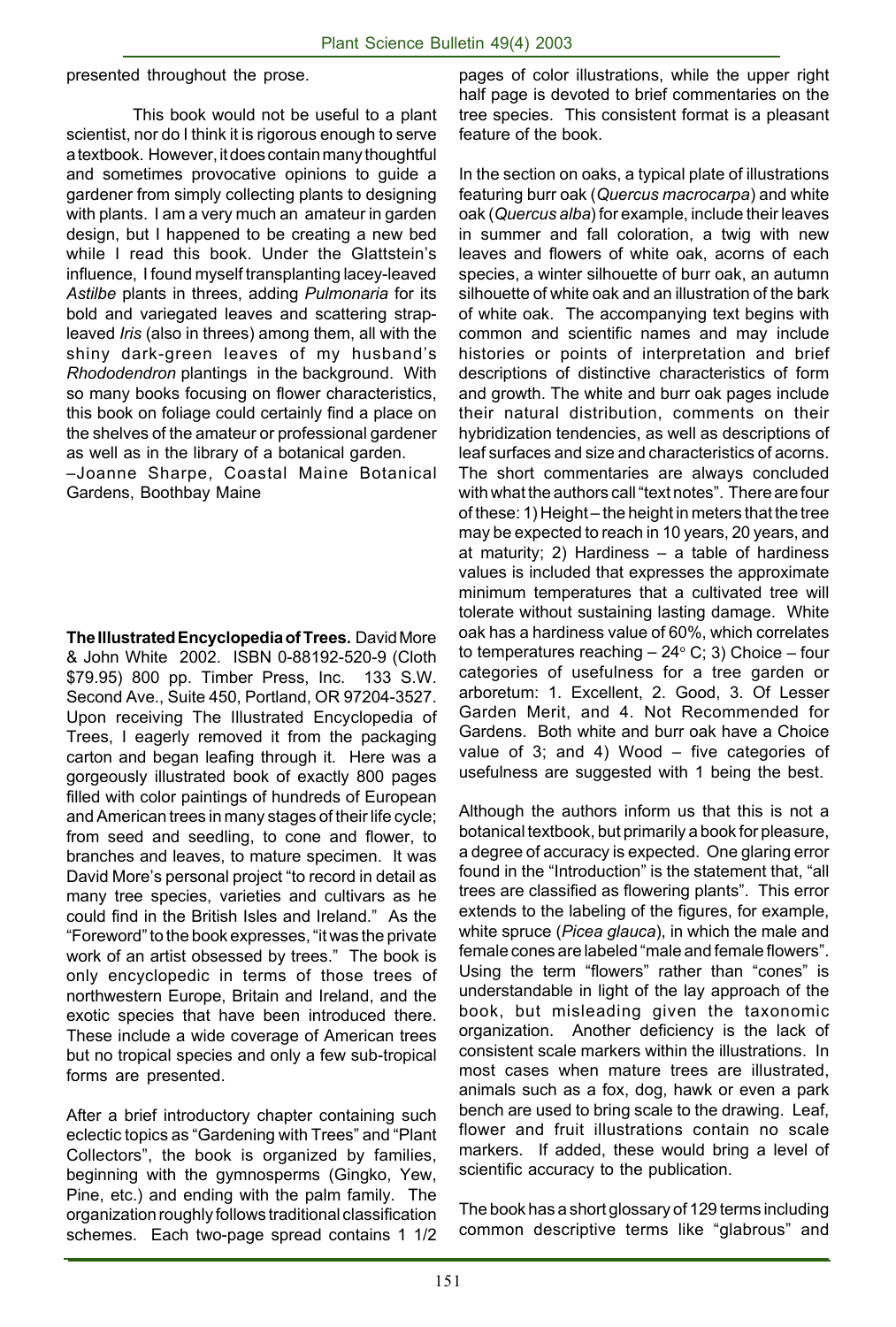"decussate" as well as several obscure terms like "pollarding" and "socketing". There are two indexes, one of scientific names and the other of English common names.

Apart from a few minor inconsistencies, this is truly a work of art and a labor of love. The crabapple (*Malus*), magnolia and ornamental cherry (*Prunus*) sections are stunning in the coloration and details of flowers and fruits. You can turn to the index and find your favorite tree and then navigate to that page where your visual senses will be rewarded by the talent of David More. I recommend this book to the amateur and professional botanist alike and to anyone with a deep wonder of the plants we call trees. - Daniel C. Scheirer Northeastern University.

**Weeds in My Garden: Observations on Some Misunderstood Plants** Charles B. Heiser, Timber Press, Portland, OR 2003. Few botanists are as highly regarded and well-liked as Dr. Charles B. Heiser, Professor Emeritus of Botany at Indiana University. His years of service to the field and his lengthy list of achievements and publications are the stuff of legend. Dr. Heiser' s academic lineage can be traced back to Linnaeus himself, and his own academic children, grandchildren, and (gasp!) great-grandchildren increasingly occupy influential positions throughout the current botanical landscape.

In other words, I couldn't help but wonder if it would be a sort of career suicide for the likes of me – a graduate student in botany and an academic grandchild – to write a review that pans his latest book.

Thankfully, I won't have to find out. His book is worth the read.

*Weeds in My Garden*, Dr. Heiser's sixth book, is a foray into a subject near and dear to his heart. In 1950, he published a paper in Horticulture titled *Weeds are here to stay*; and it appears as if the author was correct. A half-century later his interest in the subject has also remained. His most recent literary effort is an informative and charming nod to our floral inquilines that might just melt the cold hearts of "hand pullers" and Roundup® users alike.

Both the author (in his introduction to the main body) and the publisher (Timber Press, in their promotional materials) go out of their way to make it clear that this book is not intended to be a manual for weed identification. Rather, *Weeds in My Garden* (which Heiser began and then put on the back burner in the 1980s before taking it up again in retirement) is a collection of anecdotes, insights, and factoids about the most commonly encountered (and often disregarded) weedy plants that one might find on and about cultivated ground in temperate North America. The "garden" referred to in the title is the Botany Experimental Field at Indiana University which, for all intensive purposes, seems to be more Heiser's garden than anyone else's – if even for the fact that many of the plants established there arrived by his own hand. As such, the reader can't help but develop a defined sense of the place as much as the plants – and through each of these one takes away a keen sense of the man himself.

Heiser's book is an entertaining ride, particularly for the botanists among us. As much as the book can be enjoyed by anyone, the content is particularly geared towards readers that have a working knowledge of plants and some understanding of plant taxonomy. My greatest pleasure came from the many bits of interesting information that set the book apart from a typical flora or field guide (neither of which this book aspires to be). Some of this information can probably be found in other places, like the fact that a Swiss engineer invented Velcro in the 1940s upon close examination of the hooks on the fruits of the Cocklebur (*Xanthiumstrumarium*). Other content is less likely to be encountered elsewhere, such as the author's account of the people of Malawi - who not only eat two and half pounds of Purslane (*Portulaca oleracea*) per week, but also call it by a common name that translates to "the buttocks of the wife of a chief." There is more where that came from; and this book is made all the more enjoyable by featuring liberally the personal experiences of the author. This is where the biggest smiles are to be had.

As an example, Heiser tells the story of introducing a group of college students to Pokeweed (*Phytolacca americana*) on a field trip soon after being served Pokeweed pie at the home of Charles Deam:

I told them that they had probably heard that this plant was poisonous as I boldly put a berry in my mouth. I was swallowing before I remembered that the berries I had eaten at the Deams' were cooked whereas this one was raw! I died, of course.

Yes, the book is fun. But this is not to say that the book is any less useful because of it (indeed, it is probably more useful because it *is* fun). I found myself referring to *Weeds in My Garden* throughout the summer as I tended to my own vegetable garden – continually learning new things about my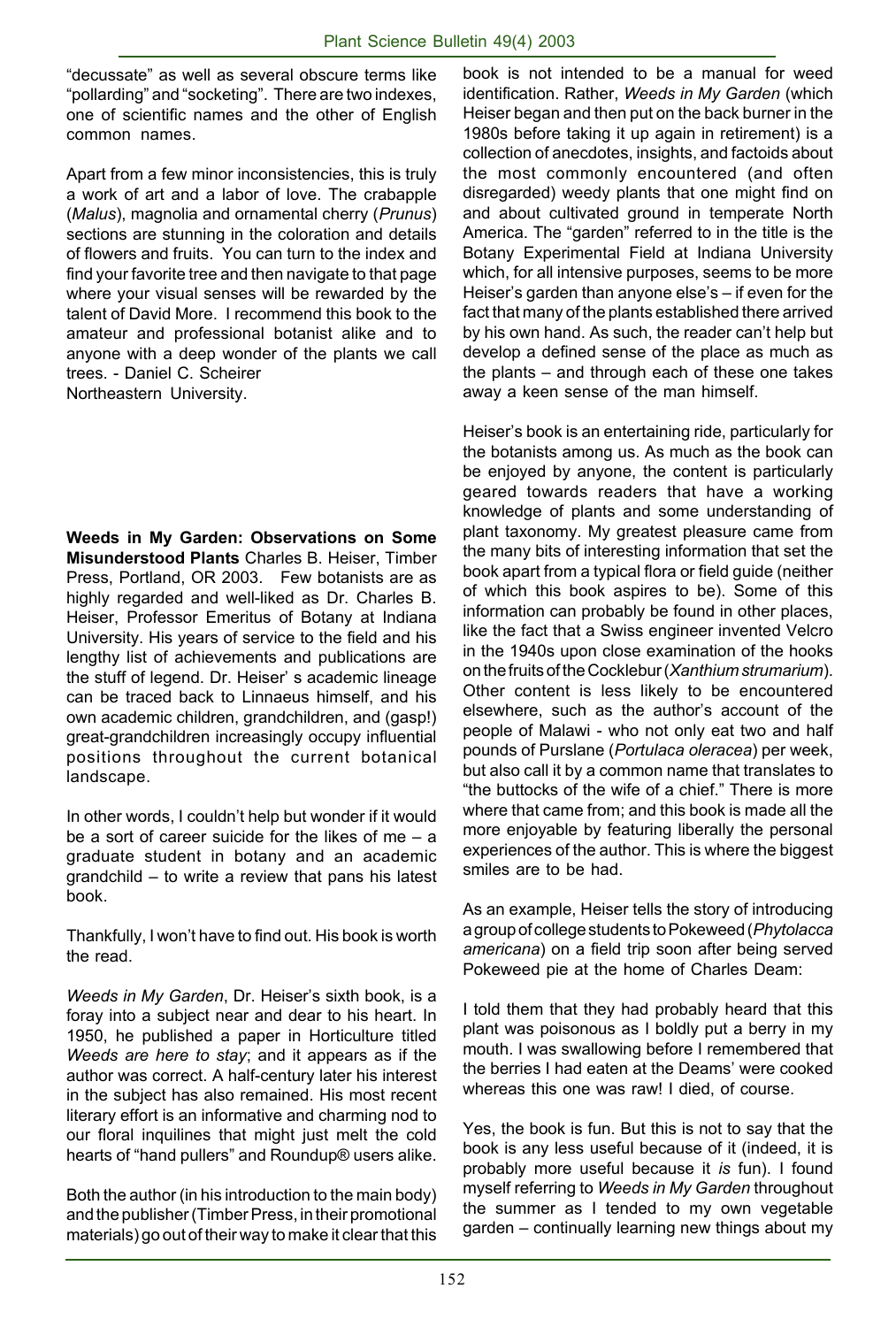own weeds as I pulled them from beneath my tomato plants and looked them up in the index.

I imagine that having *Weeds in My Garden* on my bookshelf is something like having Dr. Heiser at my beckon call. Whenever I encounter a weed that I'd like to know something about, he is right there, ready to share with me the sort of insight that comes about only after decades of rigorous research, keen observation, and a passionate love of plants. At \$23.95 (for the hard cover) it's a bargain. Christopher T. Martine, Department of Ecology and Evolutionary Biology, University of Connecticut.



**The Tangled Field: Barbara McClintock's Search for the Patterns of Genetic Control.** Comfort, Nathaniel C. 2003. ISBN 0-674-01108-2 (Paper US\$17.95) 337 pp. Harvard University Press, 79 Garden Street, Cambridge, MA 02138. The book 'The Tangled Field' is a biography of a legendary American geneticist Barbara McClintock (1902- 1992). She was awarded Nobel Prize in 1983 for her work on transposable elements or mobile genetic elements (or popularly known as 'jumping genes'). The book takes you through the journey of discovering transposable elements by McClintock. The author of the book, Nathaniel C. Comfort, did an excellent job in delineating McClintock's life history, her aspirations, her scientific thinking and how she did overcome the obstacles in her career. The book has been divided into ten chapters (e.g. Myth, Freedom, Integration, Patterns etc.). The chapters will cruise you through different times of her life.

Trained under Rollins Emerson at Cornell University, McClintock completed her Doctorate in 1927 and started working as an Instructor of Botany at Cornell. She then became a Research Associate at Cornell University (1934-1936). She worked as an Assistant Professor at the University of Missouri (1936-1941). McClintock joined Cold Spring Harbor Laboratory in 1942 and remained there till 1967.

The author also describes the meeting of McClintock with Goldschmidt and how their concept of the gene was different from Beadle and Tatum's hypothesis of the gene as an individual unit (or particle). McClintock was selected as a Guggenheim Fellow

when she was only 31. She arrived in Berlin, Germany in the fall of 1933 and met Richard Goldschmidt, head of Kaiser Wilhem Institute for Biology. Goldschmidt was a long time believer in the holistic approach of genetics (genes are not separate units rather their functions are governed by surrounding genes).

The book emphasized how McClintock was happy and productive in Cold Spring Harbor Laboratory (CSHL). CSHL gave her independence to pursue her own scientific goal. CSHL was also the place where she first presented her data on transposable elements (she referred to them as 'controlling' elements) in a public seminar in 1951. The book highlights another interesting aspect of McClintock describing her as a developmental geneticist (and transposable elements being a part of plant development). The book also mentions that she was mainly interested in genetic mechanism of plant development, transposition was secondary importance to her.

The book highlights Barbara McClintock as a multifaceted and multitalented personality. Other than being a brilliant geneticist, her professional achievements at her young age were definitely outstanding. She was elected to be the vice president of Genetics Society of America at the age of 37. She was also elected to the National Academy of Sciences at the age of 42.

The book has a wonderful collection of rare pictures of Barbara McClintock in casual moods, as a scientist, and also her childhood photos. These pictures are definitely an asset for the reader. The area of plant molecular biology and genetics are expanding exponentially. We must know the history of classical genetic work in order to proceed forward with the available tools of genomics. It is not an easy task for a writer (biographer) to obtain the detailed and necessary facts about a person and compile those into a single book. In that respect the author did a wonderful job. The lucid language flows through out the book.

There is some unnecessary detailing in the book which could have been avoided (e.g. to describe the turmoil situation in Germany in the fall of 1933, the author wrote Goldschmidt's experience about a hate song that the gangs used to sing in subways in Berlin).

Finally, this book will be an excellent resource for any plant geneticist or biologist. I strongly encourage biologists, students, faculties or science enthusiasts to acquire this book. Dr. Chhandak Basu, Department of Plant Sciences, University of Tennessee, Knoxville, Tennessee.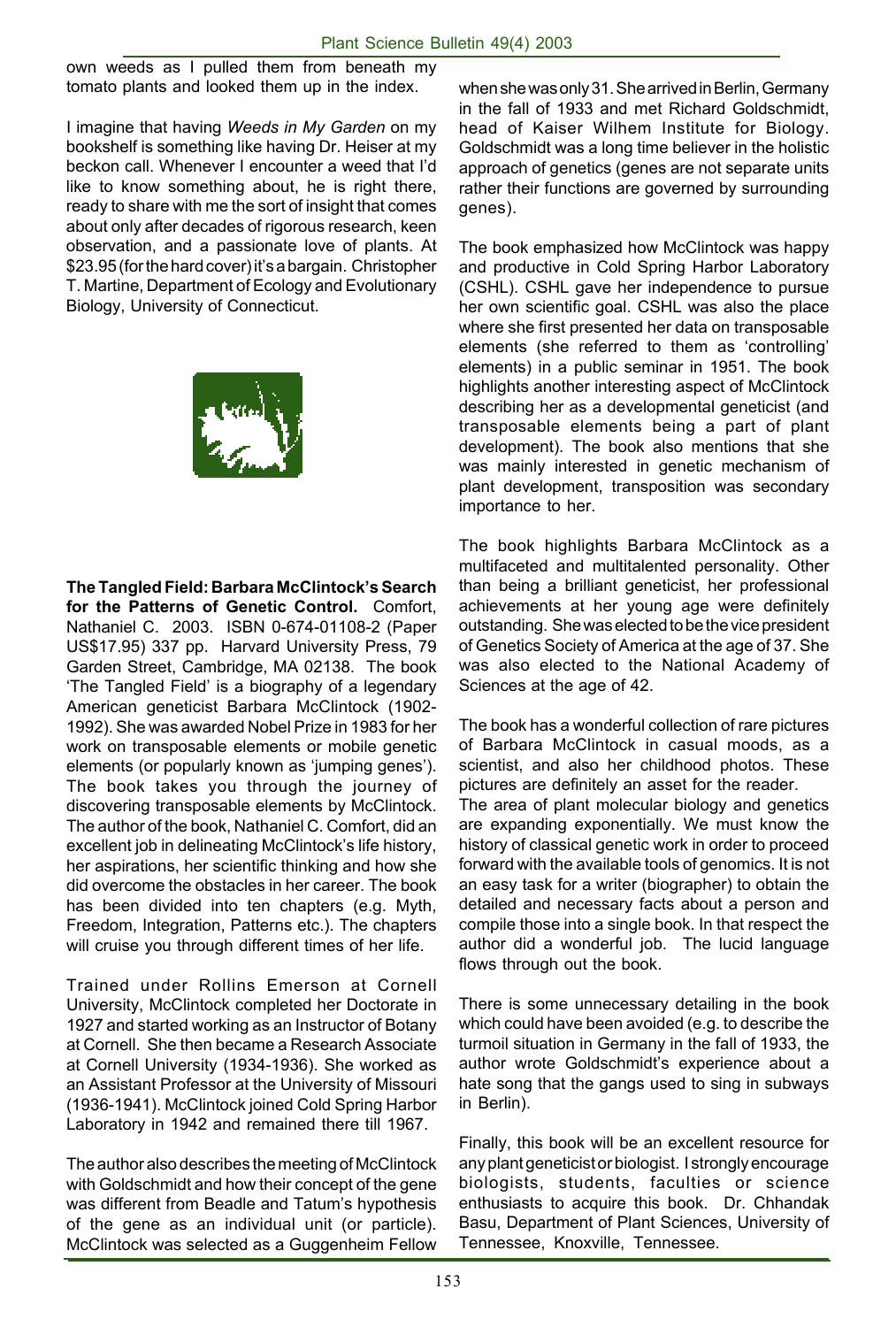**Plants on the Trail with Lewis and Clark**, Patent, Dorothy H. 2002. ISBN 0-618-06776-0 (cloth \$18.00), 104 pp., Clarion Press, NY. **The Lewis & Clark Herbarium, Academy of Natural Sciences Digital Imagery Study Set**, Spamer, Earle E. and McCourt, Richard M. 2002. ISBN 0-910006-55-5 (CD-ROM \$19.95), The Academy of Natural Sciences of Philadelphia Special Publication 19, ISSN 0097- 3254. Although aimed at different audiences, these two resources have been released just in time for the bicentennial anniversary of Lewis and Clark's expedition across the continental United States and focus on the botanical aspects of one of the most important early explorations of western North America. *Plants on the Trail with Lewis and Clark*, a companion volume to the previously published *Animals on the Trail with Lewis and Clark*, is written for readers in grades 4 - 8 and is beautifully and generously illustrated with numerous color photographs by William Muñoz of the plants and landscapes that the men encountered. The book provides a broad overview of the expedition, then concentrates on the importance that Jefferson placed on botany as a critical element of the information Lewis and Clark gathered about the newly acquired Louisiana Territory and the northwest, particularly with respect to possible new crops and medicinal herbs. The author clearly conveys the keen interest that Lewis had in plants; passages from both his and Clark's journals provide descriptions of the new plants they found in their own words and demonstrate to a young reader both the excitement and the challenges of collecting scientific data under the conditions that the men endured, including the loss of a cache of specimens to a flood.

The book provides an interesting account of the different botanical resources available to the men of the expedition as they traveled across the country. Nearly half of the book addresses specific uses of plants by Lewis and Clark and the people with whom they interacted on the journey, including the critical role played by Sacagawea in providing wild foods to supplement their diet. Throughout the text, the author puts a human face on history by including passages from journals that document the reactions of the men to the new foods and environments they encountered. The use of medicinal plants is presented well, with brief descriptions of the plants and the illnesses they treated, noting that many of these plants are still used in herbal remedies today. The final chapter addresses the fate of Lewis's specimens after he returned, with a brief account of how the collection was used scientifically, including reproductions of some of Pursh's original illustrations, and emphasizes the botanical achievements of the expedition. Several appendices provide information on additional resources and a detailed listing of common names of plants

preserved in the Lewis & Clark Herbarium with the dates and places they were collected. This correlates nicely with the map of their route found at the beginning of the book. With its focus on the scientific importance of the Lewis and Clark expedition, this book would make an excellent addition to the shelves of teachers and libraries in elementary and middle schools.

The CD-ROM of *The Lewis & Clark Herbarium, Academy of Natural Sciences Digital Imagery Study Set* is an impressive resource that presents digital images of 226 surviving herbarium sheets of plants collected by Meriwether Lewis housed in the Lewis & Clark Herbarium at The Academy of Natural Sciences of Philadelphia, combined with numerous additional taxonomic and historical documents and images. The CD is designed to be viewed through either of the standard web browsers and is compatible with both Windows and Macintosh systems.

The heart of the study set is an index based on the Reveal et al. (1999) taxonomic revision of the collection, the full text of which is included and enhanced with additional comments and links; three non-vascular plants not discussed in the revision are also included. Each taxonomic entry in the index links to a page that provides the nomenclature and discussion from Reveal et al. (1999) with links to facsimiles of the relevant taxonomic literature of Pursh (1813), Coues (1898) and Meehan (1898), sheet provenance, original annotations by Lewis and/or Pursh, and links to images of the plant, which frequently are of lectotypes. The images focus on individual plant specimens rather than whole herbarium sheets, which were previously illustrated by Moulton (1999). Color images would have been nice, however, the authors deliberately chose black and white format in order to conserve space so that all would fit on a single disk; the images vary somewhat in quality, but on the whole are sharp and clear, and all include a scale bar. Although many entries include several different images of the plants, their usefulness is somewhat limited, since most of the images are at relatively low magnification. The nomenclatural discussions are enhanced by images of original annotations by Lewis and annotations that appear on the reverse of the herbarium sheets, as well as by a chart comparing labels written by Lewis and Pursh.

Complementing the visual components of the disk are numerous additional features, including a brief account of Lewis's passion for plants and discussion of his probable collecting techniques, as well as the complicated history of the collection, helpfully illustrated by a diagram. Among the supplementary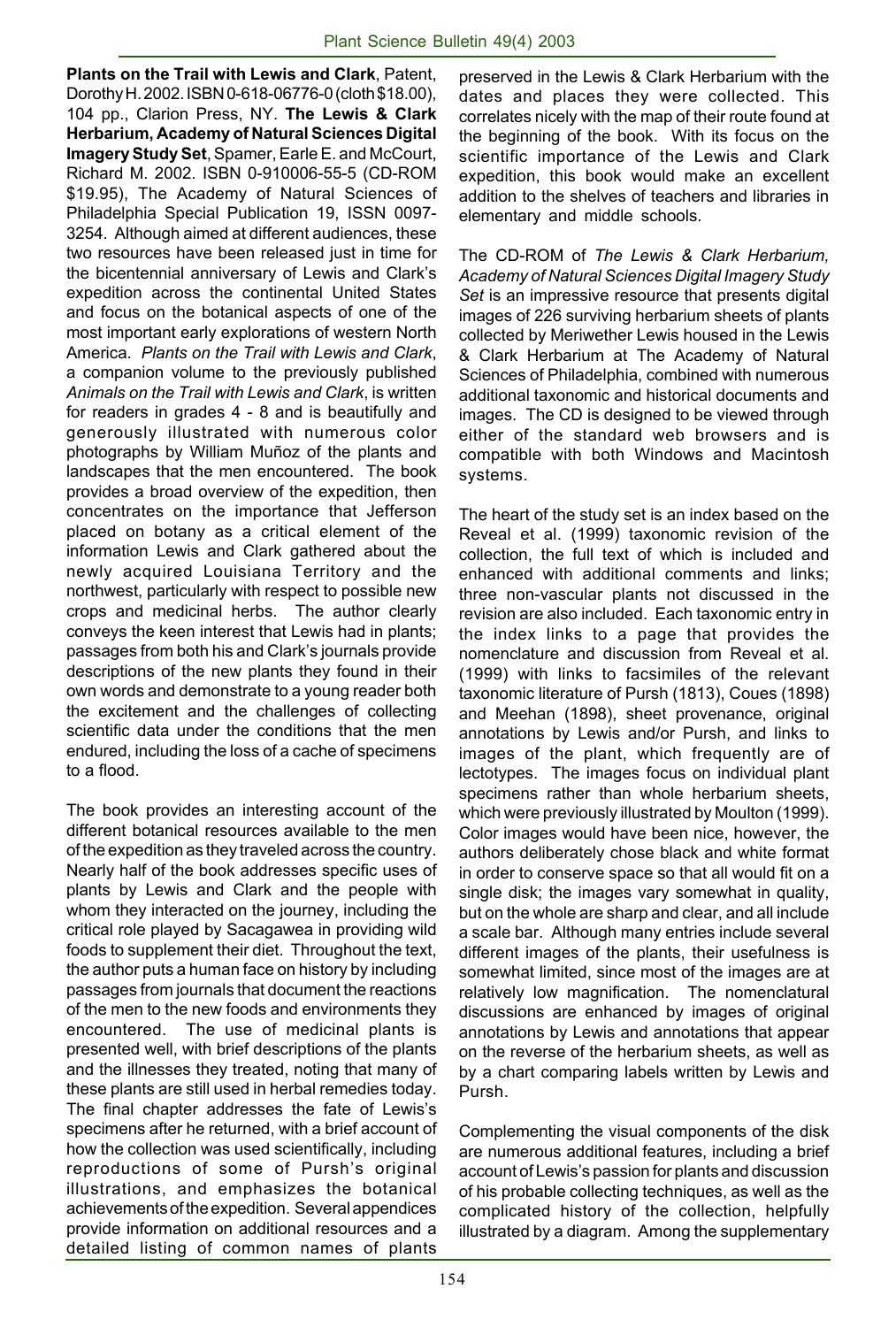resources are texts of letters and facsimiles of 19th century publications related to the collection, including color images of 13 of Pursh's original illustrations that can be traced directly to Lewis's specimens. A site map is extremely helpful in navigating through these resources and provides numerous indices that organize information on the disk by common name, collection locality, collection date, repository, and type specimens. Other useful features include a correlation chart of specimen numbers used by Moulton and Reveal, a listing of specimens not collected by Lewis that are included in the collection, and an extensive bibliography. Missing, however, is a glossary of terms encountered in the text that might be helpful to a more general audience.

As the authors point out, the Lewis & Clark Herbarium is a national treasure of almost unparalleled historical and scientific importance, since the collecting sites of many specimens can be accurately traced based on expedition journals. Spamer and McCourt have done an excellent job of compiling a diverse array of information and presenting it in an easily navigated format. Whether you are interested in the Lewis & Clark Herbarium for taxonomic or historical reasons, this disk provides computer access to the entire collection to anyone. - Sharon Klavins, Department of Ecology and Evolutionary Biology, University of Kansas, Lawrence, KS 66045- 7534.

#### Literature cited

Coues, E. 1898. Notes on Mr. Thomas Meehan's paper on the plants of Lewis and Clark's expedition across the continents, 1804-1806. *Proceedings of The Academy of Natural Sciences at Philadelphia*, 50: 291-315.

Meehan, T. 1898. The plants of Lewis and Clark expedition across the continent, 1804-1806. *Proceedings of The Academy of Natural Sciences at Philadelphia*, 50: 12-49.

Moulton, G. E. 1999. The Journals of the Lewis & Clark expedition: The Herbarium of the Lewis and Clark expedition, vol. 12. University of Nebraska Press, Lincoln.

Pursh, F. T. 1813. Flora Americae septentrionalis. 2 vols. White, Cochrane, and Co., London. ["1814"; Dec 1813 (sero).]

Reveal, J. L., G. E. Moulton and A. E. Schuyler. 1999. The Lewis and Clark collections of vascular plants: Names, types, and comments. *Proceedings of The Academy of Natural Sciences of Philadelphia*, 149: 1-64.

**Rumphius' Orchids**, Orchid texts from the *Ambonese Herbal* by Gergius Everhardus Rumphius. Translaed edited and annotated with an introduction by E. M. Beekman. 2003. ISBN 0- 300-09814-6 (Cloth, US\$ 22.00; \$15.40 at www.amazon.com), frontispiece, 15 B&W plates, 172 pp. Yale University Press, New Haven, CT. Few figures in the history of botany are as interesting, mysterious even after almost 300 hundred years of studies by botanists in several countries, tragic, awe inspiring and alluring (one of us, JA, traveled all the way to Ambon in a vain attempt to find traces; the other, TWY, spends time in the library with the *Herbarium Amboinense*) as Georgius Everhardus Rumphius (born Georg Everhard Rumph in 1627 in Wölferheim, Hesse, now part of Germany - 1702 City of Ambon on the island of the same name, Malukku Archipelago or Spice Islands, now part of Indonesia). The son of August Rumph (?-1666), a well positioned architect and builder and Anna Elizabeth Keller (?1600-1651) who came from a family in what is now the Netherlands. Young Rump was taught Greek, Hebrew and Latin as well as drafting, construction and mathematics. But this was not enough to keep him in Hesse. Like other Hessian young men at the time he signed up as a mercenary to serve the Doge of Venice and fight the Turks in Crete. Instead he was taken to Holland, abandoned for a period and put on a ship bound for Brazil which never made out of European waters because it was either wrecked or captured by the Portuguese. Somehow Rumphius became a soldier in Portugal and stayed there from 1646 until 1649.

Rumphius returned to Hesse in the summer of 1649, held jobs but the siren song of distant lands prevailed and he left in December 1652, this time as a soldier for the Dutch East India Company (DEIC) bound for Batavia (now Jakarta) on the island of Java in the Dutch East Indies (now Indonesia). He arrived in Batavia, at that time a "Dutch town transplanted to the tropics" in July 1653, remained there for short period and at the end of that year arrived in the Malukku (Moluccas) archipelago that was to be his home for the remaining forty eight years of his life. By choice, he never returned to Java or Europe. Ambon became his home. There he teamed up with a local woman (it is not clear if she was a wife or a companion) who shared his interests, but lost her and all but one of their children (son Paul August who drew his father's best known likeness) in an earthquake; studied nature; wrote about and drew the plants and animals of Ambon only to lose his art and writings it all in a fire; rewrote and redrew; became blind; resisted pressure to leave; died and was buried in a grave just outside Kota (City) Ambon which is now lost. He rose from soldier to builder in Ambon and eventually became a merchant for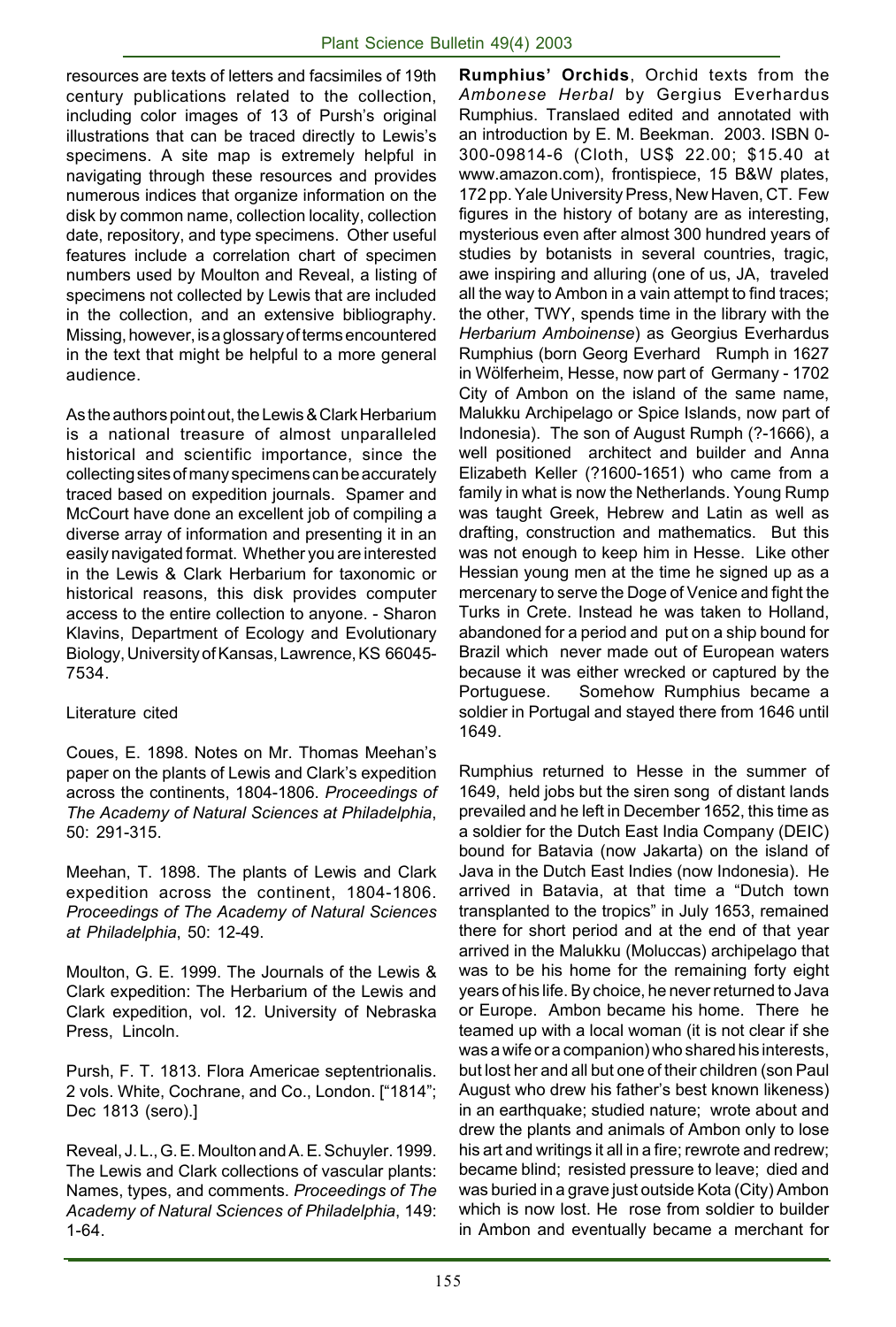DEIC. But all of these occupations were, as Rumphius put it, a mask he had to wear just so he could have opportunity to study nature (de Wit, 1977; Wehner Zierau and Arditti, 2002).

Professor E. M. 'Monty' Beekman, Rumphius's current biographer, translated his *Ambonese Curiosity Cabinet* (Beekman, 1999) did an admirable job of going to original sources in several parts of the world and tracing facts and even a relatively unknown likeness of the Blind Seer of Ambon. his origins and familial connections. He even found Rumphius's signature (Beekman, 1999). At present Prof. Beekman is busy translating the entire multi volume *Herbarium Amboinense* (seven large volumes) into English. This wonderful little book is an excellent appetizer.

The book consists of a thoughtfully annotated translation of Rumphius's descriptions of orchids in the *Herbarium Amboinense* (a copy of which we saw and even held in the Singapore Botanic Gardens library). All of Rumphius's orchid plates (XLII-LIV, XCIX, XLI in the *Herbarium*) are included in the book. Prof. Beekman's translation is outstanding. In addition he also elaborates on the biological, botanical and scientific implications (both modern and ancient) of Rumphius's orchid descriptions. For example, he points out that Rumphius was the first to illustrate the "trash baskets" which several Orchidaceae form with upward growing roots, describe (but not draw) orchid seeds, draw resupination, elaborate on post-pollination phenomena in some species and write on ethnobotany of South East Asian orchids(Wehner, Zierau and Arditti, 2002). Rumphius was also perceptive enough to debunk silly European ideas about the origin of orchids (spilled semen of copulating goats and birds which "ferments" into orchids) in favor of biologically sound ideas.

Rumphius was not a trained botanist and had no access to the European literature and centers of learning. Therefore he used the linguistic tools he had. This renders his writings a very fascinating read, and Prof. Beekman retains this quality in his careful, sensitive and perceptive translation. For instance, this is what Rumphius wrote about *Grammtophyllum scriptum* L., an orchid for which he had a special liking: "Aristocracy, which will grow only on trees . . . of which the first and most beautiful is *Angracum scriptum* [which he also calls The Inscribed Angrek) . . . a rare plant . . . whereon flowers grow orderly above each other . . .each one on its separate bandy little stem. These flowers have a particular shape . . . fashioned from five outer leaflets . . . some yellow, some yellowish green, whereon one will see broad drops of characters, as if Hebrew letters, but not distinctly so, all of them

brownish red, different on each flower . . . And they [the flowers] finally begin to wither, but without falling off, and their feet become thick and bellied, and form the fruit which resembles a young *Blimbing . . .*"

*Pecteilis susannae* (R. Br.) Raf. had a special and sentimental meaning for Rumphius. He described the flower as having " a long and somewhat crooked tail at the back, hanging down for some 6 inches, as thick as an oaten pipe, round. hollow inside, on the outside green and white. And, he added "since I have not been able to find either a Malay or an Ambonese name, I call it *Flos Susnnae* in Latin. In Malay" *Bonga Susanna* [Susanna's flower], in memory of her who when alive, was my first companion and helpmate in looking for herbs and plants, and who was also the first one to show it to me." This moving epitaph (de Wit, 1977) shows that Rumphius and Susanna (about whom not much more is known) shared a strong bond and that she was more than just his wife or companion. She was his soul mate and coworker. It is clear that Susanna meant more to Rumphius than his second (Dutch) wife Isabella (Wehner, Zierau and Arditti, 2002) for whom he did not name an orchid.

We would like to to quote additional parts from the book and elaborate further about Prof. Beekman's scholarly approach, engaging style, extensive knowledge, careful analytical approach, historical accuracy, well documented details and nostalgic yet scientific tribute to the "Blind Seer of Ambon," but space limitations prevent us from doing so. However we do wish to state this book is an important addition to the orchid literature with special relevance to South East Asia because Rumphius can justly thought of as the first modern botanist to work there and the father of the orchidology in the region. It is a masterpiece given to us by a Professor of Germanic languages at the University of Massachusetts and a scholar of Dutch colonial literature, "Monty" Beekman. –Joseph Arditti, Professor Emeritus, University of California, Irvine and Tim Wing Yam, Singapore Botanic Gardens.

#### Literature Cited

Beekman, E. M. 1999. *The Ambonese curiosity cabinet. Georgius Everhardus Rumphius.* Yale University Press, New Haven, CT, U. S. A.

Beekman, E. M. 2003. *Rumphius' orchids.* Yale University Press, New Haven, CT, U. S. A.

de Wit, H. C. D. de Wit. 1977. Orchids in Rumphius' *Herbarium Amboinense.* Pages 47-94 *in* J. Arditti (ed.), *Orchid biology, reviews and perspectives*. Cornell University Press, Ithaca, NY, U. S. A.

Wehner, U., W. Zierau, and J. Arditti. 2002. Plinius Germanicus and Plinius Indicus: Sixteenth and seventeenth century descriptions and illustrations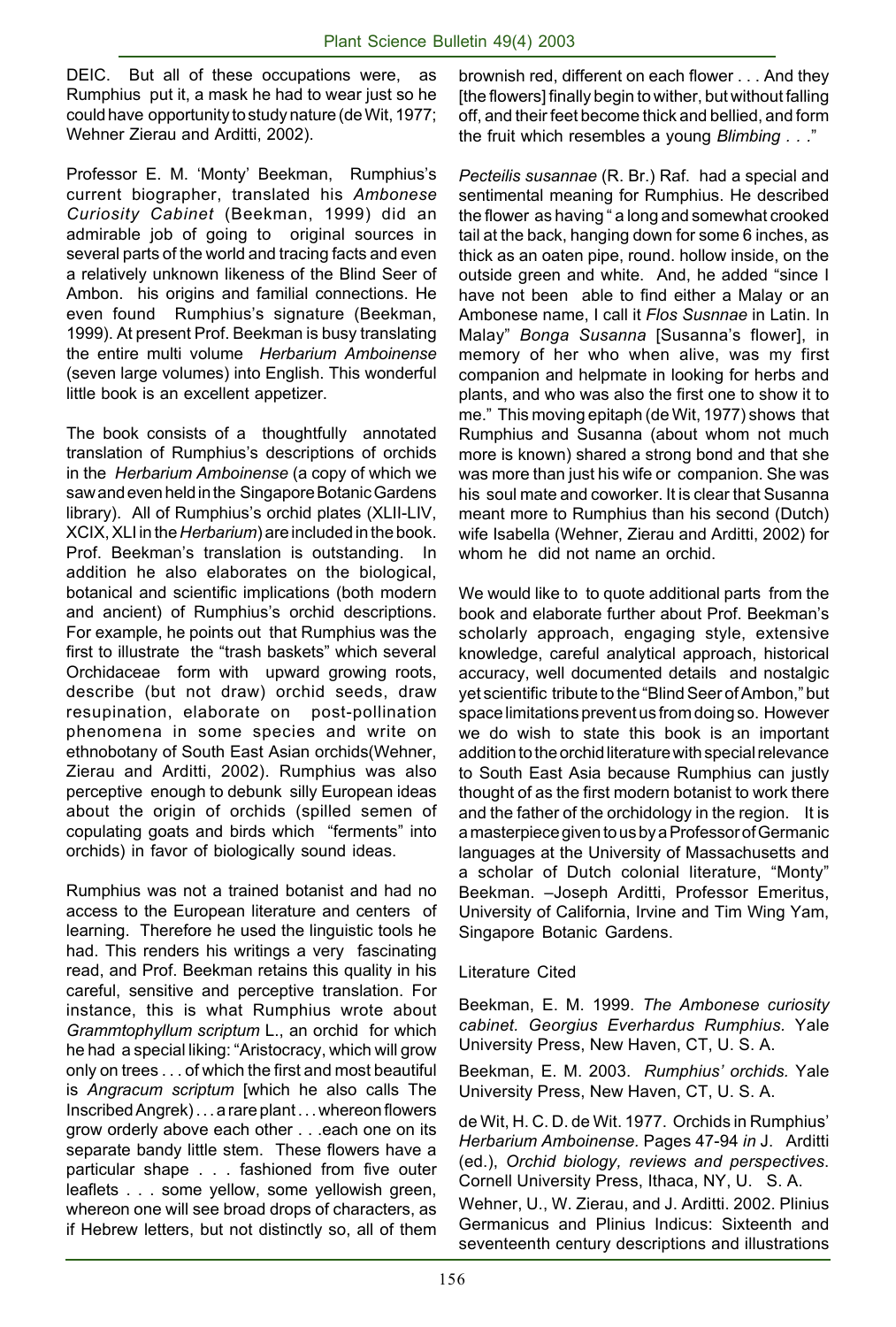of orchid "trash baskets," resupination, seeds, floral segments and flower senescence in the European botanical literature. Pages 1-81 *in* T. Kull and J. Arditti (eds.), *Orchid biology, reviews and perspectives*. Kluwer Academic Publishers. Dordrecht, The Netherlands.–

## Q.

Why did the aquatic plant biologist always order rice cut-grass (*Leersia oryzoides*) for lunch?

## A.

Because he was a 'picky' eater.

Q. Which aquatic plant goes "Nyuk, nyuk, nyuk?"

A.

Curly pondweed (*Potamogeton crispus*). Don Les

**Slipper Orchids of Vietnam.** Leonid Averyanov, Phillip Cribb, Phan Le Loc, and Nguyen Tien Hiep. 2003. ISBN 0-88192-592-6 (Hard cover US\$49.95) 308 pp. Timber Press, Portland, Oregon 97204– The French colonial rule in Indochina lasted from about 1858 until 1954 when they left (wisely) and US became embroiled (unwisely) in the Vietnam war. During their rule the French produced a *Flore Generale de l'Indo-Chine* which even had a section on *Paphiopedilum* (vol. 6, Fasc. 5, pp. 636-646), but they managed to discover only about 11 species. An additional 11 species and several natural hybrids were discovered since then.

This book describes all currently known "slippers" of Vietnam. But it does not stop at that. Its first part elaborates on the geography, geological history, geomorphology, climate and the flora of the country. These sections place the genus *Paphiopedilum* in context of the Vietnamese flora and are very useful.

Part II consists of an overview of what is described as slipper orchids, but is essentially limited to *Paphiopedilum*. Since the slipper orchids as a group include *Cypripedium*, *Selenipedium, Phragmipedium* and *Mexipedium* it would have been better to entitle this part *Paphiopedilum*.

Besides, since this is essentially a scientific book a colloquialism like "slipper orchids" is not necessary. But, we are nit picking because this part provides an overview of the orchids covered in the book. This overview is good as it stands but unfortunately it ignores what is known about the physiology and cytology of the genus.

Taxonomy of the Vietnamese Slipper Orchids (part III of the book) occupies most of the book (pp. 83- 265) and is its heart. Here one finds descriptions of all known Vietnamese paphiopedilums as well as information about their distribution, ecology, flowering season, IUCN status, affinities, history, habitat, climatological data for the regions in which they are found, other details and photographs. This part is excellent and very instructive. The only omission from the climatological data is day length. This may prove to be of importance if any Vietnamese *Paphiopedilum* species are found to be photoperiodic. However, we should also note that the currently available information, limited as it is, indicates that *Paphiopedilum* plants are induced to flower by temperatures in the range of 14-15° C and not day length.

Part IV of the book is depressing because it describes eloquently and illustrates with wrenching photographs the rampant habitat destruction and species extinction that take place in Vietnam at present. Intrigue, skating close to the law and strange manipulations are never far from orchids. Some of them are associated with the description and naming of new species. These sidelight intrigues or intriguing sidelights are alluded to in the history sections of some species descriptions, but those interested in more details can find some in Eric Hansen's excellent and factual *Orchid Fever*.

Prof. Leonid Averyanov has been writing extensively and impressively about Vietnamese and Russian orchids in both English and Russian since the 1980s. This he book showcases his extensive knowledge of orchids in general and *Paphiopedilum* in particular as well as Phan's and Lee's expertise in their country's flora.

The book is illustrated well with excellent color paintings, good maps, instructive graphs and very good line drawings as well as appropriate color photographs (although the colors of some photos appear under-saturated compared to living material). There is only an index of scientific names. Altogether we like the book and think that others will also find it to be a useful addition to the literature on the orchids of South East Asia. – Joseph Arditti, Department of Developmental and Cell Biology, University of California, Irvine, and Tim Wing Yam, Singapore Botanic Gardens, Cluny Rd, Singapore.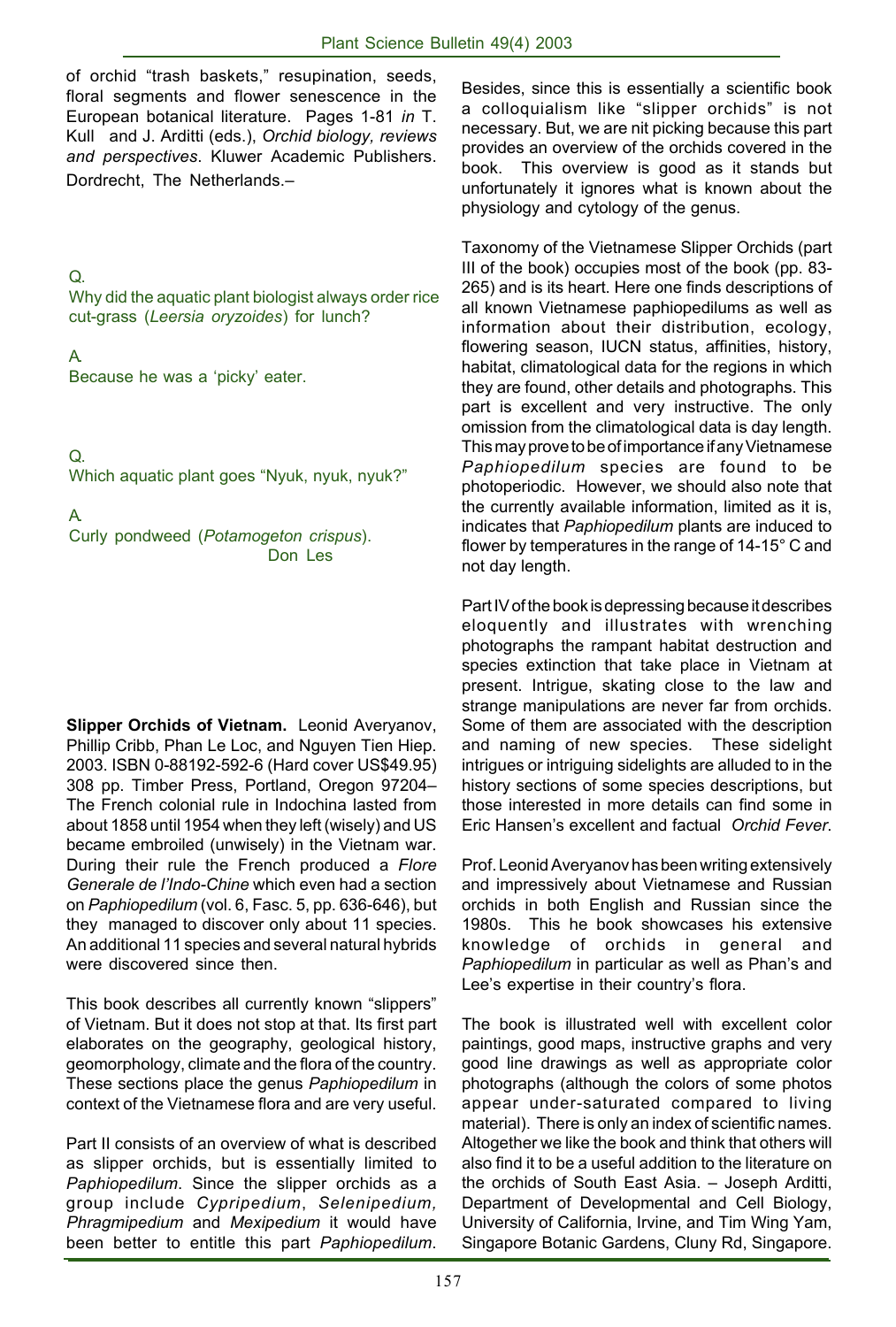## **Books Received**

If you would like to review a book or books for PSB, contact the Editor, stating the book of interest and the date by which it would be reviewed (1 February, 1 May, 1 August or 1 November). Send E-mail to sundberm@emporia.edu, call or write as soon as you notice the book of interest in this list because they go quickly! Ed.

**Biology of Apples and Pears.** Jackson, J.E. 2003. ISBN 0-521-38018-9. (Cloth US\$130.00) 488 pp. Cambridge University Press, 40 West 20<sup>th</sup> Street, New York, NY 10011-4211.

**Bromeliads for Contemporary Garden.** Steens, Andrew. 2003. ISBN 0-88192-604-3. (Cloth US\$29.95) 198 pp. Timber Press, 133 S.W. Second Avenue, Suite 450, Portland, OR 97204-3527.

**Columbines: Aquilegia, Parauilegia, and Semiaquilegia.** Nold, Robert. 2003. ISBN 0- 88192-588-8 (Cloth US\$24.95) 193 pp. Timber Press, 133 S.W. Second Avenue, Suite 450, Portland, OR 97204-3527.

**Dangerous Liaisons? When Cultivated Plants Mate with Their Wild Relatives.** Ellstrand, Norman C. 2003. ISBN 0-8018-7405-X (Cloth US\$65.00) 244 pp. The Johns Hopkins University Press, 2715 N. Charles Street, Baltimore, MD 21218-4319.

**Edible and Poisonous Mushrooms of the World.** Hall, Ian R., Steven L. Stephenson, Peter K. Buchanan, Wang Yun, and Anthony L.J. Cole. 2003. ISBN 0-88192-586-1 (Cloth US\$39.95) 372 pp. Timber Press, 133 S.W. Second Avenue, Suite 450, Portland, OR 97204-3527.

 **Field Guide to Wilsons Promontory.** Meagher, David and Michele Kohout. 2001. ISBN 0-19- 550857-2 (Paper US\$) 352 pp. Oxford University Press, 2001 Evans Road, Cary, NC 27513.

**Fire Blight: The Foundation of Phytobacteriology.** Griffith, Clay S., Turner B. Sutton, and Paul D. Peterson (Eds) 2003. ISBN 0-89054-309-7 (Paper US\$55.00) 158 pp. American Phytopathological Society Press, 3340 Pilot Knob Road, St. Paul, MY 55121-2097.

**Flax: The Genus** *Linum*. Muir, Alister D. and Neil D. Westcott (Eds.) 2003. ISBN 0-415-30807-0 (Cloth US\$135.00) 307 pp. Taylor & Francis/Routeledge, 10650 Toebben Drive, Independence, KY 41051.

**Genera Orchidacearum. Volume 3. Orchidoideae (Part Two) Vanilloideae.** Pridgeon, Alex M., Phillip

J. Cribb, Mark W. Chase, and Finn N. Rasmussen (eds). 2003. ISBN 0-19-850711-9 (Cloth US\$150.00) 368 pp. Oxford University Press, 198 Madison Avenue, New York, NY 10016-4314.

**Handbook of Processes and Modeling in the Soil-Plant System.** Benbi, D.K. and R. Nieder (eds) 2003. ISBN 1-56022-915-2. (Paper US\$89.95) 762pp. Food Products Press, 10 Alice Street, Binghamton, NY 13904-1580.

**Hawthornes and Medlars.** Phipps, James B. with Robert J. O'Kennon and Ron W. Lance. 2003. ISBN 0-88192-591-8 (Cloth US\$24.95) 180 pp. Timber Press (in collaboration with the Royal Horticultural Society) 133 S.W. Second Avenue, Suite 450, Portland, OR 97204-3527.

**The Healing Plants of Ida Hrubesky Pemberton: Catalogue of an exhibition 25 September 2003-29 February, 2004.** White, James J. and Lugene B. Bruno. 2003. ISBN 0-913196-76-2 (Paper, US\$12.00) 64 pp. Hunt Institute for Botanical Documentation, Carnegie Mellon University, 5000 Forbes Ave., Pittsburgh, PA 15213.

**Hypericum: The Genus** *Hypericum*. Ernst, Edzard (Ed.) 2003. ISBN 0-415-36954-1 (Cloth US\$120.00) 241 pp. Taylor & Francis/Routeledge, 10650 Toebben Drive, Independence, KY 41051.

**Linnaeus' Philosophia Botanica.** Freer, Stephen (Translater). 2003. ISBN 0-19-850122-6 (Cloth US\$) 402 pp. . Oxford University Press, 2001 Evans Road, Cary, NC 27513.

**The Lowland Maya Area: Three Millennia at the Human-Wildland Interface.** Gómez-Pompa, Arturo, Michael F. Allen, Scott L. Fedick, and Juan J. Jiménez-Osornio (eds). 2003. ISBN 1-56022-971-3 (Paper US\$79.95)659 pp. Food Products Press, 10 Alice Street, Binghamton, NY 13904-1580.

**Maximising the use of Biological Nitrogen Fixation in Agriculture.** Hardarson, Gudni, and William J. Broughton (eds) 2003. ISBN 1-4020-1237-3. (Cloth US\$79.25) 226 pp. Kluwer Academic Publishers B.V. p.o. Box 989, 3300 ZA Dordrecht, The Netherlands.

**Oregano: The genera** *Origanum and Lippia.* Kintzios, Spiridon E. 2002. ISBN 0-415-364-943- 6 (Cloth US\$115.00) 277 pp. Taylor & Francis/ Routeledge, 10650 Toebben Drive, Independence, KY 41051.

**Phytoremediation: Transformation and Control of Contaminants.** 2003. McCutcheon, Steven C. and Jerald L. Schnoor (eds). ISBN 0-471-39435-1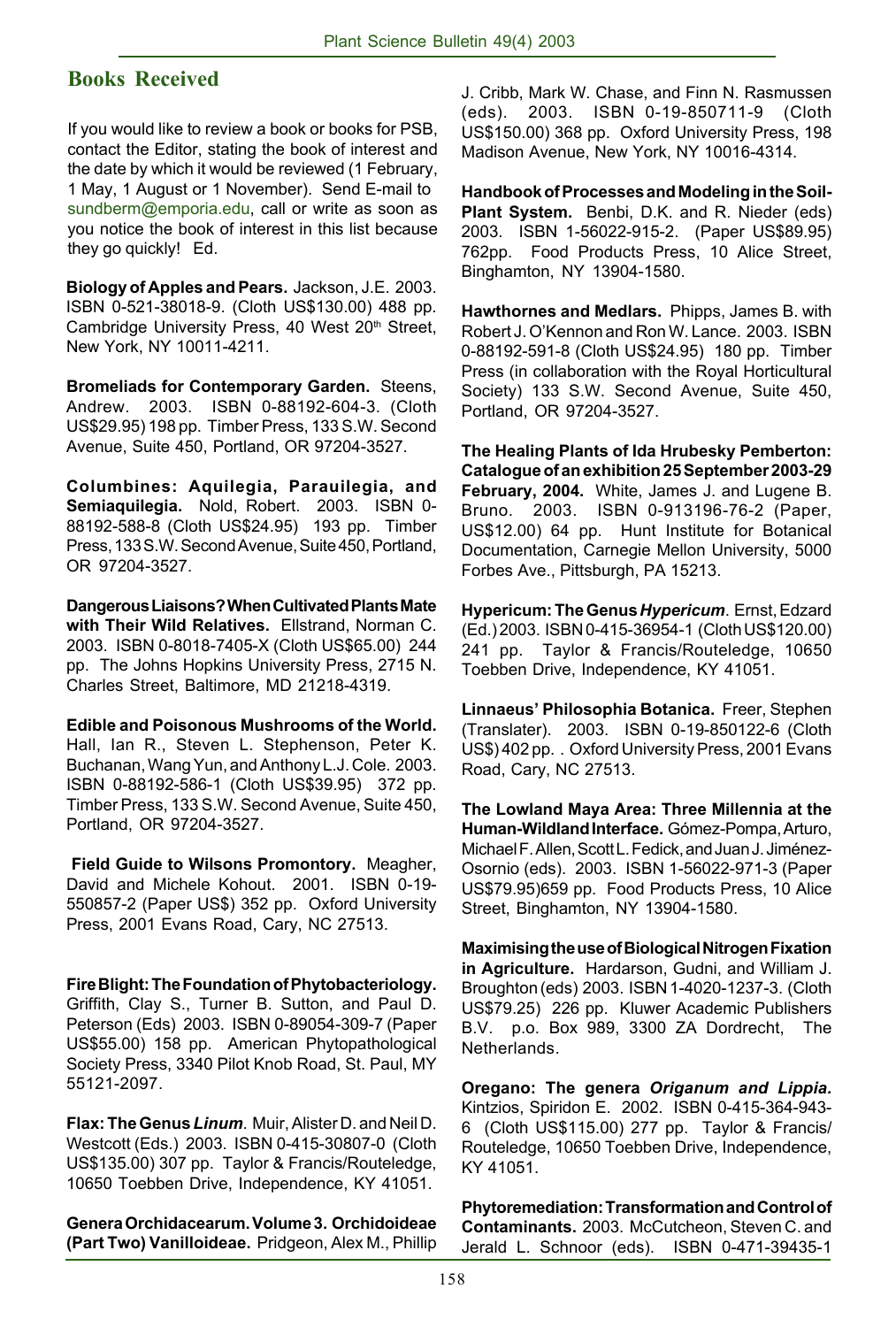(Cloth US\$115.00) 987 pp. John Wiley and Sons, Inc., 111 River Street, Hoboken, NJ 07030.

**Practical Applications of Chlorophyll Fluorescence in Plant Biology.** DeEll, Jennifer R. and Peter M.A. Toivonen. 2003. ISBN 1-4020-7440-9 (Cloth US\$96.00) 259 pp. Kluwer Academic Publisher B.V., P.O. Box 989, 3300 AZ Dordrecht, The Netherlands.

**Principles of Plant Health and Quarantine.** Ebbels, David L. 2003. ISBN 0-85199-680-9 (Cloth US\$100.00) 302pp. CABI Publishing, 2001 Evans Road, Cary, NC 27513.

**Progress in Plant Nutrition: Plenary Lectures of the XIV International Plant Nutrition Colloquium.** Horst, W.J., A. Bürkert, N. Claassen, H. Flessa, W.B. Frommer, H. Goldbach, W. Merbach, H.-W. Olfs, V. Römheld, B. Sattelmacher, U. Schmidhalter, M.K. Schenk, and N.v.Wirén (eds.) 2002. ISBN 1-4020- 1056-7 (Cloth US\$59.00) 188 pp. Kluwer Academic Publishers B.V., P.O. Box 989, 3300 AZ Dordrecht, The Netherlands.

**Rasayana: Ayurvedic Herbs for Longevity and Reguvenation.** Puri, H.S. 2003. ISBN 0-415- 28489-9 (Cloth US\$72.00) 352 pp. Taylor & Francis/ Routeledge, 10650 Toebben Drive, Independence, KY 41051.

**Rumphius' Orchids: Georgius Everhardus Rumphius.** Beekman, E.M. (translator) 2003. ISBN 0-300-09814-6 (Cloth US\$22.00) 224pp. Yale University Press, 302 Temple Street, New Haven, CT 06520-9040.

**Shengmai San.** Ko, Kam-Ming. 2002. ISBN 0-415- 28490-2 (Cloth US\$80.00) 136 pp. Taylor & Francis/ Routeledge, 10650 Toebben Drive, Independence, KY 41051.

**Sulphur in Plants.** Abrol, Yash P. & Altaf Ahmad. 2003. ISBN 1-4020-1247-0 (Cloth US\$171.00) 398 pp. Kluwer Academic Publisher B.V., P.O. Box 989, 3300 AZ Dordrecht, The Netherlands.

**Sustainable Soils: The Place of Organic Matter in Sustaining Soils and Their Productivity.** Wolf, Benjamin and George H. Synder. 2003. ISBN 1- 56022-917-9. (Paper US\$49.95) 352pp Food Products Press, 10 Alice Street, Binghamton, NY 13904-1580.

**Transposable Elements: A Guide to the Perplexed and the Novice.** Galun, Esra. 2003. ISBN 1-4020- 1458-9 (Cloth US\$132.00) 335 pp. Kluwer Academic Publishers B.V. p.o. Box 989, 3300 ZA Dordrecht, The Netherlands.

**Tropical Flowering Plants: A Guide to Identification and Cultivation.** Llamas, Kristen Albrecht. 2003. ISBN 0-88192-585-3 (Cloth US\$69.95) 424 pp. . Timber Press, 133 S.W. Second Avenue, Suite 450, Portland, OR 97204-3527.

> Q. Why did the cowslip (Caltha)?



A. Because she saw the bulrush (Scirpus)! Don Les

## **BSA Contact Information**

All inquiries for the BSA Business Office should be directed to:

 Executive Director: William Dahl and / or Administrative Coordinator: Wanda Lovan

 BSA Business Office Botanical Society of America, Inc. 4474 Castleman Avenue P.O. Box 299 St. Louis, MO 63166-0299

 Voice: 314-577-9566 FAX: 314-577-9515 E-mail: bsa-manager@botany.org Office hours are 7:30 am to 4:30 pm Central Time http://www.botany.org/

President: Linda E. Graham <lkgraham@facstaff.wisc.edu>

All inquiries about the Botany 2004 meeting (and any other future meeting) should be directed to:

 Mrs. Johanne Stogran, Meetings Manager. Email: johanne@botany.org or meetings@botany.org Voice: 614-292-3519 Fax: 614-247-6444 http://www.botanyconference.org/